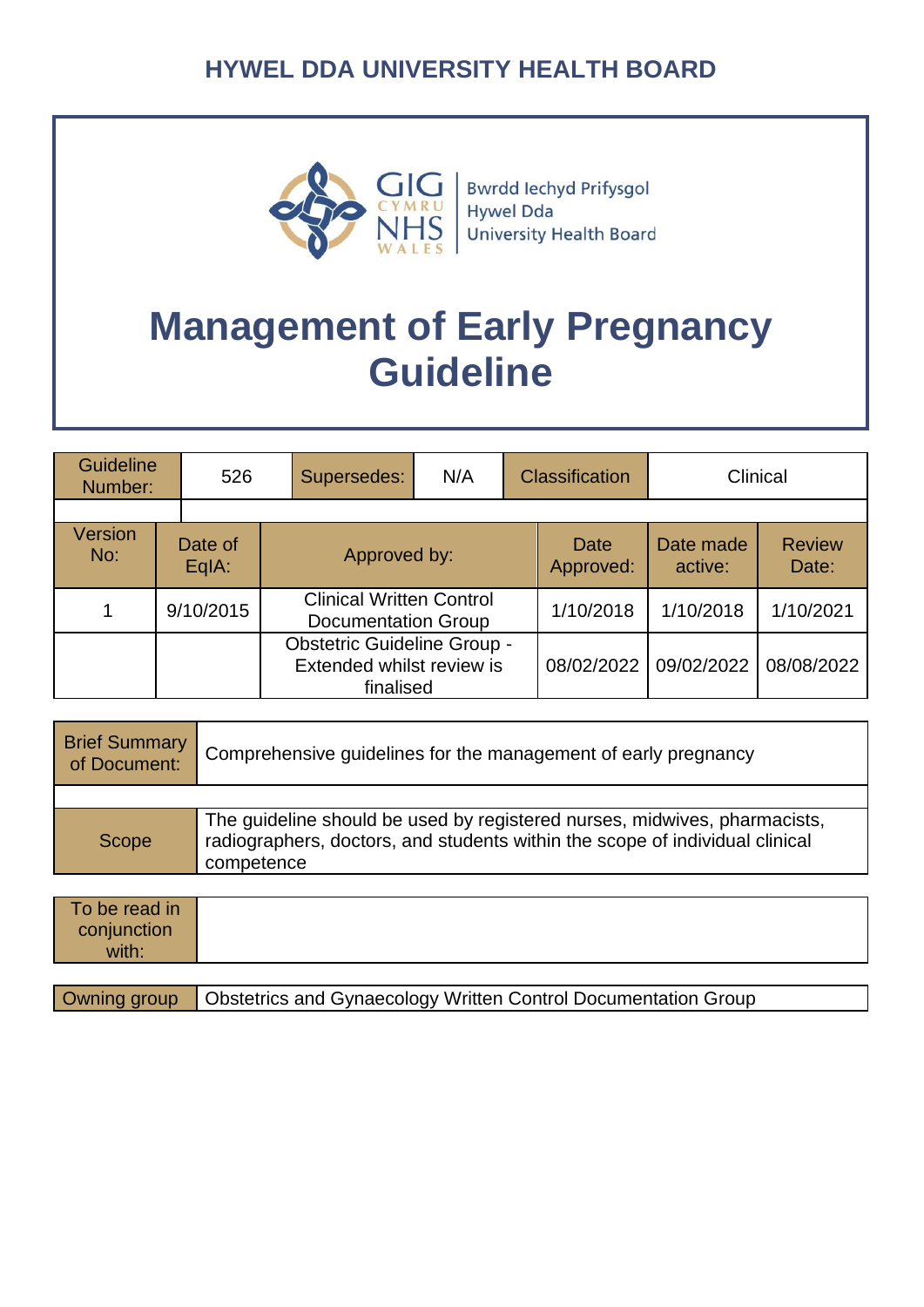| Reviews and updates |                        |                   |  |
|---------------------|------------------------|-------------------|--|
| Version<br>no:      | Summary of Amendments: | Date<br>Approved: |  |
|                     | <b>New Guideline</b>   | 1/10/2018         |  |

#### Glossary of terms

| Term        | <b>Definition</b>                           |
|-------------|---------------------------------------------|
| <b>EPAU</b> | Early pregnancy assessment unit             |
| <b>AEPU</b> | <b>Association of Early Pregnancy Units</b> |
| <b>FBC</b>  | Full blood count                            |
| EP          | Ectopic pregnancy                           |
| <b>POC</b>  | <b>Products of Conception</b>               |
| <b>TVS</b>  | Transvaginal ultrasound scan                |
| <b>EGS</b>  | Early gestational sac                       |
| <b>GSD</b>  | Gestational sac diameter                    |
| <b>DDS</b>  | Double decidual sign                        |
| <b>MSD</b>  | Mean sac diameter                           |
| <b>IUP</b>  | Intrauterine pregnancy                      |
|             |                                             |

|  | Keywords   Early pregnancy, miscarriage, ectopic |
|--|--------------------------------------------------|
|--|--------------------------------------------------|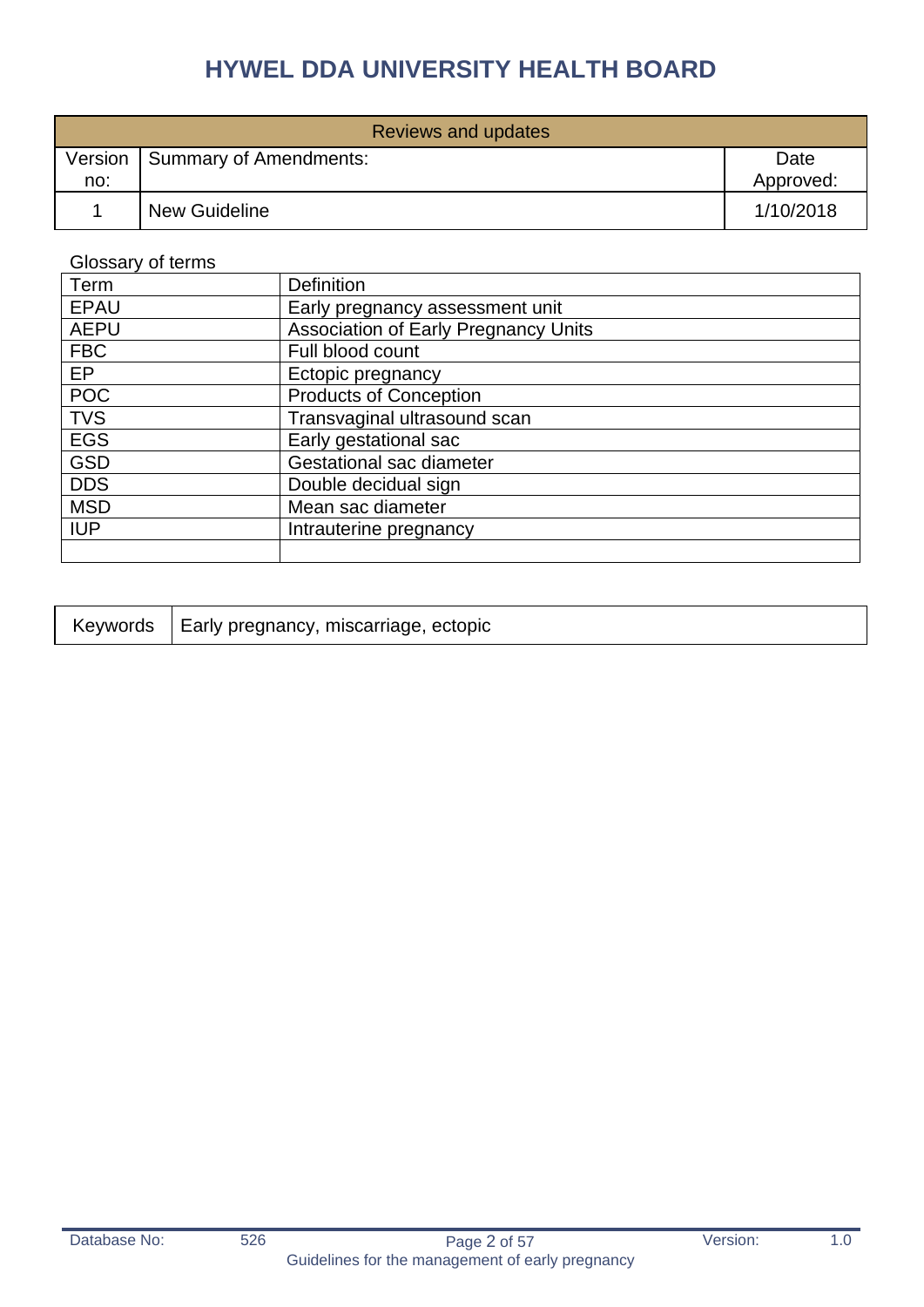|     | <b>CONTENTS</b>                                               |  |
|-----|---------------------------------------------------------------|--|
| 1.  |                                                               |  |
| 2.  |                                                               |  |
| 3.  |                                                               |  |
| 4.  |                                                               |  |
| 5.  |                                                               |  |
|     | 5.1. ECTOPIC PREGNANCY AND MISCARRIAGE NICE PATHWAY OVERVIEW5 |  |
|     |                                                               |  |
|     |                                                               |  |
| 6.  |                                                               |  |
| 7.  |                                                               |  |
| 8.  |                                                               |  |
| 9.  | GUIDELINES FOR INTRAUTERINE PREGNANCY (IUP) AND PROBLEMS 6    |  |
|     | 9.1.                                                          |  |
|     | 9.2.                                                          |  |
|     | 9.3.                                                          |  |
|     | 9.4.                                                          |  |
| 10. |                                                               |  |
| 11. |                                                               |  |
| 12. | ECTOPTIC PREGNANCY AND RELATED PROBLEMS GUIDELINES 6          |  |
| 13. |                                                               |  |
| 14. |                                                               |  |
| 15. |                                                               |  |
| 16. | APPENDIX 3 - GUIDANCE ON RECORDING ULTRASOUND IMAGES 12       |  |
| 17. | APPENDIX 4 - GUIDELINES FOR ULTRASOUND SCANNING 14            |  |
| 18. |                                                               |  |
| 19. | APPENDIX 6 - MANAGEMENT OF EARLY GESTATIONAL SAC GUIDELINE 20 |  |
| 20. | APPENDIX 7 - GUIDELINES FOR VIABLE INTRA-UTERINE PREGNANCY 21 |  |
| 21. |                                                               |  |
| 22. |                                                               |  |
| 23. | APPENDIX 10 - MANAGEMENT OF GESTATIONAL TROPHOBLASTIC DISEASE |  |
|     |                                                               |  |
| 24. | APPENDIX 11 - ECTOPIC PREGNANCY AND RELATED PROBLEMS34        |  |
|     | 25. APPENDIX 12 - SUPPORT, FOLLOW-UP AND COUNSELLING AFTER A  |  |
|     |                                                               |  |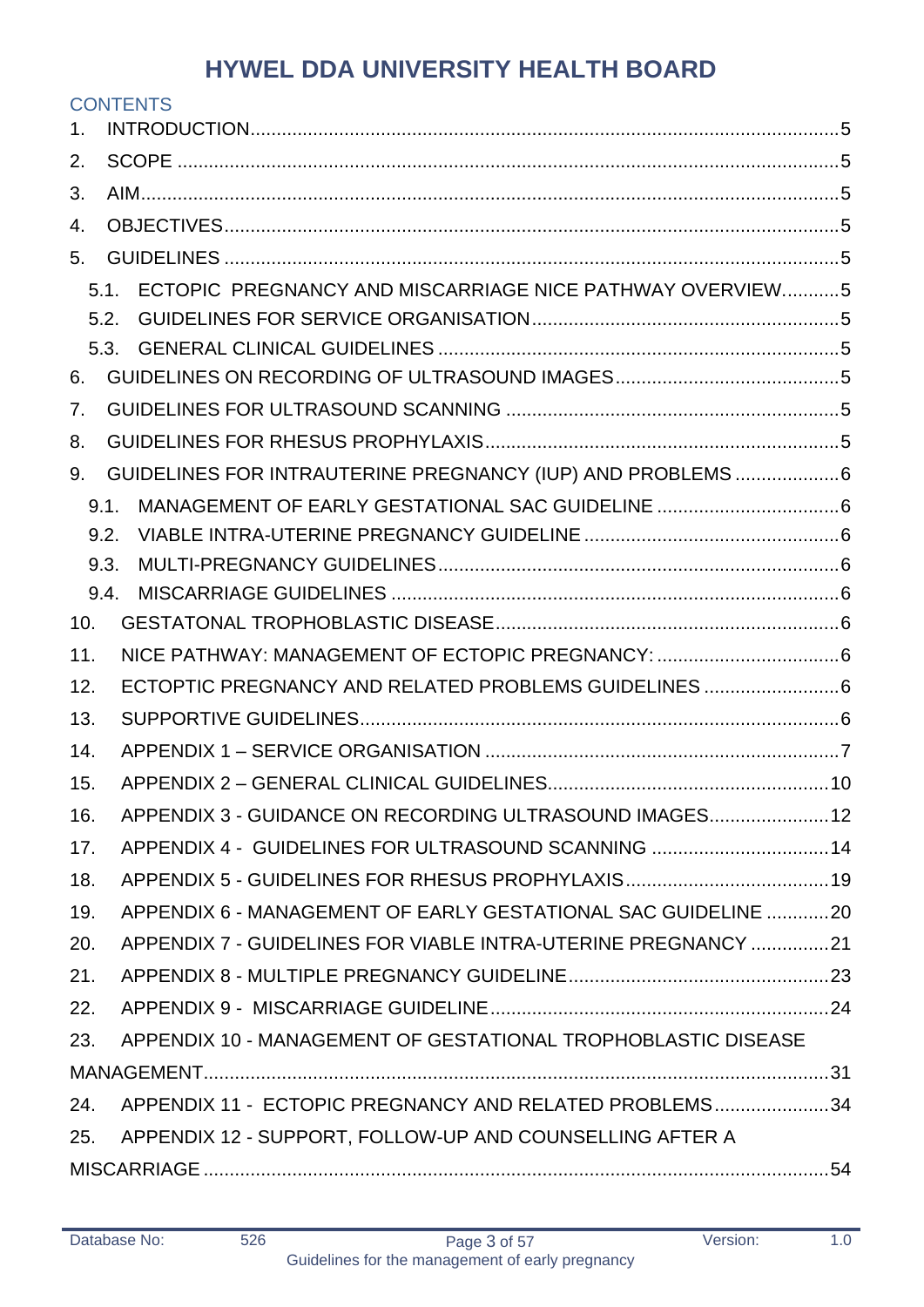#### 26. APPENDIX 13 – [MEDICAL MANAGEMENT OF MISCARRIAGE AT HOME](#page-55-0)

[TREATMENT PROFORMA......................................................................................................56](#page-55-0)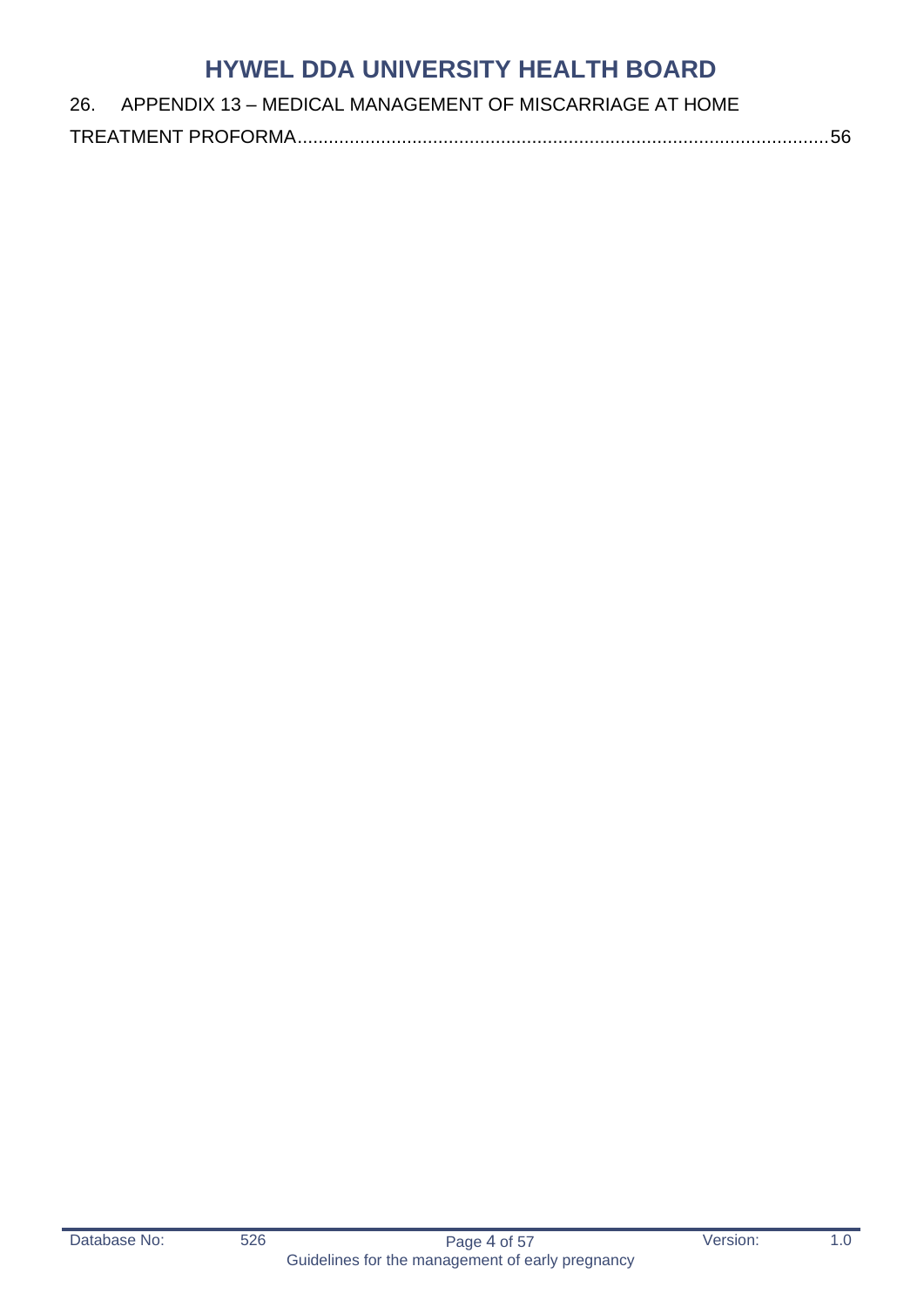#### <span id="page-4-0"></span>1. **INTRODUCTION**

Ectopic pregnancy and miscarriage have an adverse effect on the quality of life of patients. The incidence of miscarriage is approximately 20% of pregnancies and ectopic pregnancy is 11 per 1000 pregnancies resulting in over 50,000 admissions to hospital annually in the UK. Dedicated early pregnancy units provide rapid access to diagnostic services and streamlined management for early pregnancy complications, reducing the incidence of psychological morbidity and preventable maternal mortality due to ectopic pregnancy.

#### <span id="page-4-1"></span>2. **SCOPE**

The guideline applies to registered nurses, midwives, pharmacists, radiographers, doctors, who care for patients with early pregnancy complications presenting in Emergency Departments, Radiology and Gynaecology Services within the acute hospitals.

#### <span id="page-4-2"></span>3. **AIM**

The aim of this guideline is to ensure safe care, avoidance of unnecessary harm, including avoidable death and a positive patient experience.

#### <span id="page-4-3"></span>4. **OBJECTIVES**

The aim of this guideline will be met by the following objectives:

- By seeing patients in the right place, at the right time
- By appropriate and timely investigations
- By appropriate and timely clinical management

#### <span id="page-4-4"></span>5. **GUIDELINES**

#### <span id="page-4-5"></span>5.1. **Ectopic pregnancy and miscarriage NICE Pathway overview.**

[https://pathways.nice.org.uk/pathways/ectopic-pregnancy-and](https://pathways.nice.org.uk/pathways/ectopic-pregnancy-and-miscarriage#path=view%3A/pathways/ectopic-pregnancy-and-miscarriage/ectopic-pregnancy-and-miscarriage-overview.xml&content=view-index)[miscarriage#path=view%3A/pathways/ectopic-pregnancy-and-miscarriage/ectopic-pregnancy](https://pathways.nice.org.uk/pathways/ectopic-pregnancy-and-miscarriage#path=view%3A/pathways/ectopic-pregnancy-and-miscarriage/ectopic-pregnancy-and-miscarriage-overview.xml&content=view-index)[and-miscarriage-overview.xml&content=view-index](https://pathways.nice.org.uk/pathways/ectopic-pregnancy-and-miscarriage#path=view%3A/pathways/ectopic-pregnancy-and-miscarriage/ectopic-pregnancy-and-miscarriage-overview.xml&content=view-index)

#### <span id="page-4-6"></span>5.2. **Guidelines for Service Organisation**

Refer to Appendix 1 for the service organisation.

#### <span id="page-4-7"></span>5.3. **General Clinical Guidelines**

Refer to Appendix 2 for general clinical guidelines.

#### <span id="page-4-8"></span>6. **GUIDELINES ON RECORDING OF ULTRASOUND IMAGES**

Refer to appendix 3 for guidance on recording ultrasound images.

#### <span id="page-4-9"></span>7. **GUIDELINES FOR ULTRASOUND SCANNING**

Refer to Appendix 4 for guidelines on ultrasound scanning.

#### <span id="page-4-10"></span>8. **GUIDELINES FOR RHESUS PROPHYLAXIS**

Refer to Appendix 5 for guidance on rhesus prophylaxis.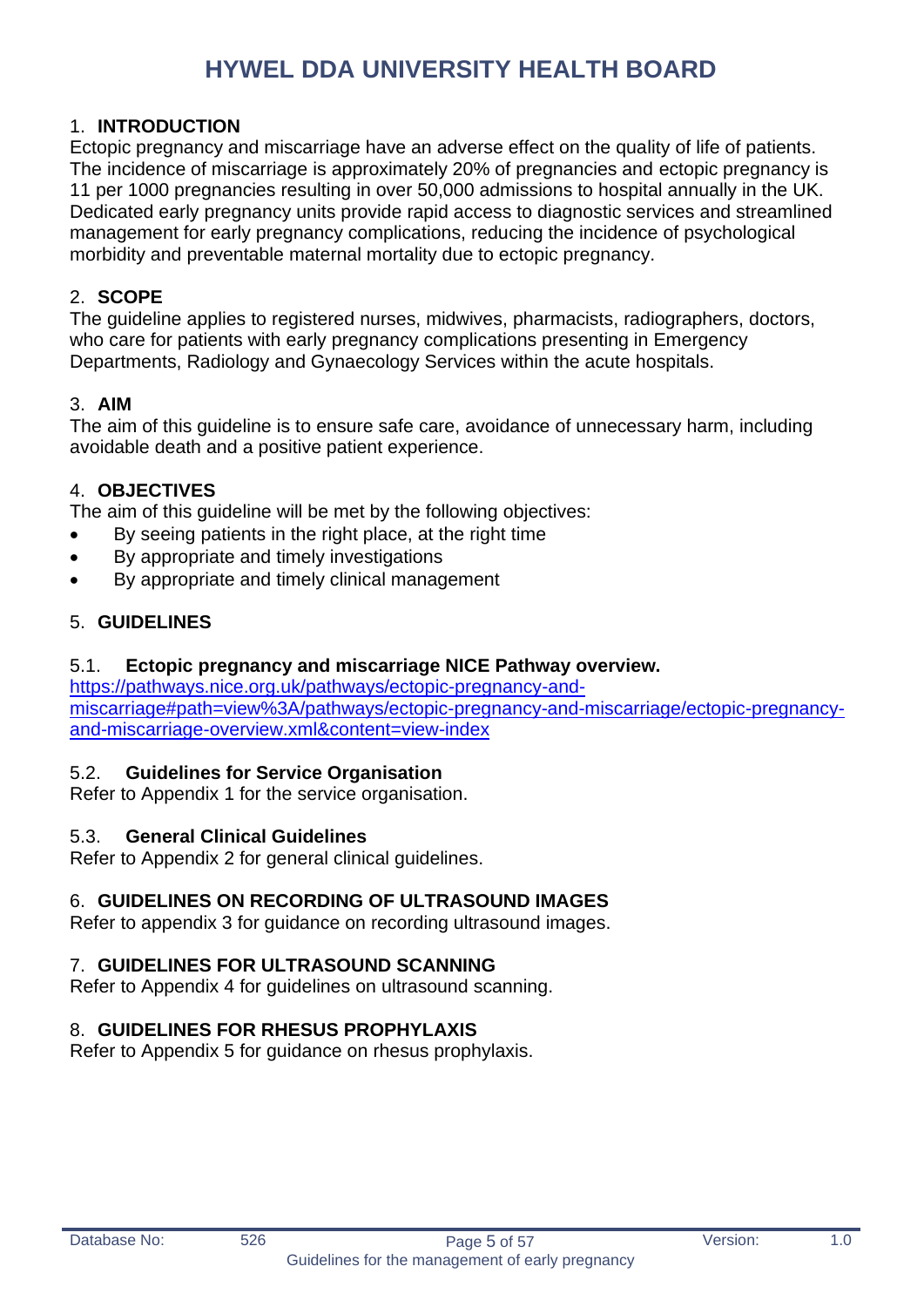#### <span id="page-5-0"></span>9. **GUIDELINES FOR INTRAUTERINE PREGNANCY (IUP) AND PROBLEMS**

#### <span id="page-5-1"></span>9.1. **Management of Early Gestational Sac Guideline**

Refer to Appendix 6 for the management of early gestational sac guideline.

#### <span id="page-5-2"></span>9.2. **Viable Intra-Uterine Pregnancy Guideline**

Refer to Appendix 7 for the viable intra-uterine pregnancy guideline.

#### <span id="page-5-3"></span>9.3. **Multi-Pregnancy Guidelines**

Refer to Appendix 8 for multi-pregnancy guidelines.

NICE Pathway: Medical Management of Incomplete or Missed Miscarriage [https://pathways.nice.org.uk/PATHWAYS/ECTOPIC-PREGNANCY-AND-](https://pathways.nice.org.uk/PATHWAYS/ECTOPIC-PREGNANCY-AND-MISCARRIAGE#PATH=VIEW%3A/PATHWAYS/ECTOPIC-PREGNANCY-AND-MISCARRIAGE/MEDICAL-MANAGEMENT-OF-INCOMPLETE-OR-MISSED-MISCARRIAGE.XML&CONTENT=VIEW-INDEX)[MISCARRIAGE#PATH=VIEW%3A/PATHWAYS/ECTOPIC-PREGNANCY-AND-](https://pathways.nice.org.uk/PATHWAYS/ECTOPIC-PREGNANCY-AND-MISCARRIAGE#PATH=VIEW%3A/PATHWAYS/ECTOPIC-PREGNANCY-AND-MISCARRIAGE/MEDICAL-MANAGEMENT-OF-INCOMPLETE-OR-MISSED-MISCARRIAGE.XML&CONTENT=VIEW-INDEX)[MISCARRIAGE/MEDICAL-MANAGEMENT-OF-INCOMPLETE-OR-MISSED-](https://pathways.nice.org.uk/PATHWAYS/ECTOPIC-PREGNANCY-AND-MISCARRIAGE#PATH=VIEW%3A/PATHWAYS/ECTOPIC-PREGNANCY-AND-MISCARRIAGE/MEDICAL-MANAGEMENT-OF-INCOMPLETE-OR-MISSED-MISCARRIAGE.XML&CONTENT=VIEW-INDEX)[MISCARRIAGE.XML&CONTENT=VIEW-INDEX](https://pathways.nice.org.uk/PATHWAYS/ECTOPIC-PREGNANCY-AND-MISCARRIAGE#PATH=VIEW%3A/PATHWAYS/ECTOPIC-PREGNANCY-AND-MISCARRIAGE/MEDICAL-MANAGEMENT-OF-INCOMPLETE-OR-MISSED-MISCARRIAGE.XML&CONTENT=VIEW-INDEX)

#### <span id="page-5-4"></span>9.4. **Miscarriage Guidelines**

Refer to Appendix 9 for miscarriage guidelines.

#### <span id="page-5-5"></span>10.**GESTATONAL TROPHOBLASTIC DISEASE**

Refer to Appendix 10 for the management of gestational trophoblastic disease.

#### <span id="page-5-6"></span>. 11.**NICE PATHWAY: MANAGEMENT OF ECTOPIC PREGNANCY:**

[https://pathways.nice.org.uk/pathways/ectopic-pregnancy-and](https://pathways.nice.org.uk/pathways/ectopic-pregnancy-and-miscarriage#path=view%3A/pathways/ectopic-pregnancy-and-miscarriage/management-of-ectopic-pregnancy.xml&content=view-index)[miscarriage#path=view%3A/pathways/ectopic-pregnancy-and-miscarriage/management-of](https://pathways.nice.org.uk/pathways/ectopic-pregnancy-and-miscarriage#path=view%3A/pathways/ectopic-pregnancy-and-miscarriage/management-of-ectopic-pregnancy.xml&content=view-index)[ectopic-pregnancy.xml&content=view-index](https://pathways.nice.org.uk/pathways/ectopic-pregnancy-and-miscarriage#path=view%3A/pathways/ectopic-pregnancy-and-miscarriage/management-of-ectopic-pregnancy.xml&content=view-index)

#### <span id="page-5-7"></span>12.**ECTOPTIC PREGNANCY AND RELATED PROBLEMS GUIDELINES**

Refer to Appendix 11 for Ectoptic pregnancy and related problems guidelines

#### <span id="page-5-8"></span>13.**SUPPORTIVE GUIDELINES**

Refer to Appendix 12 for support, follow-up and counselling after a miscarriage guideline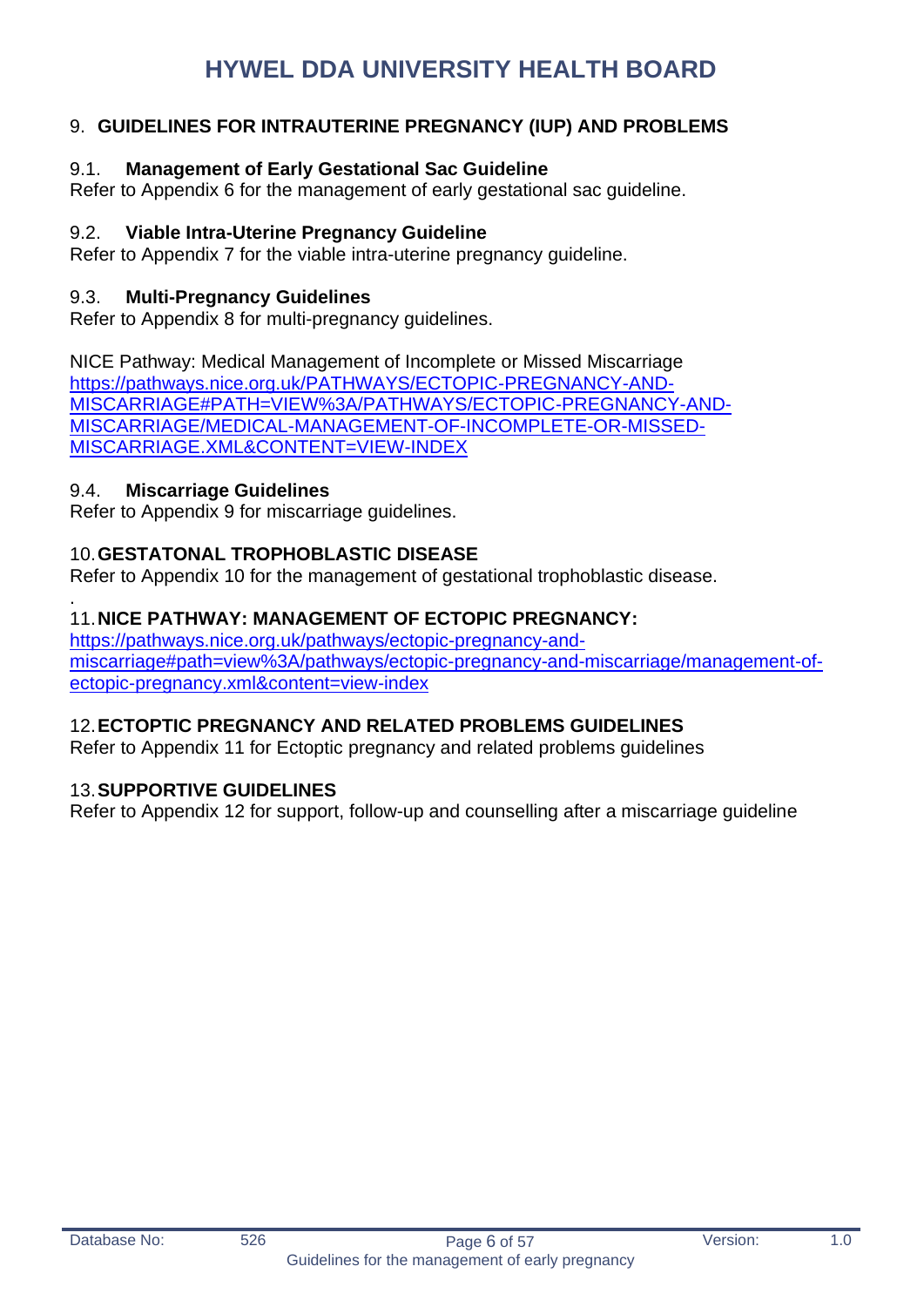#### <span id="page-6-0"></span>14.**APPENDIX 1 – SERVICE ORGANISATION**

#### **The Unit**

#### **Site**

- It should be located in a dedicated area.
- The surroundings should be pleasant and comfortable with toilets near at hand.

#### **Access**

- The unit should be open seven days a week
- Patients should be seen within 24 hours of referral
- Details of various early pregnancy units all over the UK, and their contact number may be found on AEPU Website [\(www.earlypregnancy.org.uk\)](http://www.earlypregnancyorg.uk)will/)

#### **Facilities**

The early pregnancy unit must be accessible in order to facilitate access for wheelchair users and people with sensory/cognitive impairment. This includes the provision of appropriate beds and mobility aids.

- Good quality ultrasound machine with trans-vaginal and trans-abdominal probes.
- Simple urine pregnancy testing.
- Access to serum hCG assay with results the same day.
- Other investigations such as FBC and rhesus grouping as required.
- Rhesus grouping and Anti-D considered if gestation is >12 wks.
- It is important to bear in mind that some patients may require other gynaecological procedures such as vaginal swabs and occasionally removal of coils.

#### **Rooms**

- A consultation/scan room.
- A quiet room.
- A blood room.
- An office room.
- Dirty utility.
- Storage.

#### **Staffing**

- Staffing varies between the units. Minimum requirement would be: a receptionist/secretary, a nursing auxiliary, a senior nurse, preferably trained in ultrasound, a Consultant Gynaecologist, trained in ultrasound.
- Attitude of the staff involved should be caring and sympathetic.
- Staff should be non-judgemental at all times. The Health Board is committed to ensuring that, as far as is reasonably practicable, the way we provide services to the public and the way we treat our staff reflects their individual needs and does not discriminate against individuals or groups on any grounds.
- Good communication between healthcare professionals and patients is essential. It should be supported by evidence-based, written information tailored to the pregnant person's needs. Treatment and care, and the information patients are given about it, should be culturally appropriate. It should also be accessible to patients with additional needs such as physical, sensory or learning disabilities, and to patients who prefer to receive information through the medium of Welsh or who do not speak or read English.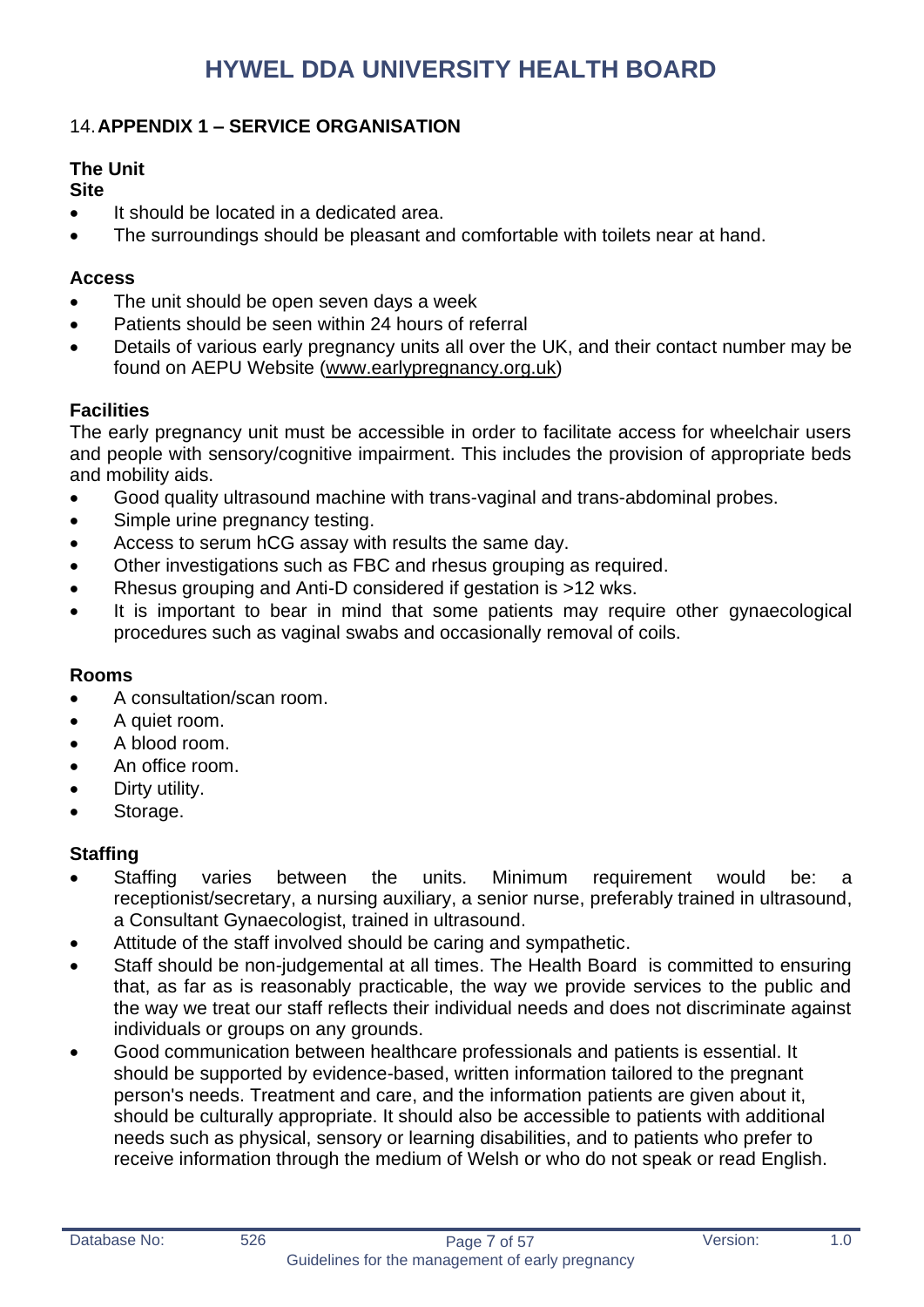- Healthcare professionals should receive specific training on communication and breaking bad news to patients with pregnancy complications.
- Clear and consistent verbal and written information should be provided.
- Initial support and informal counselling should be provided by all healthcare professionals involved.

#### **Medication**

- Basic analgesia.
- Antibiotics.
- Anti-D immunoglobulin.
- Ergometrine.

### **Referral Guidelines**

#### **Who may be referred?**

- Patients in *first trimester* who have had a positive URINE pregnancy test, and
	- a) abdominal pain
	- b) vaginal bleeding
	- *c) previous ectopic pregnancy (EP)*
	- d) previous tubal surgery
	- e) two or more previous consecutive miscarriages
	- f) IUCD or IUS in-situ.
	- g) Previous molar pregnancy
	- h) Three previous caesarean sections

Patients should be 6-7 weeks pregnant for their first appointment in the absence of pain. Patients requiring a scan for reassurance following two previous consecutive miscarriages should be 8 weeks pregnancy in the absence of symptoms unless the need to confirm viability in order to commence clexane has been recommended.

- Patients with a non-viable pregnancy diagnosed in ante-natal booking clinic.
- Those who are already booked in antenatal clinic may also be seen if they develop any complications before their anomaly scan.
- Post evacuation (medical/surgical) with persistent bleeding.

Most patients feel comfortable when given the reassurance that an ultrasound scan in early pregnancy has its own limitations and therefore will not have unrealistic expectations. Hence;

#### Do not refer/accept patients with:

- A history of exposure to X-ray.
- Concern about the drugs they have had.
- A history of previous stillbirth.
- Uncertain dates

#### *Sources of Referral*

- Primary Care Doctors.
- Practice Nurses.
- Midwives.
- Accident and Emergency Departments.
- Consultants.
- Wards.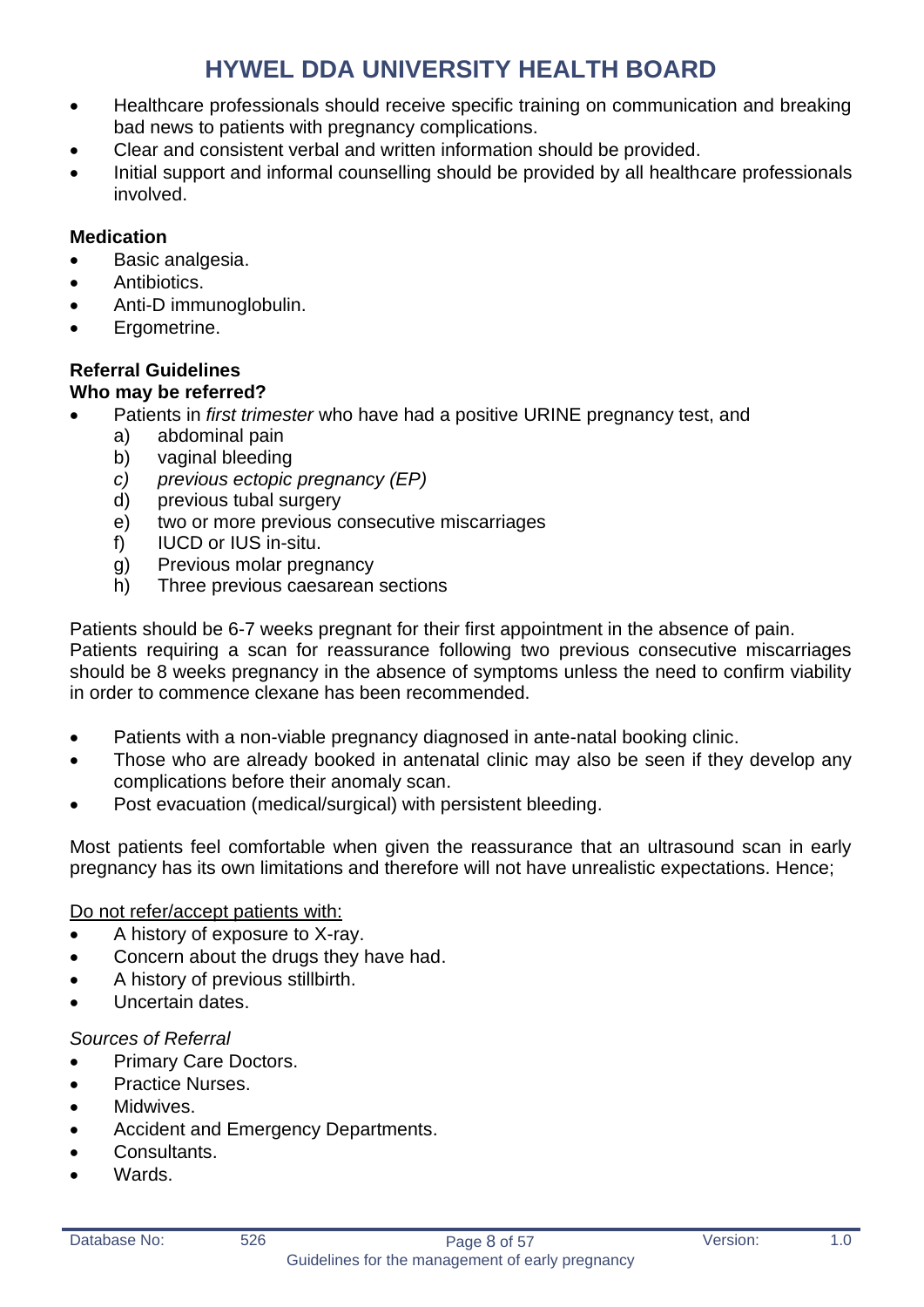- Antenatal Clinics.
- Patients.
- Integrated Sexual health.
- Infertility or IVF clinic.

#### *Referral Procedure*

Referral booking is via EPAU between 8am and 4pm and via the Gynae SHO/Senior Gynae nurse at night.

- The appointment book should be available on gynaecology wards after 4.00pm to enter referrals
- Details of patient's name, address, date of birth, name of GP, gestation and reason for referral should be noted and an appointment time given
- Referring healthcare professionals to be advised to tell the patients that:
	- a) A full bladder is required.
	- b) a trans-vaginal scan is likely as it is more accurate in early pregnancy.
	- c) as it is an emergency clinic the appointment time cannot be guaranteed and delays are likely, and

#### **Caution: cases who are not suitable for EPAU referral:**

- **Patients with profuse vaginal bleeding.**
- **Patients with acute severe abdominal pain.**
- **Patients who are haemodynamically unstable.**
- **Patients with a strong clinical suspicion of ectopic pregnancy.**
- **Patients with a negative pregnancy test.**

Patients who are unwell, bleeding heavily or in whom an ectopic pregnancy is suspected should be advised to be admitted through the usual emergency channels and not asked to wait for an appointment in early pregnancy assessment unit. There will also be a proportion of patients who are frightened by the loss or who are geographically isolated and prefer admission.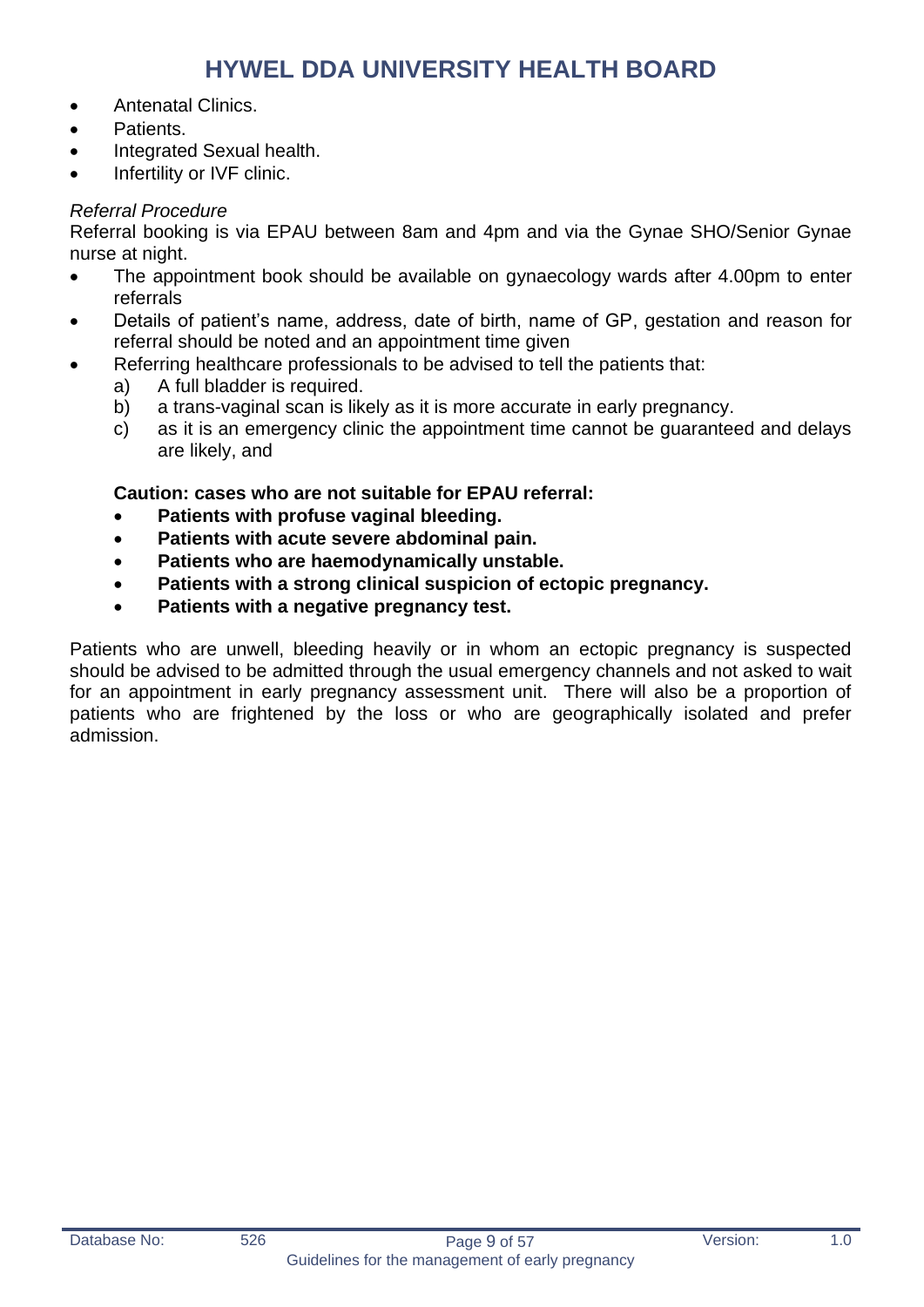#### <span id="page-9-0"></span>15.**APPENDIX 2 – GENERAL CLINICAL GUIDELINES**

#### **Patient Management**

- A brief history is taken on the standardised clinic proforma (see Appendix 13) in accordance with RCOG/RCG guidelines including:
	- a) Previous obstetric history.
	- b) Menstrual history: LMP, cycle length eg conditions such as polycystic ovary syndrome which may affect cycle length.
	- c) Contraceptive history.
	- d) History of conception: date of positive pregnancy test in this pregnancy/IUI/ET etc.
	- e) Pain description.
	- f) Bleeding duration, amount  $\left\langle \langle \rangle \right\rangle$  than a period, passage of any clots.
	- g) Passage of Products of conception (POC)
- Clinical examination should be considered if appropriate.
- The procedure and the reasons why Transvaginal ultrasound scan (TVS) is necessary should be explained
- TVS should be performed unless it is unacceptable to the patients, offer transabdominal scan and explain limitations of this method of scanning to the patient.
- Allow patient the option to see what is seen on the screen.
- Where the gender of the healthcare professional is particularly important to the patient then a female member of staff should be available for any required examination.
- A clear explanation should be given by the Gynaecologist/Sonographer performing the scan as to the possible or likely diagnosis/diagnoses.
- Appropriate pictures are taken for the patient's health records. Pictures are not usually given to patients in EPAU unless requested by the patient.
- **All items on the pro forma should be checked.**
- A plan of management should be formulated based on the guidelines.
- A urine pregnancy test should be performed if a pregnancy is not clearly visible.
- Consideration for serum hCG assay should be given if a pregnancy test is positive in the absence of an intrauterine or ectopic pregnancy on ultrasound scan.
- Support should be given where the pregnancy is non-viable or the pregnant person is upset - a quiet room should be available.
- Follow up should be arranged before the pregnant person leaves the clinic.
- Appropriate written advice and telephone numbers for contact should be given.

#### **Information to GPs**

GPs are informed through clinic letters after each consultation. Discharge letters are sent to the GPs at the end of completion of management and follow up. GPs are also informed if a patient defaults her appointment. Clinical letters are available on Myrddin.

#### **Chaperone**

TVS is found to be extremely well tolerated as a technique by most patients<sup>1</sup>. In the presence of a female chaperone most patients feel comfortable even if the person doing the scan is male<sup>2</sup>. It is the mannerism and expertise of a healthcare professional that is important more than the gender. A junior member of the staff should always be supervised until he/she has attained required level of expertise in scanning.

A chaperone can act as advocate for the patients, offering reassurance and explanation of the procedure or examination. Patients should be given privacy while undressing and dressing.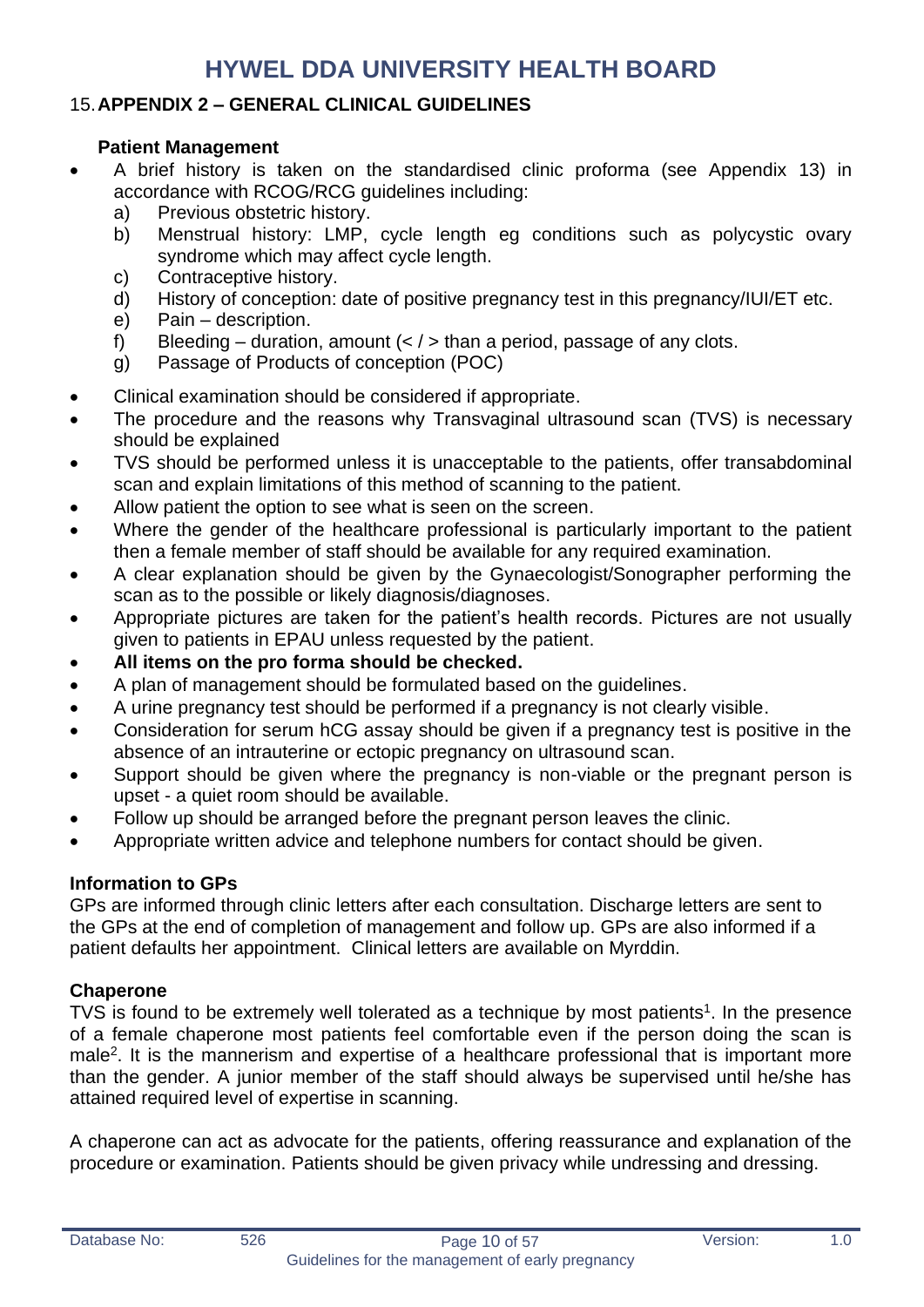The pregnant person's age and individual preference should be taken into account. These can be related to previous experiences, which sometimes the patients may disclose during consultation or examination. Keep discussion relevant and avoid unnecessary personal comments<sup>3</sup>.

A female chaperone should always be present during a transvaginal scan carried out by a male healthcare professional.

However the following general principles should be observed:

- If for some reason one can not offer a chaperone, it should be explained to the patient and, if possible, delay the examination to a later date. The discussion and its outcome should be documented.
- The presence and name of the chaperone should be documented.

More details may be obtained from publications of the Royal colleges of Nursing<sup>4</sup>, Radiologists<sup>5</sup> and Obstetricians and Gynaecologists<sup>6</sup>.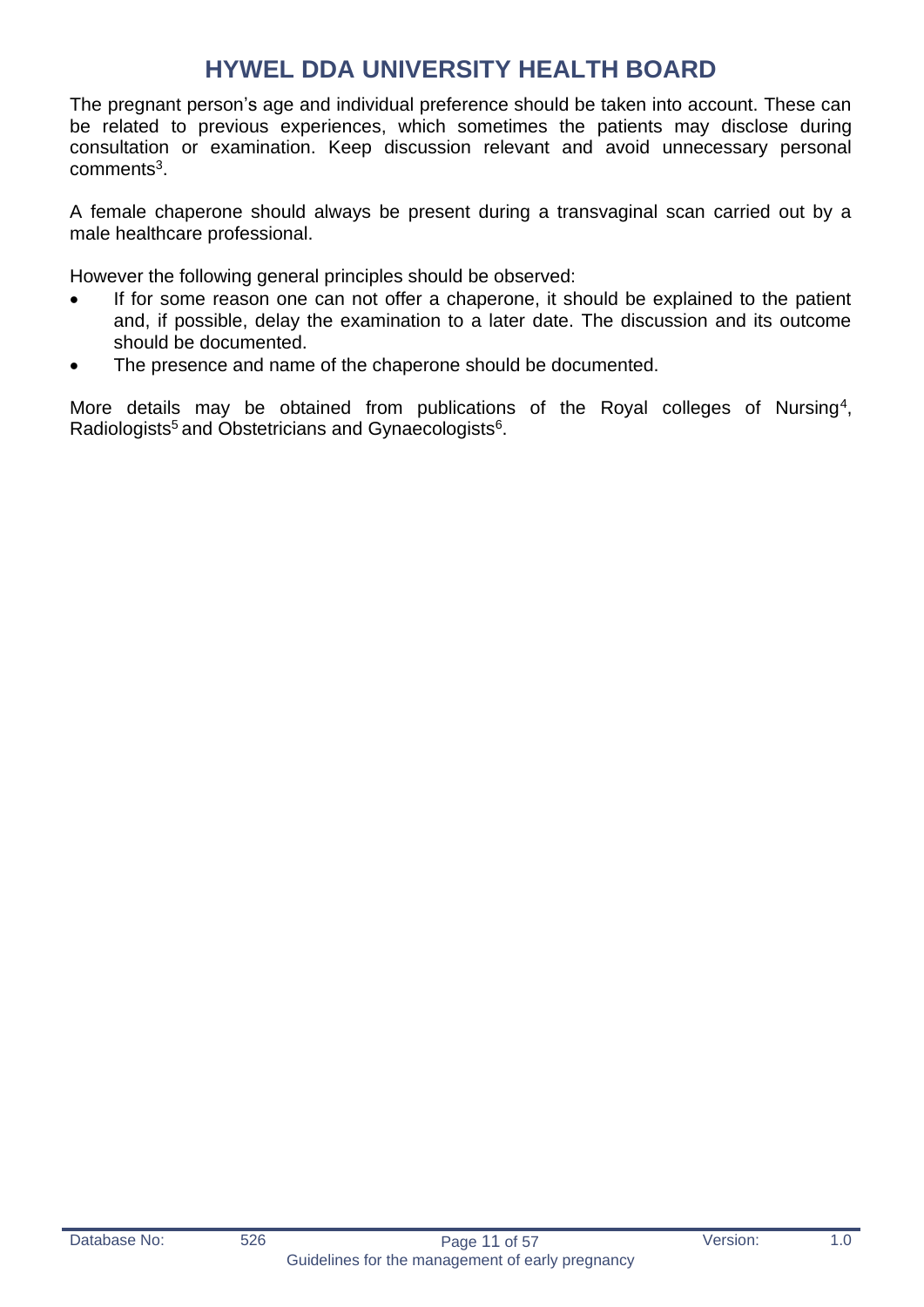#### <span id="page-11-0"></span>16.**APPENDIX 3 - GUIDANCE ON RECORDING ULTRASOUND IMAGES**

It is not necessary to seek separate permission from the patient to make the recordings of Ultrasound images. Nor is consent required to use them for any purpose, provided that, before use, the recordings are effectively anonymised by the removal of any identifying marks<sup>7</sup>.

#### **Record Keeping and Data Collection**

Until such time as computer based records are developed data should be maintained in handwritten registers.

Accurate record keeping is needed to ensure that pregnancy outcome is recorded with sufficient detail and that feedback is comprehensive.

The training of appropriate support staff to maintain high standards of record-keeping is recommended.

#### **Guidance on maintaining Registers**

The monitoring of the management procedures in terms of acceptance and outcome can only be achieved through maintaining accurate registers. The following issues are important to establish the diagnosis and its management.

All first visit scans should be given a diagnosis and grouped under "**definitive diagnostic groups"**, such as:

- *Viable pregnancy / Threatened miscarriage* if associated with bleeding
- *Complete Miscarriage*
- *Incomplete Miscarriage*
- *Silent Miscarriage*
- *Ectopic pregnancy or*
- *Hydatidiform mole*

Those scans that do not fit into any of the above categories are grouped under the "**initial diagnosis"** group on the proforma until a "definitive diagnosis" is confirmed on subsequent examination:

• *Early gestational sac* (EGS): with or without a yolk sac.

An intrauterine gestational sac measuring less than 25mm should be classified under EGS until a repeat scan confirms either a demised embryo or proves it to be an empty gestational sac, otherwise known as an anembryonic pregnancy. Blighted ovum is a term that is no longer acceptable as embryos seen on earlier scans frequently gets absorbed leaving an empty gestational sac or some remnants within it. A silent miscarriage can therefore be simply classified as either embryonic or anembryonic depending on the presence or absence of an embryo within the gestational sac.

• *Inconclusive Scan* result: if an intrauterine or extrauterine pregnancy can not be demonstrated on scan.

There could be *three* reasons for a scan result to be classified as inconclusive with a positive pregnancy test; a very early pregnancy *or* a complete miscarriage *or* an ectopic pregnancy. At subsequent follow-up visits a diagnosis may become clear. If it is not possible to group a pregnancy into any of the above diagnostic groups at follow-up, it is classified as *pregnancy of*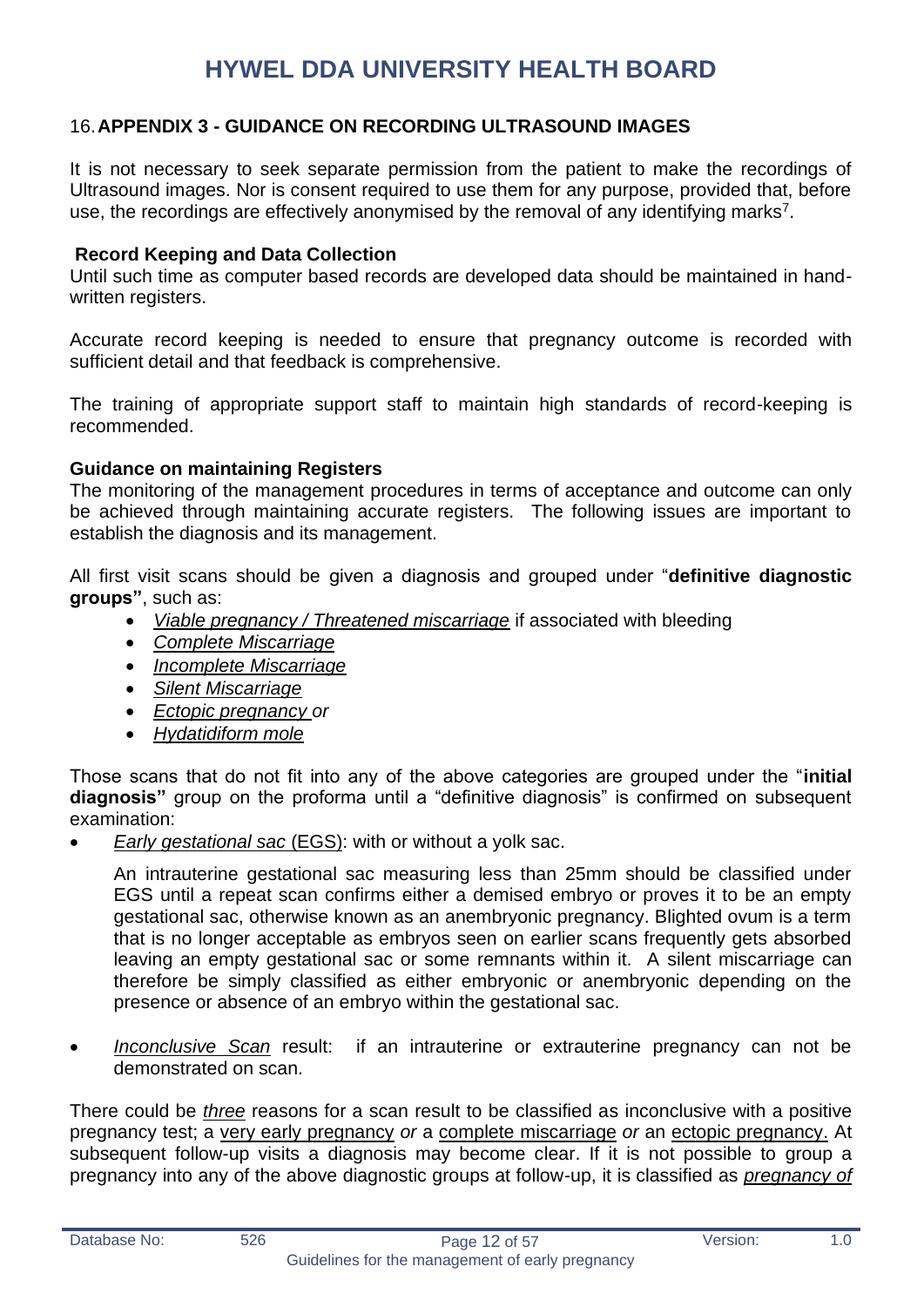*unknown location* (PUL). A diagnosis of PUL is made by a process of exclusion and it is treated as a potential ectopic pregnancy.

• *FH not located:* A pregnancy in which an embryo measuring <7mm is visible, but cardiac activity is not demonstrable

At a subsequent scan when a diagnosis becomes possible they are placed under the respective definitive groups as mentioned above under 1.

Rescans: Scans that are performed after a diagnosis has been made are grouped under *'Rescans'* to avoid repeated counting of the same patient in a diagnostic category.

Other categories: Consultation only, PT only, Beta hCG only, others who do not fit into any of the specified groups. The grouping of patients under specified categories makes data collection easy for audit purposes.

Data from the handheld register should be entered on electronic Database regularly.

- All non-viable pregnancies *Incomplete/Silent miscarriages* should be grouped according to the method of treatment and their outcome recorded.
- All *ectopic pregnancies* should be grouped according to the method of treatment and their outcome recorded.

#### **REFERENCES**

- Basama FMS Audit: Womens perception of transvaginal sonography in an early pregnancy assessment unit. J Obstet Gynecol 2001;21:603-604.
- Russell M: Does patient Ethnicity or Sonographer Gender have any bearing on patient acceptability of transvaginal ultrasound? Ultrasound 2005;13:170-172.
- Intimate examinations. Guidance for Doctors. General Medical Council. 2001. www.gmcuk.org
- Using a chaperon in clinical practice. Standard letter. United Kingdom Central Council for Nursing, Midwifery and Health Visiting. London: UKCC 1999.
- Intimate examinations, Royal College of Radiologists. 1998;98:5.
- Royal College of Obstetricians and Gynaecologists. Gynaecological Examinations: Guidelines for Specialist Practice. London: RCOG 2002.
- Making and Using Visual and Audio Recordings of Patients. Guidance for Doctors. General Medical Council.
- 2002. [www.gmc-uk.org](http://www.gmc-uk.org/)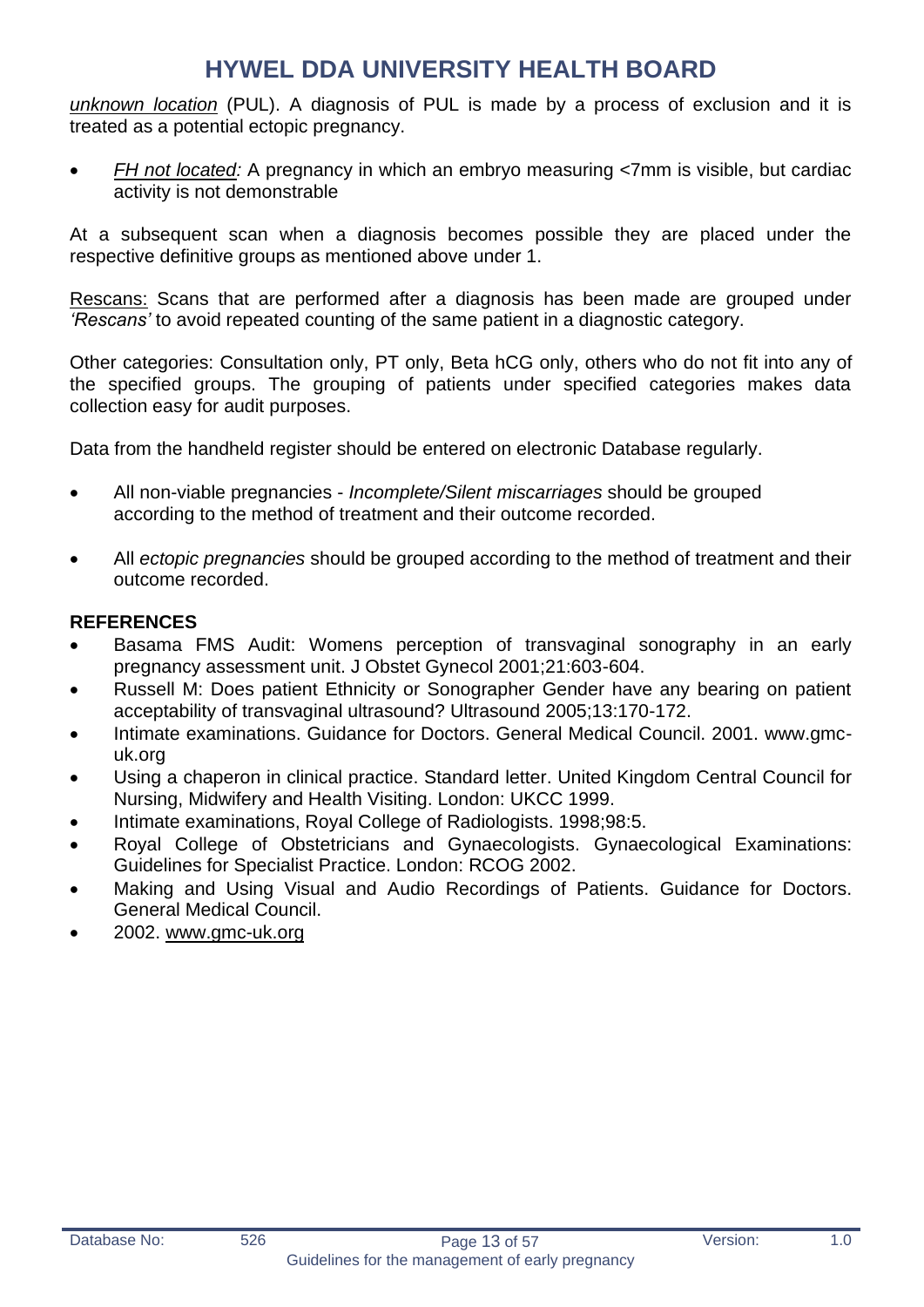#### <span id="page-13-0"></span>17.**APPENDIX 4 - GUIDELINES FOR ULTRASOUND SCANNING**

#### **RCOG Criteria<sup>1</sup>**

Ultrasound scanning (transabdominal and transvaginal) is a technical skill which requires significant training followed by supervision of competence. It should only be carried out by staff who have undertaken this training and be assessed as competent. This document assumes that all those undertaking ultrasound scanning in early pregnancy will be competent and appropriately qualified. This will include:

- Recognition and management of appropriate equipment,
- Preparing the pregnant person for optimum scan images eg filling the bladder, where appropriate.
- Optimising image using appropriate depth and zoom.
- ◆ Good practice in annotation and archiving of the scan.
- Recording and escalating abnormality as per the guidance in this document.

Transvaginal ultrasound scan should be offered to all patients with suspected miscarriage or ectopic pregnancy. If transvaginal ultrasound scan is unacceptable to the pregnant person then transabdominal ultrasound can be offered but the limitation of this method should be explained.

A single transvaginal ultrasound may not always accurately diagnose miscarriage therefore in many instances a repeat scan should be undertaken in 7-14 days. This is necessary to confirm the diagnosis. Medical or surgical treatment **must not be commenced** until diagnosis is confirmed.with transvaginal ultrasound in all 1<sup>st</sup> Trimester cases.

#### **Addendum to Green-top Guidelines No. 25<sup>2</sup> (Oct 2006) of RCOG: The Management of Early Pregnancy Loss** [20 October 2011]

Recent research suggests that given inter-observer variability in ultrasound measurements and the greater variation in early embryonic growth than has hitherto been assumed, a more conservative approach to the diagnosis of early pregnancy loss is warranted.

1. Ultrasound diagnosis of miscarriage should only be considered with a mean gestation sac diameter >/= 25mm (with no obvious yolk sac), or with a fetal pole with crown rump length >/=7mm (the latter without evidence of fetal heart activity).

#### **2. A transvaginal ultrasound scan should be performed in all cases unless this is unacceptable to the pregnant person.**

- 3. Transvaginal ultrasound diagnosis of miscarriage with with a mean gestation sac diameter >/= 25mm (with no obvious yolk sac), or with a fetal pole with crown rump length >/=7mm (the latter without evidence of fetal heart activity) should be confirmed with a second opinion or repeat ultrasound scan in minimum 7 days.
- 4. Trans abdominal ultrasound suggestive of gestational sac with no fetal pole or foetal pole with no visible heartbeat should have a second scan in a minimum of 14days before a diagnosis is made.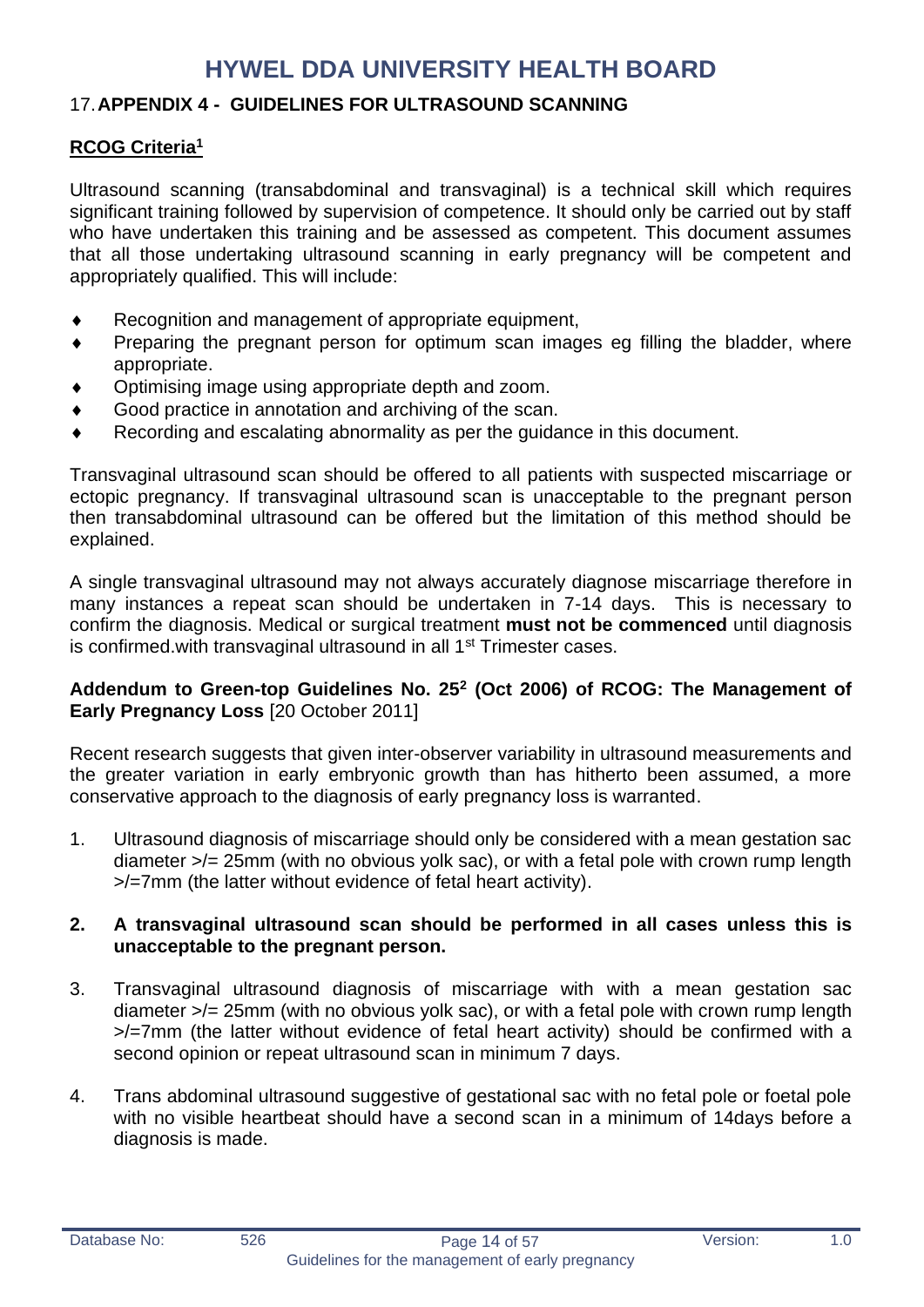#### **Who should perform scan?**

**All clinicians undertaking early pregnancy ultrasound scan should refer to the Ultrasound Guidelines for Obstetrics and Gynaecology which states minimum training requirements:**

- (a) A recognised post graduate certificate in gynaecology ultrasound or higher **or**
- (b) Completed RCOG Modules:

Basic early pregnancy ultrasound (8-12) weeks Intermediate ultrasound gynaecology Intermediate Ultrasound of early pregnancy complications **or**

- (c) Clinicians without the above may perform of examinations depending on their particular training and experience, but this must be under direct supervision from a clinician who can demonstrate the competencies above to the satisfaction of the UHB and in line with policy. **and**
- (d) The Health Board must be informed in writing of those individuals who will be undertaking sonographer reporting. **and** the individuals NMC or GMC registration.

#### **Information should be recorded including:**

- i) Number of sacs and gestational sac diameter (GSD)
- ii) Regularity of the outline of sac
- ii) Presence of haematoma
- iii) Presence of a yolk sac
- iv) Presence of a fetal pole
- v) CRL measurement (mm)
- vi) Presence of cardiac activity
- vii) Extra uterine observations ovaries, adnexal mass, fluid in the P.O.D.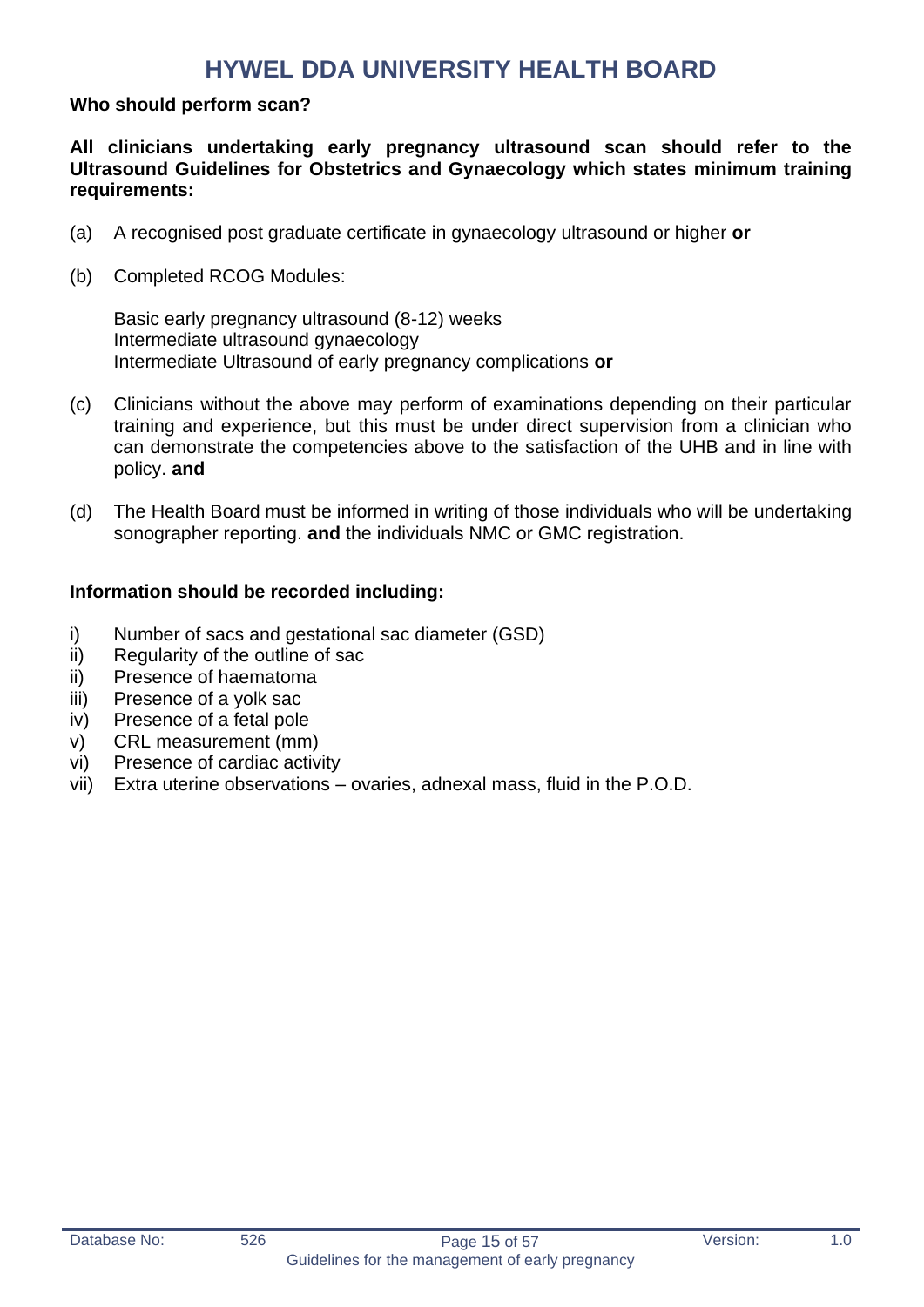#### **Ultrasound landmarks of Early Pregnancy**

| <b>Gestational age</b> | <b>Anatomical landmarks</b>                                                                                               | <b>Comments</b>                                                                                                                             |
|------------------------|---------------------------------------------------------------------------------------------------------------------------|---------------------------------------------------------------------------------------------------------------------------------------------|
| 4 weeks 2 days         | <b>Eccentrically placed</b><br>Gestational sac measuring<br>$2-3mm$                                                       | May represent pseudosac<br>10-20%<br>0f<br>ectopic<br>pregnancies<br>have<br>an<br>intrauterine pseudo GS                                   |
| 5 <sup>th</sup> week   | <b>DDS</b>                                                                                                                | Results from approximation of<br>decidua<br>capsularis<br>and<br>decidua vera. May be present<br>in one third ectopics.                     |
| 5 weeks                | GSD 8-10mm<br>Secondary yolk sac (YS)<br>Size varies from 3-8mm<br>(average 5mm)<br>Embryo 2-3mm<br>Cardiac activity (CA) | <b>Confirms IUP</b><br>Large $YS > 10$ mm $-$ poor<br>prognosis.<br>Confirms viability<br>(97% of embryos with CA<br>have a normal outcome) |
| 6 weeks                | GSD 25mm<br>Embryo 4-9mm<br>Head<br>trunk<br>and<br>distinguishable                                                       | $MSD > 25$ mm, if no $YS - poor$<br>prognosis                                                                                               |
| 7 weeks                | Head size $= YS$<br>Embryo 10-15mm<br>Limb buds<br>Rhombencephalon                                                        | $MSD > 25$ mm, if no embryo –<br>poor prognosis                                                                                             |
| 8 weeks                | Embryo 16-22mm<br>Midgut herniation<br>Choroid<br>plexus,<br>spine,<br>limbs                                              |                                                                                                                                             |
| 9 weeks                | Embryo 23-30mm                                                                                                            |                                                                                                                                             |
| 10 weeks               | Embryo 31-40mm<br>Stomach, bladder,<br><b>Skeletal ossification</b>                                                       |                                                                                                                                             |
| 11 weeks               | Gut returning<br>Most structures identified<br>4-chamber cardiac view                                                     |                                                                                                                                             |

- DDS Double decidual sign<br>
GSD Gestational sac diame
- Gestational sac diameter
- MSD Mean sac diameter
- IUP Intrauterine pregnancy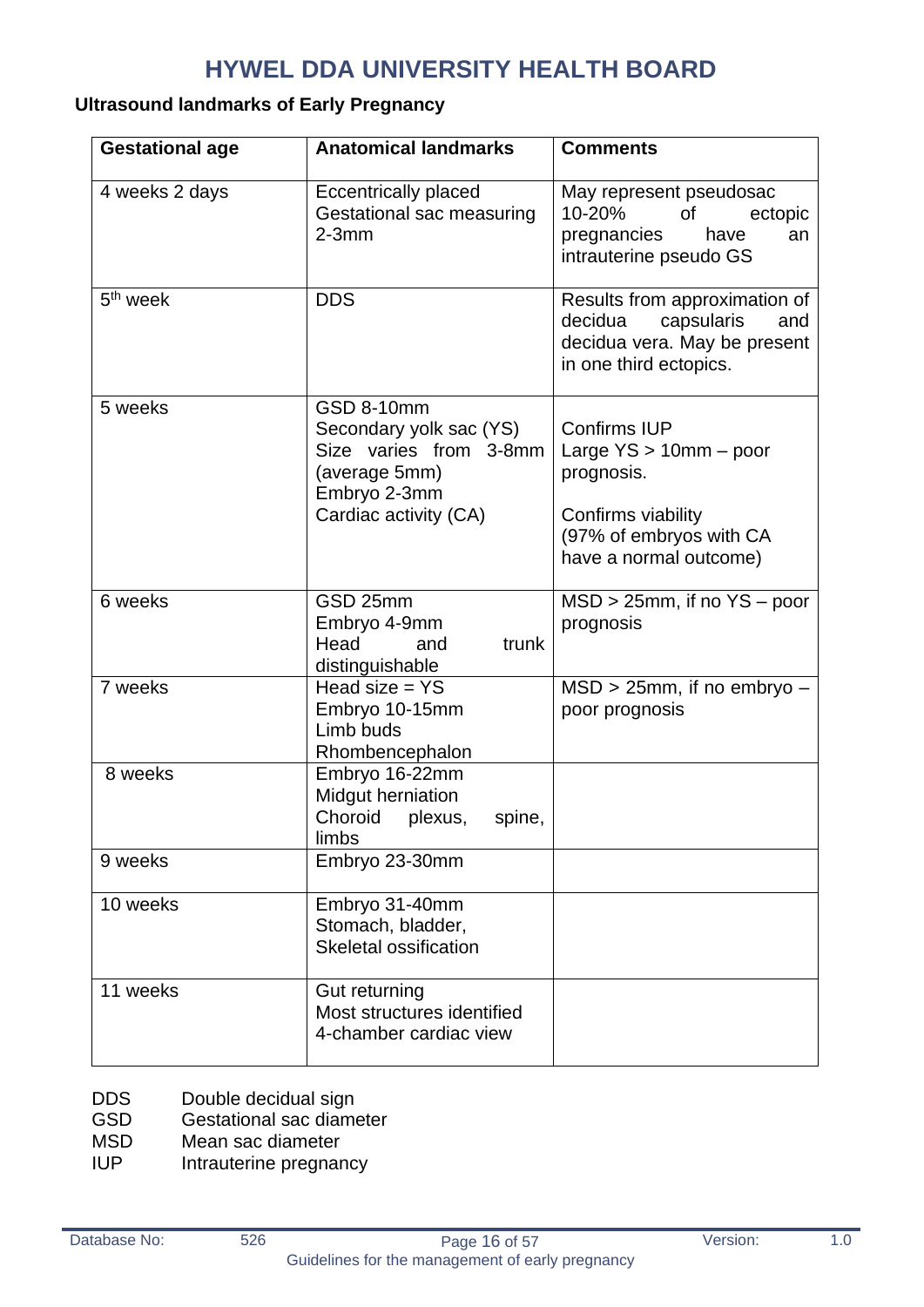### **A Brief Guide to Management of Early Pregnancy Ultrasound Findings**

| <b>Ultrasound appearance</b>                                                                | <b>Diagnosis</b>                                                                          | Plan of management                                                                                                                                                                                                    |
|---------------------------------------------------------------------------------------------|-------------------------------------------------------------------------------------------|-----------------------------------------------------------------------------------------------------------------------------------------------------------------------------------------------------------------------|
| Intrauterine gestational sac<br>(GS), embryo and cardiac                                    | Viable pregnancy                                                                          | Back to GP for referral to ANC                                                                                                                                                                                        |
| activity (CA)<br>If actively bleeding                                                       |                                                                                           | Admit for reassurance                                                                                                                                                                                                 |
| If a significant haematoma<br>noted                                                         |                                                                                           | Rescan 1 week later                                                                                                                                                                                                   |
| If >12 weeks                                                                                |                                                                                           | <b>Check</b><br>the<br>for<br>Anti-D<br>need<br>immunoglobulin                                                                                                                                                        |
| GSD <25mm- no<br>YS/embryo                                                                  | Possible early pregnancy                                                                  | Rescan 1 week later                                                                                                                                                                                                   |
| GSD >25mm-no<br>YS/embryo<br>Measure MSD, (see page<br>21)<br>MSD < 25mm<br>$MSD \geq 25mm$ | Uncertain viability -<br>Rescan1 wk<br>Silent miscarriage*                                | <i>*Conservative</i><br>management,<br>rescan 2 weeks later OR<br>Medical/Surgical (see under non-<br>viable pregnancy)                                                                                               |
| Length<br>Crown<br>Rump<br>$(CRL)$ <7mm<br>CA not demonstrated                              | Possible viable<br>FH not located                                                         | Rescan 1 week later                                                                                                                                                                                                   |
| $CRL \geq 7mm$<br>CA not demonstrated                                                       | Silent miscarriage<br><b>FH absent</b>                                                    | Rescan 1 week later if still in<br>doubt<br>If no change on second scan<br>discuss management                                                                                                                         |
| <b>Empty uterus</b><br>Adnexal mass<br>Fluid in Pouch of Douglas<br>(POD)                   | Tubal Miscarriage/<br>Ruptured ectopic<br>pregnancy                                       | Admit for assessment:<br>Observation<br>laparoscopy/laparotomy                                                                                                                                                        |
| <b>Empty uterus</b><br>Adnexal mass seen<br>No other abnormal finding                       | <b>Unruptured</b><br>ectopic<br>pregnancy                                                 | Conservative/medical<br>management<br>Follow up with serial hCG (see<br>quidelines for ectopic pregnancy)                                                                                                             |
| <b>Empty uterus</b><br>No adnexal abnormality<br>[Serum<br>$\beta$ -hCG<br>negative         | Complete miscarriage or<br>never pregnant<br>Inconclusive scan<br>(Diagnosis uncertain)   | No follow-up                                                                                                                                                                                                          |
| $<$ 5]<br>[Serum β-hCG positive]                                                            | possible early pregnancy<br>possible ectopic pregnancy<br>possiblecomplete<br>miscarriage | Repeat serum hCG 48<br>hours<br>later. Rescan if necessary<br>(see guidelines for 'Inconclusive<br>scan)<br>Warn of the possibility of ectopic<br>pregnancy and to report if severe<br>pain occurs. Give contact tel. |
| Pregnancy of Unknown                                                                        | Diagnosis by exclusion                                                                    | numbers.<br>Follow up with serial $\beta$ -hCG                                                                                                                                                                        |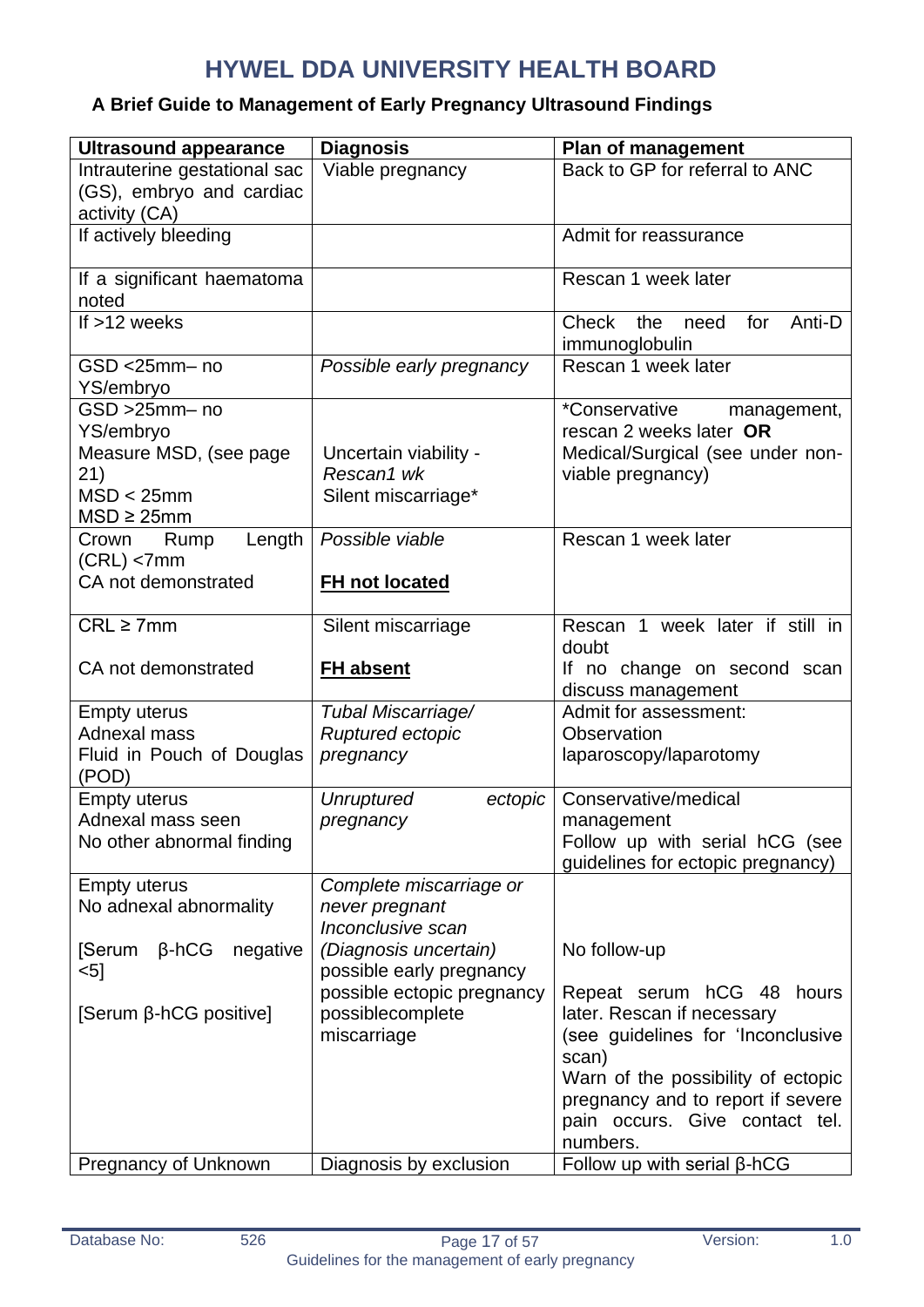| Location (PUL)                          |                                                               | Treat as potential ectopic                                                                        |
|-----------------------------------------|---------------------------------------------------------------|---------------------------------------------------------------------------------------------------|
| Endometrium/tissue<br>diameter $<$ 15mm | Complete miscarriage                                          | Advice follow-up 2 weeks later if<br>bleeding persists                                            |
| Endometrium/tissue<br>diameter > 15mm   | Incomplete miscarriage                                        | <b>Discuss</b><br>(see<br>management<br>guidelines on management<br>of<br>incomplete miscarriage) |
| Homogeneous mass within<br>the uterus   | trophoblastic<br><b>Suspect</b><br>disease<br>Serum hCG assay | Surgical<br>evacuation<br>(see<br>guidelines<br>trophoblastic<br>for<br>disease)                  |

Adequate time should be allowed for patients to make decisions. After giving thorough explanation and answers to their queries, allow time in privacy. A quiet room would be more suitable for the pregnant person with their partner/relative/friend. Patients should also be encouraged to go home and telephone later with their decision giving the reassurance that it will not be harmful in the least to do so if they prefer to discuss with their family and contact the unit after one or two days.

Embryos with CRL smaller than expected or no growth noticed after 1 week tend to be chromosomally abnormal.<sup>3</sup> Patients should be reassured that the exact cause of a miscarriage can not be determined and in majority of cases it is due to some genetic abnormality within the conceptus that leads to a miscarriage.<sup>4</sup> Patients should also be told that miscarriages, in general, are not linked to parental chromosomal abnormality. A brief explanation of the outcome of the fertilised ova may be helpful in understanding that not all fertilised ova end up in full term normal pregnancies.

#### **References:**

- 1. Royal College of Obstetricians and Gynaecologists. Guidance on ultrasound procedures in Early Pregnancy. Standing joint committee on obstetric ultrasound of RCR/RCOG. 1995.
- 2. Royal college of Obstetricians and Gynaecologists. The Management of Early Pregnancy Loss. Guidelines No. 25. London: RCOG; 2006.
- 3. Drugan A et al. The smaller than expected first trimester fetus is at risk for chromosome abnormalities. Am J. Obstet Gynecol 1992;167:1525-8.
- 4. Philipp T, Philipp K, Reiner A, Beer F, Kalousek DK. Embryoscopic and cytogenetic analysis of 233 missed abortions: factors involved in the pathogenesis of developmental defects of early pregnancies. Human Reproduction 2003;18:1724-32.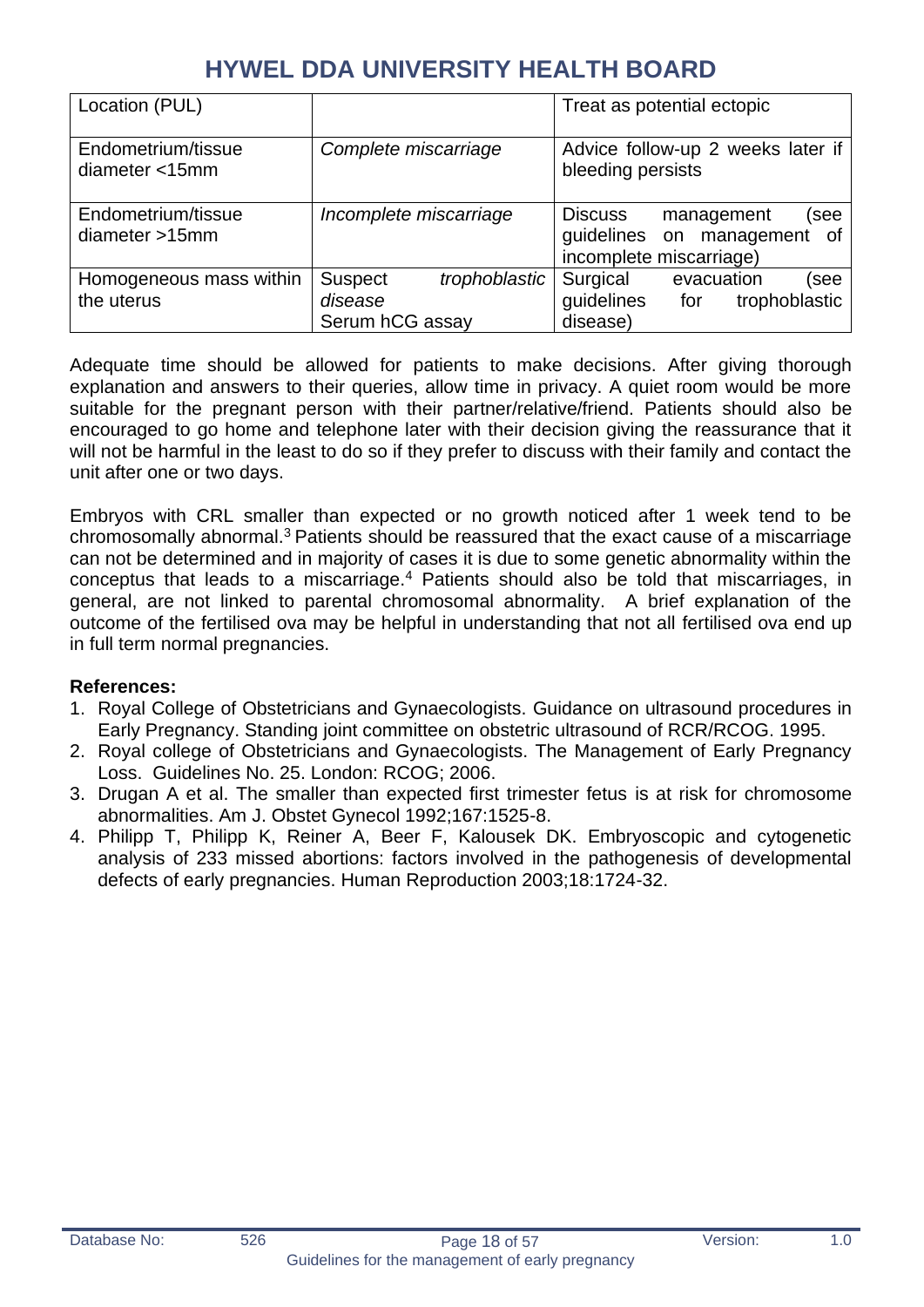#### <span id="page-18-0"></span>18.**APPENDIX 5 - GUIDELINES FOR RHESUS PROPHYLAXIS**

The current recommendations for the administration of anti-D immunoglobulin are as follows<sup>1</sup>.

#### **Confirmed miscarriage:**

Anti-D immunoglobulin should be given to all non-sensitised Rh D-negative patients who miscarry after 12 weeks, whether complete or incomplete and to all patients who miscarry below 12 weeks when the uterus is evacuated surgically.

#### **Threatened miscarriage:**

Anti-D should be given to all non-sensitised Rh D-negative with threatened miscarriage after 12 weeks, in patients in whom bleeding continues intermittently after 12 +0 weeks, anti-D Ig should be given at six weekly intervals.

Routine administration of anti-D is not required below 12 weeks, unless the bleeding is heavy or associated with abdominal pain as gestation approaches 12+0 weeks.

#### **Ectopic pregnancy:**

All Rh D-negative patients with ectopic pregnancies whether managed surgically should be given anti-D.

Documentation from the EPAU clinic must clearly state whether or not anti-D was administered in the clinic.

There is minimal evidence that administering Rh immune globulin for first trimester vaginal bleeding prevents maternal sensitization or development of haemolytic disease of the newborn<sup>2</sup>.

#### **Administration**

**Timing:** Anti D immunoglobulin should be given as soon as possible within 72 hours of a bleed or treatment. If it is not given within 72 hours every effort should be made to give it within 10 days as this may still provide some protection.

**Dose:** The recommended dose of Anti-D Ig, before 20 weeks of pregnancy, is 250IU. It is best given into the deltoid muscle as injections into the gluteal region often only reach the subcutaneous tissues and absorption may be delayed. Patients who have a bleeding disorder should receive anti-D Ig via the subcutaneous or intravenous route.

**Repeat dose:** Where bleeding continues intermittently above 12 weeks, anti D should be given at six weekly intervals.

#### **References:**

- 1. Royal College of Obstetricians and Gynaecologists. The Use of Anti-D Immunoglobulin for Rhesus D prophylaxis. Green-top Guideline No. 22 London: RCOG 2011.
- 2. [Hannafin B,](http://www.ncbi.nlm.nih.gov/entrez/query.fcgi?db=pubmed&cmd=Search&itool=pubmed_Abstract&term=%22Hannafin+B%22%5BAuthor%5D) [Lovecchio F,](http://www.ncbi.nlm.nih.gov/entrez/query.fcgi?db=pubmed&cmd=Search&itool=pubmed_Abstract&term=%22Lovecchio+F%22%5BAuthor%5D) [Blackburn P.](http://www.ncbi.nlm.nih.gov/entrez/query.fcgi?db=pubmed&cmd=Search&itool=pubmed_Abstract&term=%22Blackburn+P%22%5BAuthor%5D) Do Rh-negative patients with first trimester spontaneous abortions need Rh immune globulin? Am J Emerg Med 2006 Jul;24(4):487-9.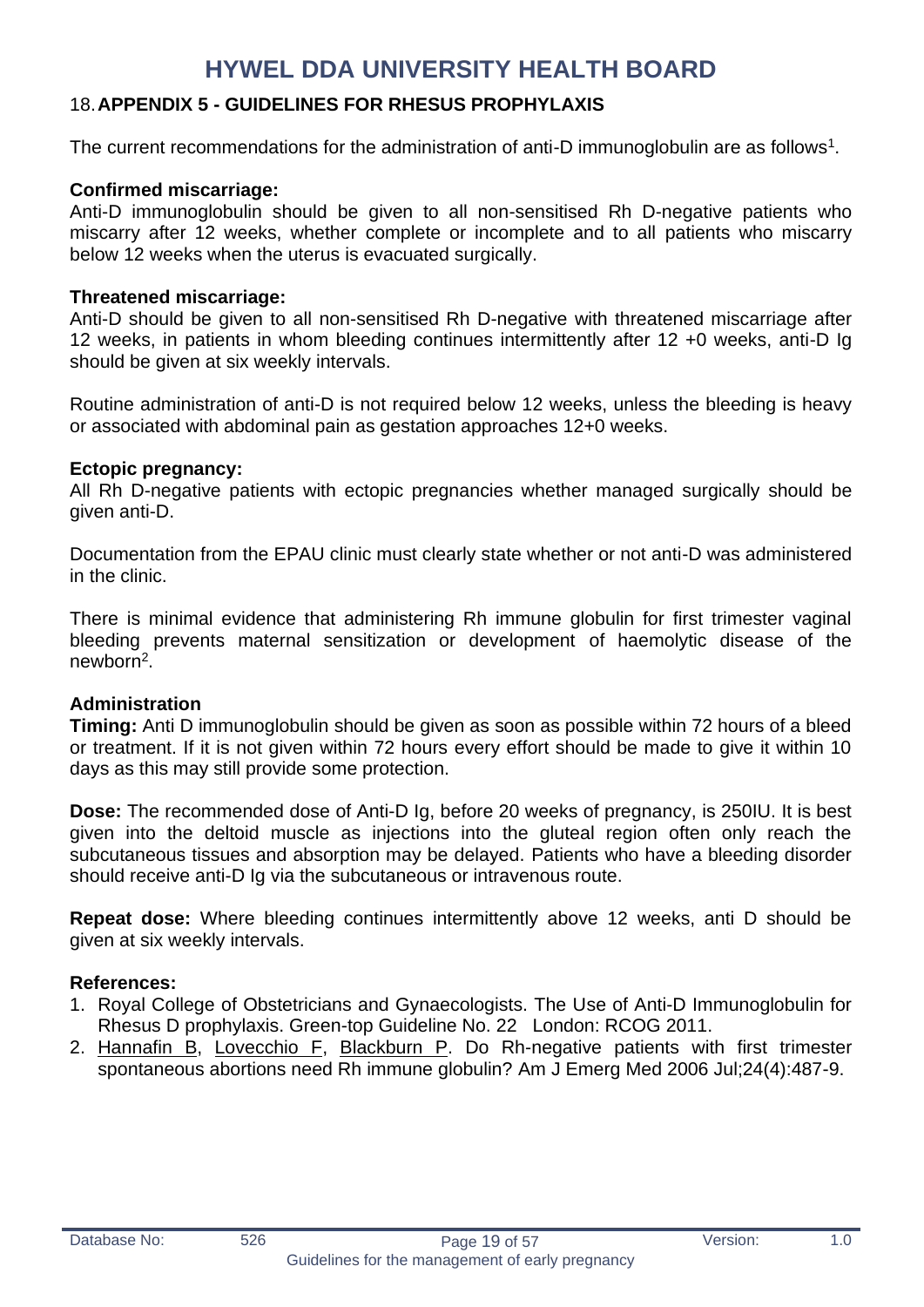#### <span id="page-19-0"></span>19.**APPENDIX 6 - MANAGEMENT OF EARLY GESTATIONAL SAC GUIDELINE**

At 4+2 weeks blastocyst measuring 1.5-2mm is recognisable as an early gestational sac. The appearance of an early gestational sac (EGS) is the earliest reliable sign of pregnancy. The ability to demonstrate a true intrauterine gestational sac practically excludes an ectopic pregnancy since concurrent intrauterine and extrauterine pregnancies are rare.

When a gestational sac-like structure is located within the uterus and no YS is visible, its relationship to the endometrial cavity is carefully studied. One should first confirm that it is definitely a GS rather than a pseudosac.

#### **Ultrasound features of EGS**

- It is seen as an anechoic structure with an echogenic rim.
- It is eccentrically placed i.e. it remains within a thickened decidua on one side of the uterine cavity.
- It is typically located in the fundus on the posterior wall.

Gestational sac diameter (GSD) is a useful indicator of Gestational age (GA) before Crown rump length (CRL) measurement is available. GSD is usually measured as the single longest diameter of the sac. For diagnosis of anembryonic sac one should take three measurements (two in longitudinal section of the sac and one in the transverse) and calculate the mean sac diameter (MSD), which should be  $\geq 25$ mm. Make a note of any contents visible within the sac.

An early gestational sac should be distinguished from the pseudosac that occurs in ectopic pregnancy. The pseudogestational sac is merely fluid or blood collection in the uterine cavity and it represents the endometrial cavity itself.

#### **Management Protocol**

EGS needs to be differentiated from an *inconclusive scan* result, in which no intrauterine or extrauterine pregnancy is demonstrable. Essentially the findings are normal.

Arrange for a follow up scan in 1-2 weeks

A healthy gestational sac grows by 1.2mm/day.

A yolk sac will usually be visible at next scan in a normal pregnancy.

Presence of a yolk sac is confirmatory of a gestational sac.

There is no risk of missing a complication in this group as they are followed up until an embryo with a heart beat is seen or a miscarriage is diagnosed.

Following up every early gestational sac with serial hCG measurements leads to unnecessary visits and wastage of resources.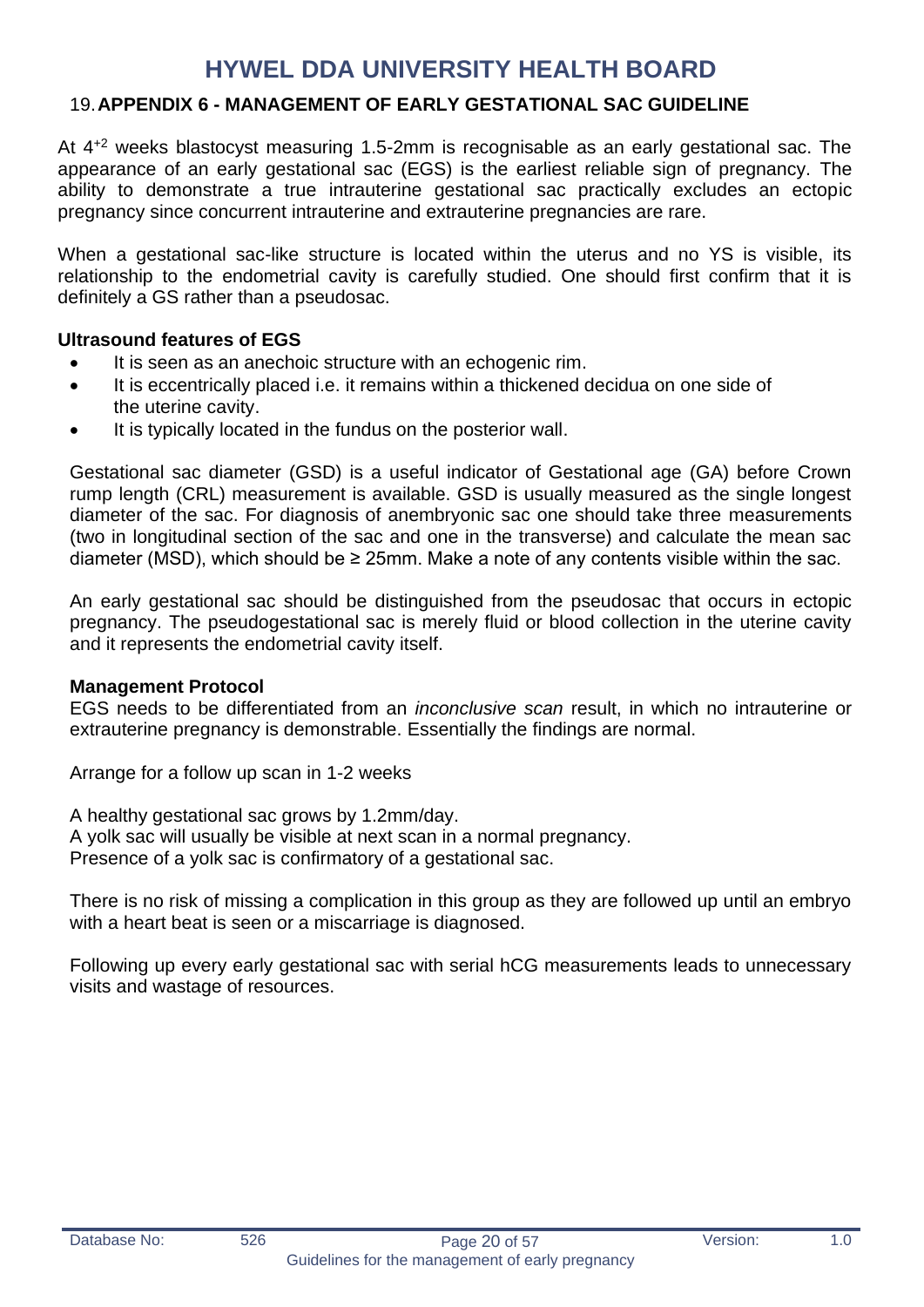#### <span id="page-20-0"></span>20.**APPENDIX 7 - GUIDELINES FOR VIABLE INTRA-UTERINE PREGNANCY**

**Definition:** A normally sited gestational sac with clearly identified cardiac activity. An ultrasound scan of the sagittal section of uterus and cervical canal will demonstrate the intrauterine location of the gestational sac.

#### A *threatened miscarriage* is one in which:

- the patients bleeds a little from the vagina
- cervical os is closed
- there is little abdominal pain and
- pregnancy is still viable

Demonstration of fetal heart activity is generally associated with a successful pregnancy rate of 85-97%<sup>1</sup>, depending on the period of gestation. Among patients presenting to EPAU 60% of pregnancies are found to be viable of which about 30% threaten to miscarry. Subchorionic haematomas are seen in up to 18% of patients with a threatened miscarriage<sup>2</sup>. Location of haematomas away from the retroplacental site is more reassuring in the absence of continual vaginal bleeding.

Give advice that:

- *- bleeding in early pregnancy is not uncommon*
- *- the presence of cardiac activity is reassuring*
- there is no obvious cause for bleeding (but could be from the implantation site or cervix, as it becomes soft and vascular during pregnancy)

Advise to avoid sexual relationship as long as the fresh loss continues.

Give information leaflet on 'What is a threatened miscarriage'.

All patients attending EPAU receive a contact number.

Advise not to worry if the bleeding continues as it has been and to contact ONLY if the bleeding became heavy and bright.

Patients will go back to GP for referral to ANC via the usual method.

Follow up appointment may be required in the following situations:

- 1. Significant vaginal bleeding and patient refusing to be admitted
- 2. A large haematoma<sup>3</sup> is noted
- 3. Liquor volume is reduced
- 4. Fetal bradycardia
- 5. After IUCD/IUS removal in the EPAU

#### **The Cardiac Activity / Fetal Heart (FH):**

FH is the term generally used to denote Cardiac activity. Theoretically, cardiac activity should always be evident when the embryo is over 2mm. However, in around 5-10% of embryos between 2 and 4 mm, it can not be demonstrated. In the absence of cardiac activity in an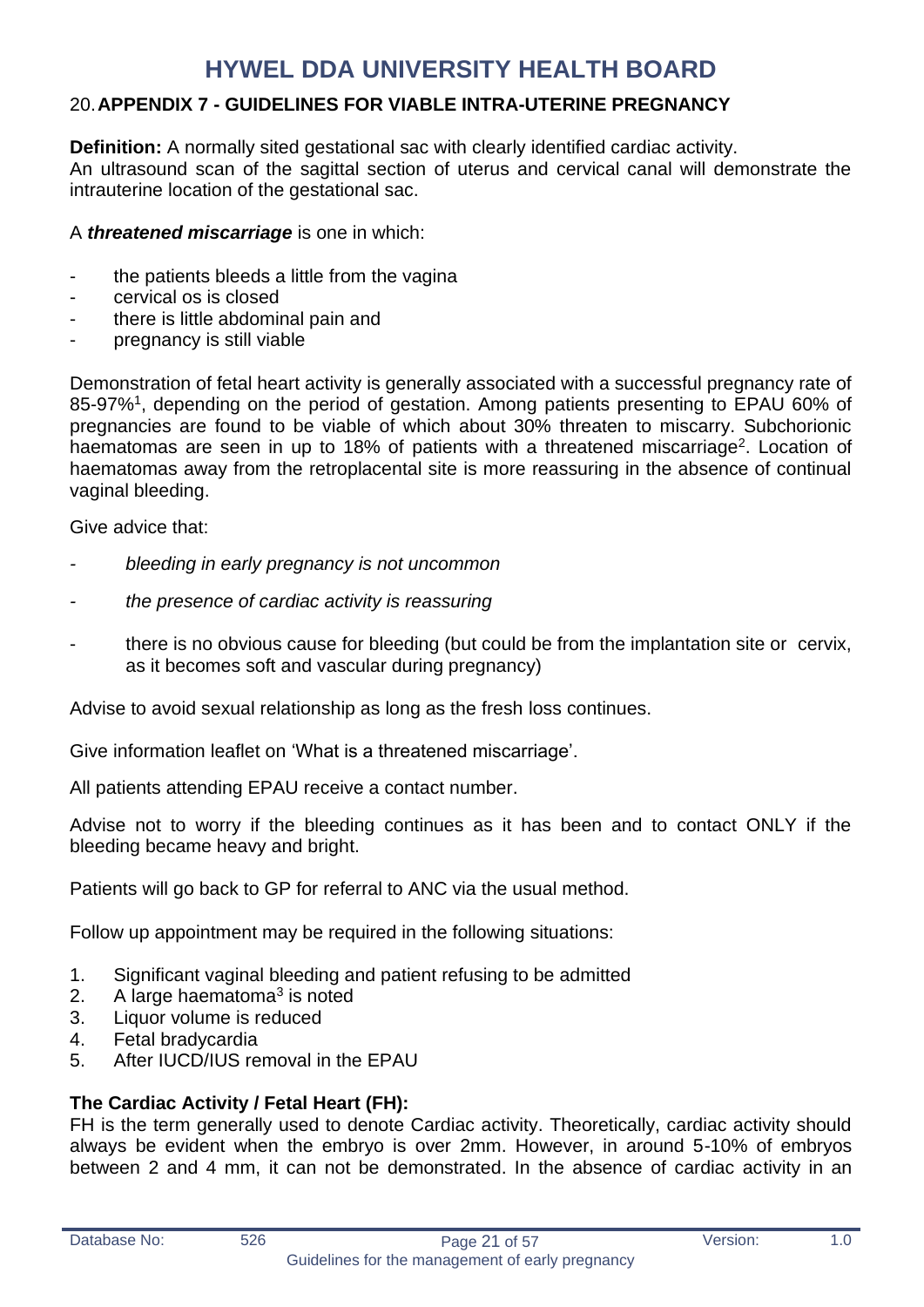embryo measuring <7mm, FH is documented as **not located.** A transvaginal scan must be be arranged in one week. FH should be recorded as absent, implying a silent miscarriage, only after confirmation on a second scan.

At 6 weeks 60-150 bpm (mean 125 bpm) 6-9 weeks 175 bpm Thereafter gradually decreases 14 weeks 160 bpm (approximately)

**Bradycardia** has been found in pregnancies that subsequently miscarried. However, a single observation of slow heart rate does not necessarily indicate subsequent embryonic death, follow-up is therefore essential.

#### **Reference:**

- 1. Sotiriadis A et al. Threatened Miscarriage: evaluation and management. BMJ 2004;329:152-5.
- 2. Levi CS, Lyons EA, Zheng SH, et al. Endovaginal Ultrasound: demonstration of cardiac activity in embryos less than 5.0mm in crown-rump length. Radiology 1990;176:71-4.
- 3. Johns J, Hyett J, Jauniaux E. Obstetric outcome after threatened miscarriage with or without a haematoma on ultrasound. Obstetrics and Gynaecology, 2003;102:483-7.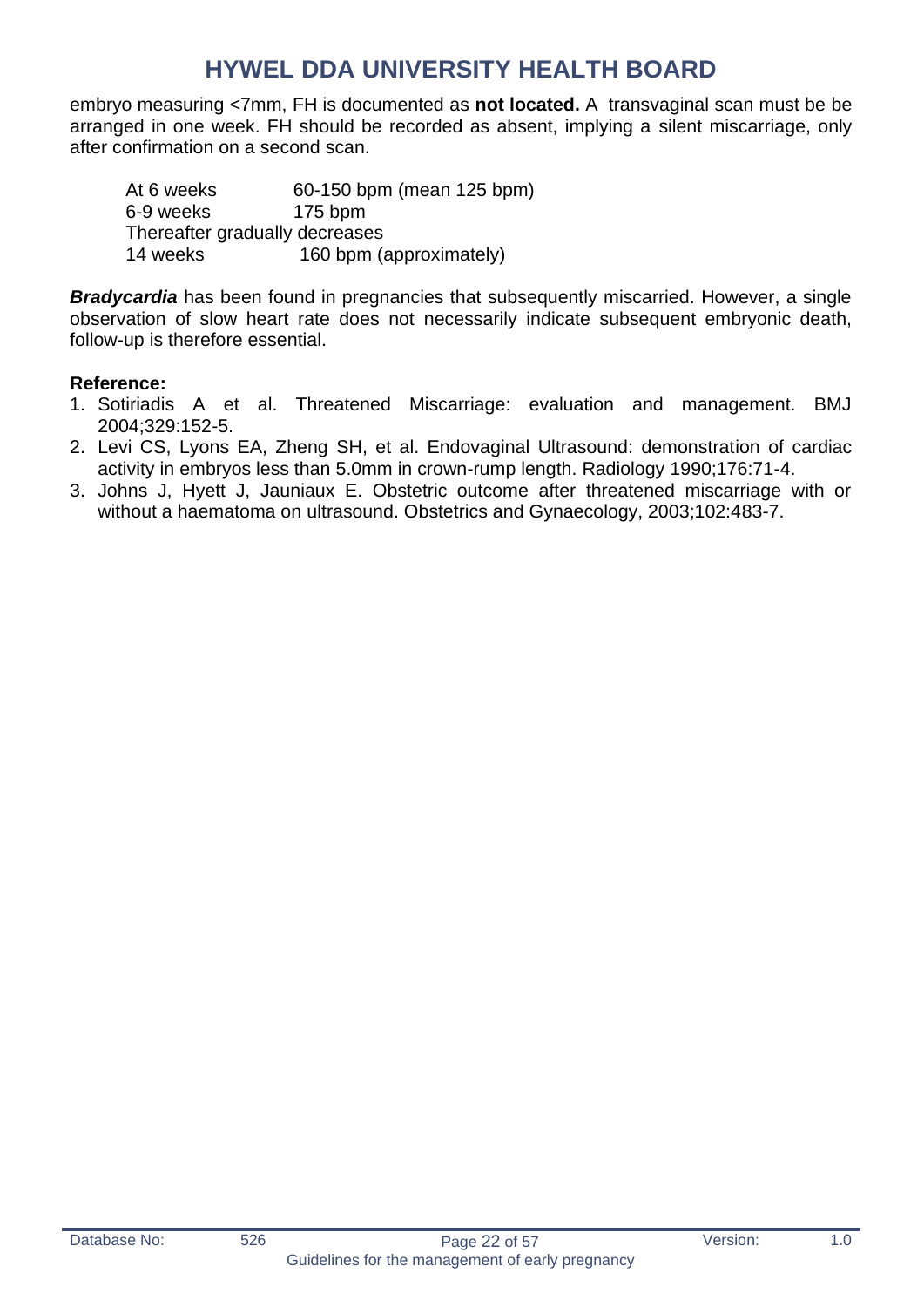### <span id="page-22-0"></span>21.**APPENDIX 8 - MULTIPLE PREGNANCY GUIDELINE**

The most common of the multiple pregnancies is the Twin pregnancy.

Twins may be monochorionic or dichorionic.

Around one-third of twin pregnancies in the UK have monochorionic placentas.

Monochorionic placentation can also occur in higher-order multiples.

#### **Ultrasound Prediction of chorionicity Chorionicity is better assessed by ultrasound before 14 weeks than after 14 weeks.**

Establish chorionicity by inspection of the dividing membrane. Look for the 'lambda' or 'twin peak' sign (dichorionic) or 'T-sign' (monochorionic) at the membrane–placenta interface.<sup>1</sup>

#### **Dichorionic Twins**

Two separate gestational sacs are seen right from the beginning. Dichorionic twins may be dizygous or monozygous.

#### **A 'Lambda' or 'Delta' or 'Twin peak' sign:**

- The membranes are thick, composed of 4 layers 2 chorions and 2 amnions.
- It provides strong evidence for chorionicity.
- Lambda or delta or twin peak sign is not consistently present in dichorionic twins.
- If absent does not rule out the presence of dichorionicity.
- Parents can be told that there is a 3-in-4 chance that their twins are non-identical and a 1 in-4 chance that they are identical, if they are of the same sex. $<sup>2</sup>$ </sup>

#### **Monochorionic Twins**

- Single gestational sac is seen.
- Monochorionic twins may not be identified until the appearance of two yolk sacs within the single gestational sac.
- Two embryos are seen.
- Amnionicity can be established only at 7.5-8 weeks when the amnion starts to separate from the embryo.
- Monochorionic, monoamniotic pregnancies (1% of twin pregnancies) carry a very high risk of cord entanglement.

#### **The 'T' sign:**

- Membranes appear T-shaped.
- The membranes have 2 layers of amnion only
- In the presence of the 'T' sign it is extremely likely that the twins are monochorionic.
- Parent**s** can be told that the twins are over 95% likely to be identical.<sup>2</sup>

#### **References:**

- Sepulveda W, Sebire NJ, Hughes K, Odibo A, Nicolaides KH. The lambda sign at 10–14 weeks of gestation as a predictor of chorionicity in twin pregnancies. *Ultrasound Obstet Gynecol* 1996;7:421–3.
- Van Jaarsveld CHM, Llewellyn CH, Fildes A, Fisher A, Wardle J. Are my twins identical: parents may be misinformed by prenatal scan observations. BJOG 2012;119:517-518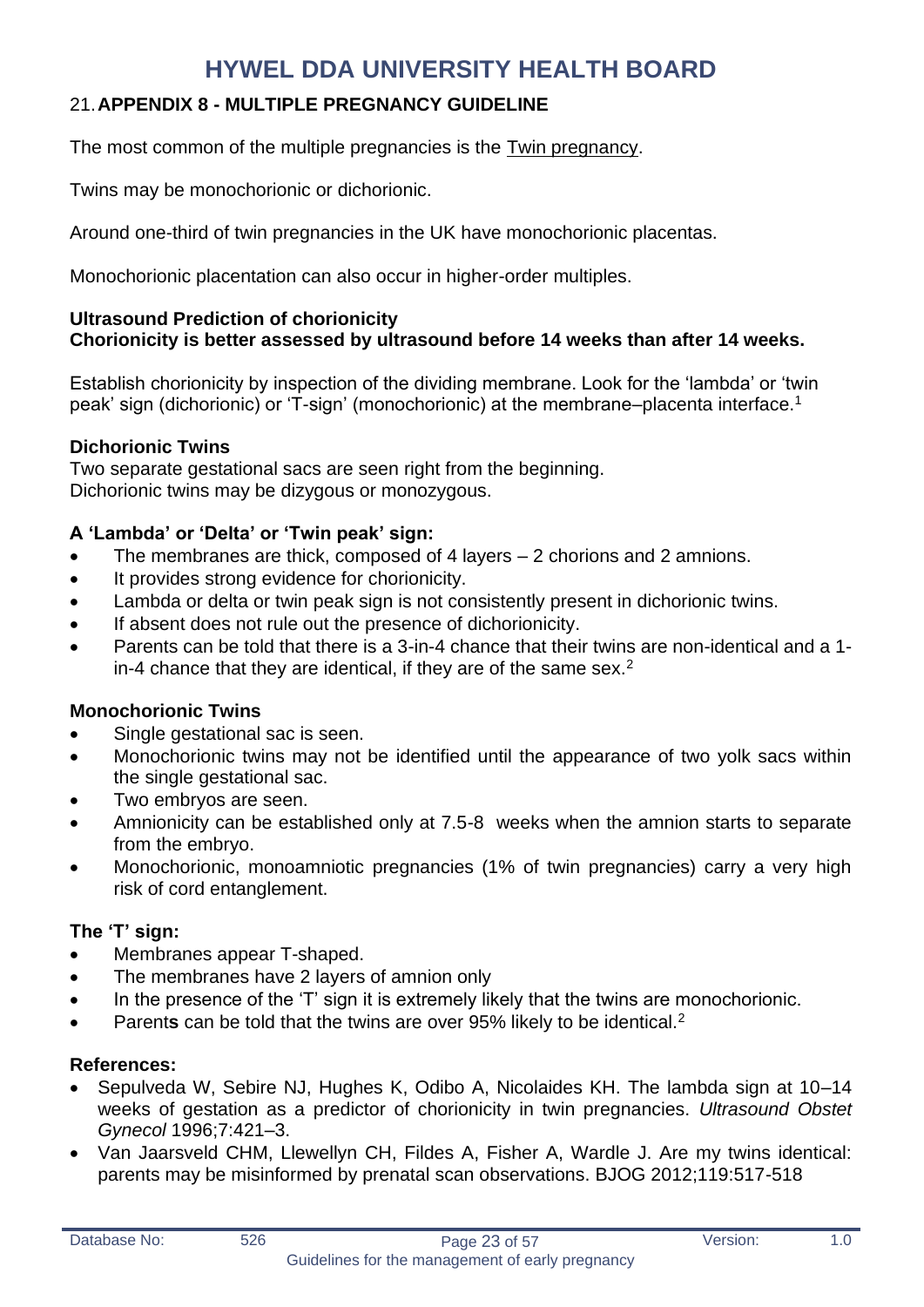#### <span id="page-23-0"></span>22.**APPENDIX 9 - MISCARRIAGE GUIDELINE**

**Definition:** Miscarriage is spontaneous loss of a pregnancy before 24 weeks.

**Sensitivity:** Patients feel sensitive about the way we refer to pregnancy loss. As their loss is not out of choice, use of language like termination/abortion can be sometimes offensive to patients at this vulnerable time. Hence documentation for management of early pregnancy loss should be worded appropriately.

**Support:** At all times patients should be supported in making informed choices about their care and management. Adequate explanation supplemented with written information should be given. Ample time should be allowed for making a decision and if necessary another appointment arranged.

Recognition of the loss, adequate information and support are key to the management of miscarriage. The grief reaction following first trimester miscarriage can be as profound as after still birth.

**Importance of Care:** *The introduction of Early Pregnancy Assessment Units has assisted the triage of patients presenting with bleeding in the first trimester but has also been associated with more conservative and expectant management of non-continuing pregnancies. Nine patients died as a consequence of complications of spontaneous miscarriage, an increase compared with each of the five previous triennia. Four of these deaths occurred secondary to infection and the remaining five patients died as a result of haemorrhage. Persistent bleeding needs to be recognised as an indication for prompt surgical evacuation of retained products of conception.* 1

**Classification:** A miscarriage may be Complete, Incomplete/Inevitable or Silent, depending on the stage of the process.

#### **9.6 Complete Miscarriage<sup>2</sup>**

When there has been complete expulsion of the products of conception from the uterine cavity, it is termed as **complete miscarriage**.

Diagnosis on ultrasound scan - AP diameter of endometrial tissue <15mm

It is the morphology rather than the amount of tissue that matters. There may be very little pregnancy tissue giving bright echoes or a large amount of blood showing no echogenicity at all.

A routine follow up appointment is not required after a complete miscarriage.

If one is in any doubt of it being a complete miscarriage on ultrasound scan as there has been no previous scan to confirm the loss, and the urine pregnancy test (PT) is still positive, arrange a PT in three week's time.

Advise patient to do a pregnancy testat home three weeks later.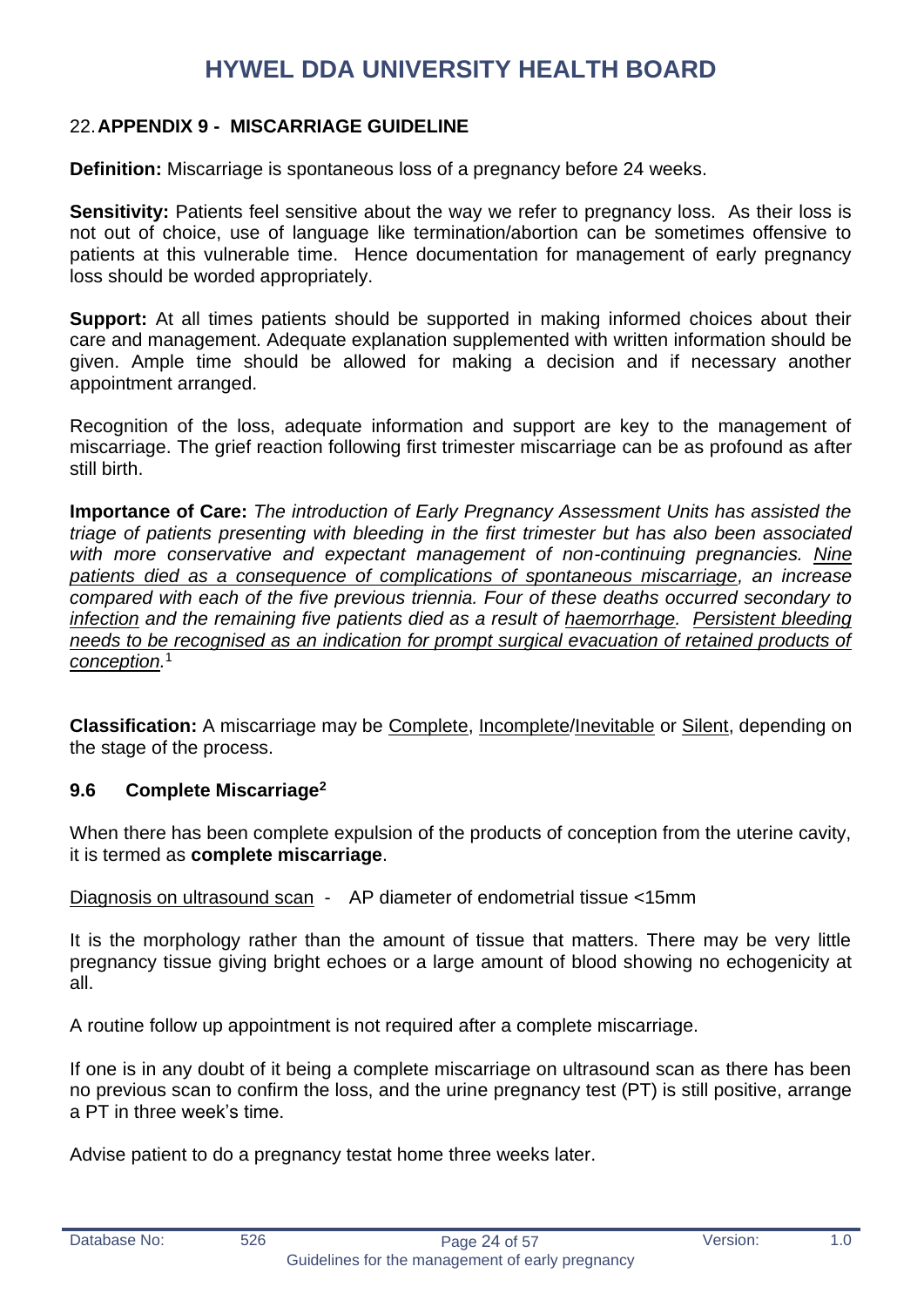Give her a contact telephone number to inform if the PT is positive.

However if no tissue is seen on clinical examination or within the uterine cavity, manage as a case of suspected ectopic/inconclusive scan with serial beta hCG assays. The follow up appointment should be after 48 hours.

Diagnosis on clinical examination

If the products of conception have been documented as seen on clinical examination:

- An ultrasound scan is NOT required
- Discharge with the advise to report if bleeding persists longer than three weeks
- Give a contact telephone number
- Provide information leaflet *'What you may have to know after a miscarriage'*.

#### **9.7 Incomplete Miscarriage**

Diagnosis on ultrasound scan - AP diameter of Intrauterine tissue >15

Management: If Intrauterine tissue diameter is between 5 - 50mm, consider *non-surgical* approach. It is effective and has no risks involved with surgery.

**Conservative method** should be offered as first line management, provided the bleeding is not heavy. A routine follow-up in all cases is not required as a repeat pregnancy test after 3 weeks can be performed by the patient at home. If bleeding has not started or bleeding and pain are persisting after 3 weeks then a repeat ultrasound scan should be arranged and they patient offered all treatment options if the miscarriage is incomplete.

Alternatively,

- *Medical management* may be offered if patient is not willing to wait.
- *Surgical* **evacuation**: *Surgical* method should be reserved for those who:
- 1. make a specific request for it
- 2. change their mind during the course of conservative management
- 3. Tissue diameter of > 50mm
- 4. have heavy bleeding and/or severe pain
- 5. have infected tissue (under antibiotic cover)

Studies suggest that, 10% patients who miscarry fall into categories with unstable vital signs or infected tissue<sup>3</sup>.

Conservative management of Incomplete Miscarriage has excellent success rate and evidence suggests that it is associated with lower rates of infection than surgical management<sup>4</sup>. Misoprostol has been shown to effectively treat incomplete miscarriage in a number of studies with most showing efficacy at around 90%<sup>5</sup>.

#### **Inevitable Miscarriage:**

An inevitable miscarriage is one wherein the products of conception are found to be in the cervical canal, and about to be expelled. On ultrasound scan the gestational sac appears elongated and situated in the dilated cervical canal.

**Silent Miscarriage:** (early embryonic/fetal demise)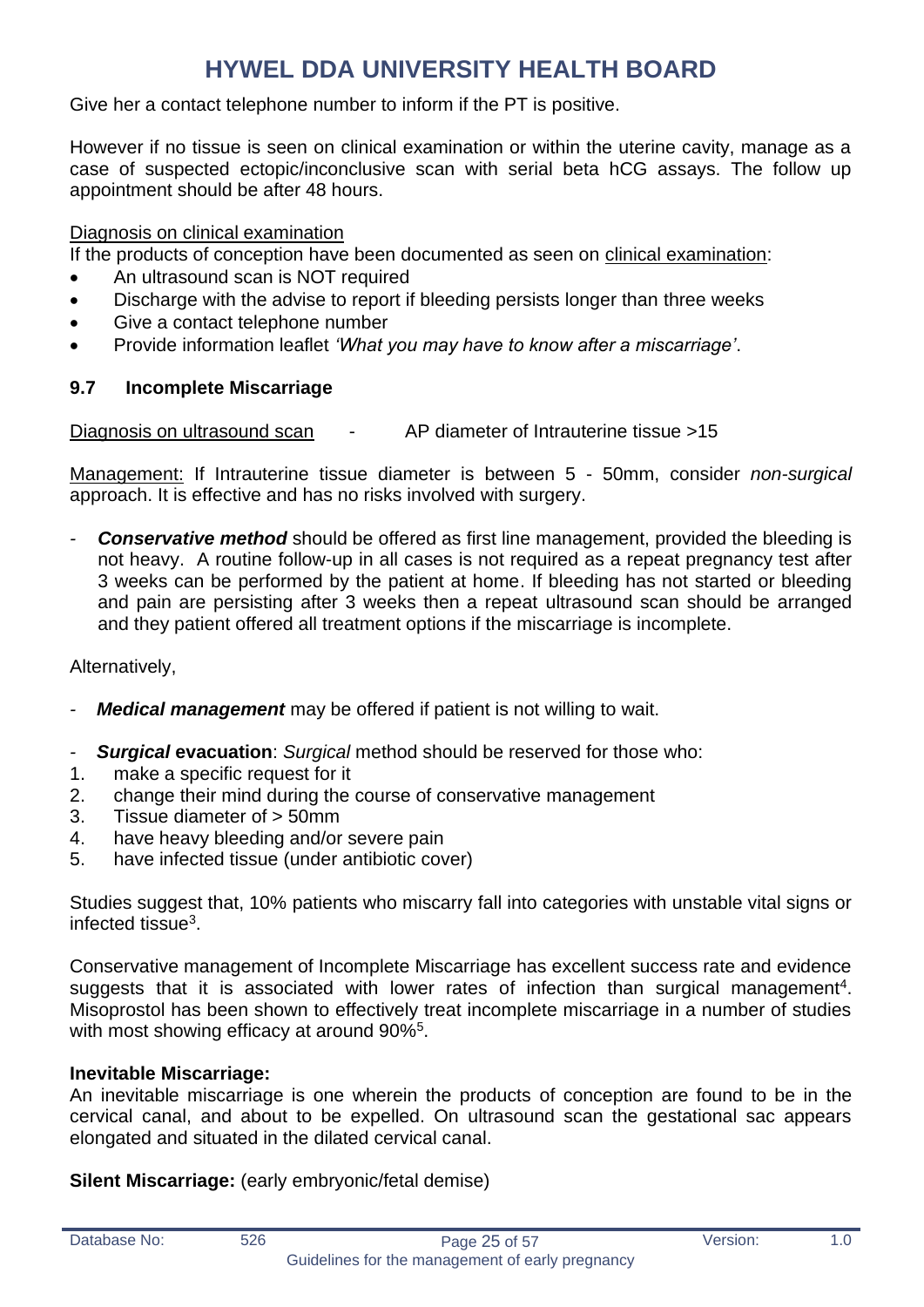Since the introduction of TVS, 'silent miscarriage' and 'anembryonic pregnancy' (absent fetal echo, known as 'blighted ovum' in the past) are felt to reflect different aspects or stages of the same clinical process. Hence the term blighted ovum is now obsolete. It makes no difference to the management whether a pregnancy is embryonic.

Explain all options of management, conservative, medical – home or hospital and surgical.

**Conservative management:** A good number of patients prefer to leave things to nature to take its own course. Expectant management for 7 -14 days should be used as the first line management strategy (NICE 2014)

**Medical management:** It may be offered to those who are not willing to wait. Medical approach seems attractive to patients as it gives them some control over the miscarriage.

**Surgical management** should be reserved for those:

- Who make a specific request for it
- Who change their mind during the course of conservative management
- Where medical management fails
- Incidence of gynaecological infection after surgical, expectant, and medical management of first trimester miscarriage is low (2-3%), and no evidence exists of a difference by the method of management<sup>6</sup>.

#### **9.8 Management of Miscarriage**

#### 9.8.1 Conservative Management

Patients usually have good access to the facilities and as such a significant number of patients prefer conservative management. It may be continued as long as the patient is willing, provided there are no signs of infection such as:

- Vaginal discharge
- Excessive bleeding
- **Pyrexia**
- Abdominal pain

Conservative management requires:

- Motivation and preparation
- A thorough and realistic explanation on:
- What to expect: the likely amount of blood loss and pain
- What analgesics to be taken
- What sort of sanitary protection to be used
- Satisfactory answers to their questions and doubts
- Reassurance with regard to infection that it is negligible
- A 24-hour contact telephone number should there be any problems, such as very heavy loss or severe pain. An adequately informed and reassured patient is less likely to contact for any further advice.
- A follow-up appointment for confirmation that the miscarriage is complete
- An information leaflet to support verbal explanation.

Success rates are higher with prolonged follow-up. Follow up scans may be arranged at 2 weekly intervals, until a diagnosis of complete miscarriage is made. However if patient requests a surgical or medical method at any stage it should be arranged.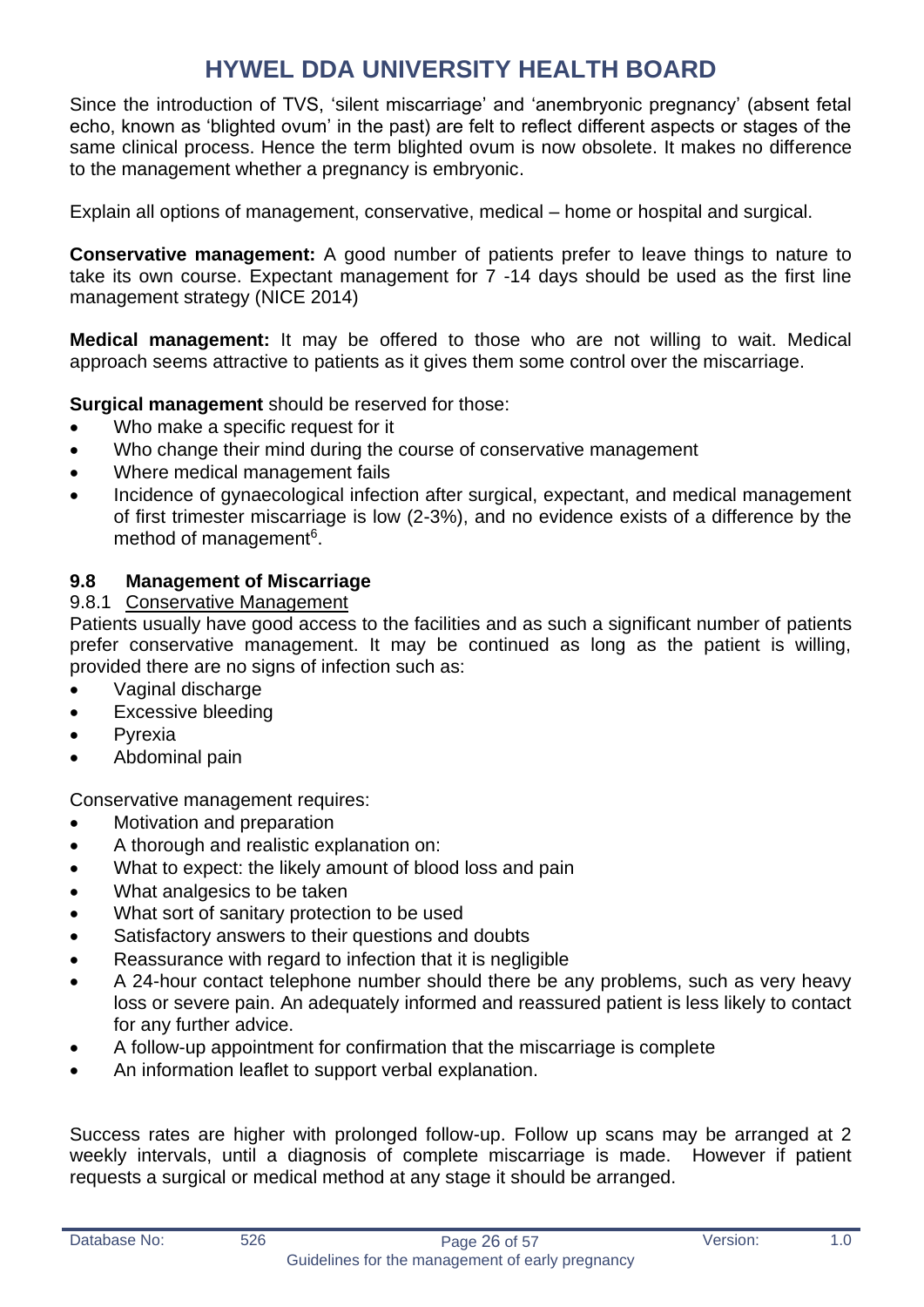#### 9.8.2 Medical Management of Miscarriage (MMM)

The MMM has implications for patients safety as it avoids the need for an anaesthetic and surgical instrumentation. The morbidity in those treated medically was lower than in those requiring surgery (1.7% verses 6.6%)<sup>7</sup>. Misoprostol is not licensed for use in miscarriage but is recommended by RCOG. The main advantages over gemeprost are that it does not require refrigeration, it is cheaper and can be administered either by oral or vaginal route.

Varying rates of efficacy have been quoted with medical management of miscarriage. As experience is growing patients are left longer for follow up and higher success rates are achieved.

#### **Cautions**

- Asthma
- Haemorrhagic disorders and anticoagulant therapy
- Prosthetic heart valve or history of endocarditis
- Existing cardiovascular disease
- Adrenal suppression (may require corticosteroid)

Use caution with misoprostol in the presence of inflammatory bowel disease.

#### **Prostaglandin (PG) Regimens**

• Single dose misoprostol 800microgram (4 x 200microgram tabs) by vaginal route. Oral administration is an acceptable alternative depending on the pregnant person's preference.

A large number of studies have demonstrated excellent results with the use of both oral and vaginal routes administration of misoprostol.

In the case of a pregnancy occurring with an IUCD in-situ, this devise should be removed before administration.

MMM may be carried **out at Home or in Hospital.**

#### **MMM at Home for up to 9weeks gestation**

Use the proforma for "MMM at home" available in the unit. (See appendix 13)

#### **This treatment includes:**

- Information leaflet
- Informed consent
- TTH:
	- **Medication Required:**

| <b>Drug</b>       | <b>Dose</b>                                                          | <b>Quantity to be supplied</b> |
|-------------------|----------------------------------------------------------------------|--------------------------------|
| Misoprostol OR    | 400 micrograms oral <7 weeks                                         | 2 x 200 micrograms             |
|                   |                                                                      |                                |
| Misoprostol       | 800 micrograms vaginal or sublingually $7 - 4 \times 200$ micrograms |                                |
|                   | 9 weeks                                                              |                                |
| Co-codamol 30/500 | TWO tablets FOUR times a day every six                               | 30                             |
|                   | hours if required                                                    |                                |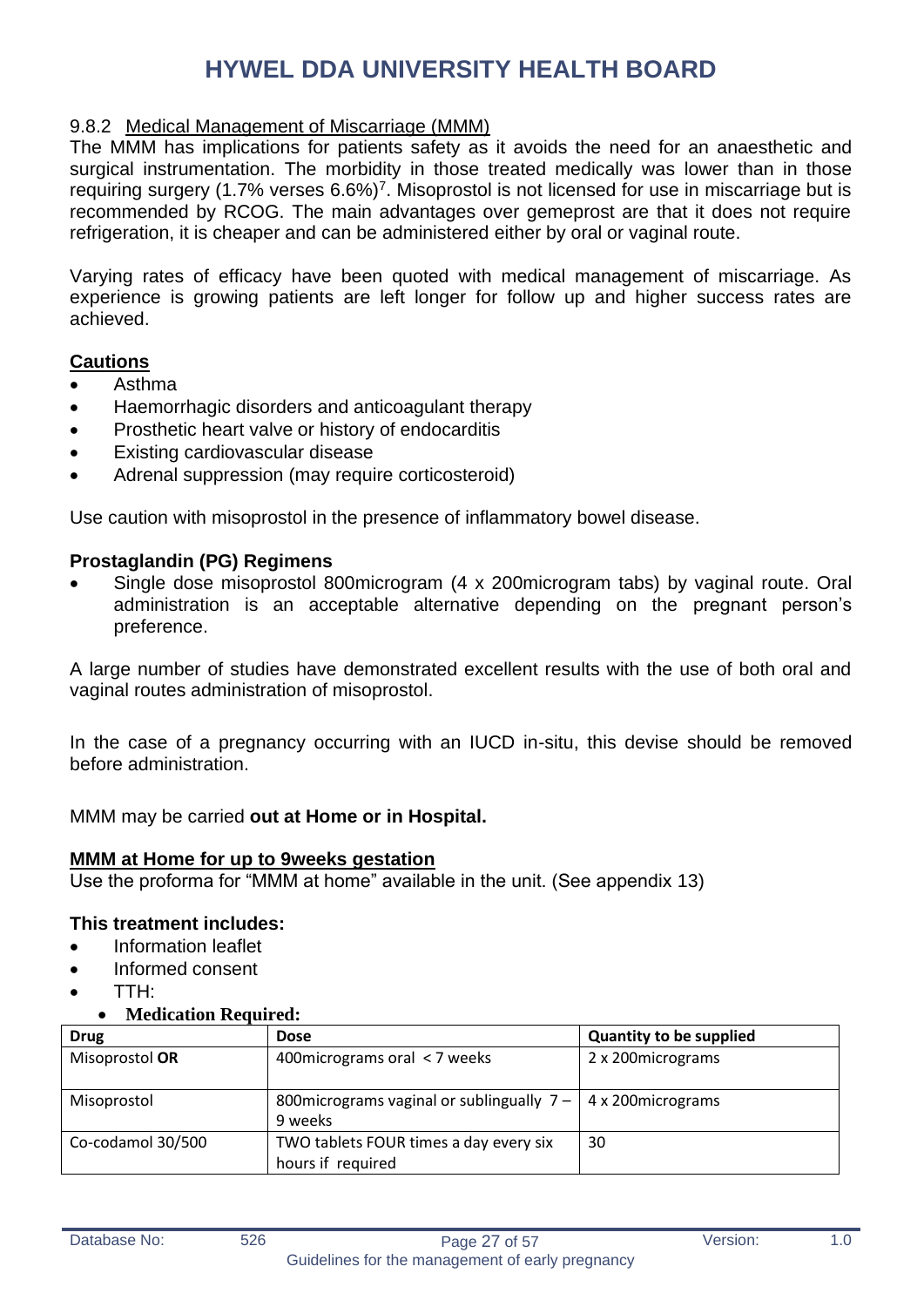| Azithromycin  | 1g orally as a single dose        | 4 x 250 mg  |
|---------------|-----------------------------------|-------------|
| Doxycycline   | 100 mg twice a day for seven days | 14 x 100 mg |
| Metronidazole | 800mg orally as a single dose     | 2 x 400 mg  |

- **\*Azithromycin OR doxycyline to be prescribed**
- A 'Care Plan' to be attached to the front of notes to record all patient episodes for the ease of follow up
- Advice, blood tests, and follow up as under MMM in Hospital

#### **MMM in Hospital<sup>9</sup>**

- Use printed **'Integrated pathway'** booklets on Medical management of miscarriage
- Ensure that the patient has understood and read the information leaflet
- Ask if she has any questions
- Arrange admission with gynaecology ward.
- Obtain written consent for misoprotol +/- surgical evacuation
- Inform the patient regarding the length of stay on the ward. Observe for three-six hours after administration of prostaglandin and discharge if clinically well.
- Inform that in case of heavy bleeding ERPC may be required and therefore she should be prepared to stay overnight if necessary
- Patients may or may not pass POC while on the ward. They should be advised of what to expect when they go home and not referred to EPAU for a scan before their follow up appointment as most of them would miscarry at a later stage after discharge from the hospital.

Prescribe in the integrated pathway:

| <b>Medication Required:</b> |                                            |  |  |  |
|-----------------------------|--------------------------------------------|--|--|--|
| <b>Drug</b>                 | <b>Dose</b>                                |  |  |  |
| Misoprostol OR              | 400 micrograms oral < 7 weeks              |  |  |  |
| Misoprostol                 | 800 micrograms vaginal or sublingually 7 - |  |  |  |
|                             | 9 weeks                                    |  |  |  |
| Co-codamol 30/500           | TWO tablets FOUR times a day every six     |  |  |  |
|                             | hours if required                          |  |  |  |
| Azithromycin                | 1g orally as a single dose                 |  |  |  |
| Doxycycline                 | 100mg twice a day for seven days           |  |  |  |
| Metronidazole               | 800mg orally as a single dose              |  |  |  |
| .                           |                                            |  |  |  |

#### - **\*Azithromycin OR doxycyline to be prescribed**

Patients with gestation:

-

- <9 weeks on scan have only one insertion of misoprostol 800 micrograms vaginally. Misoprostol tablets are administered usually by the pregnant person themselves.
- >9 weeks on scan can have a maximum of four further doses of misoprostol 400 micrograms at 3-hourly intervals, orally.

#### **Further advice, blood tests and follow up**

• Give patient information on: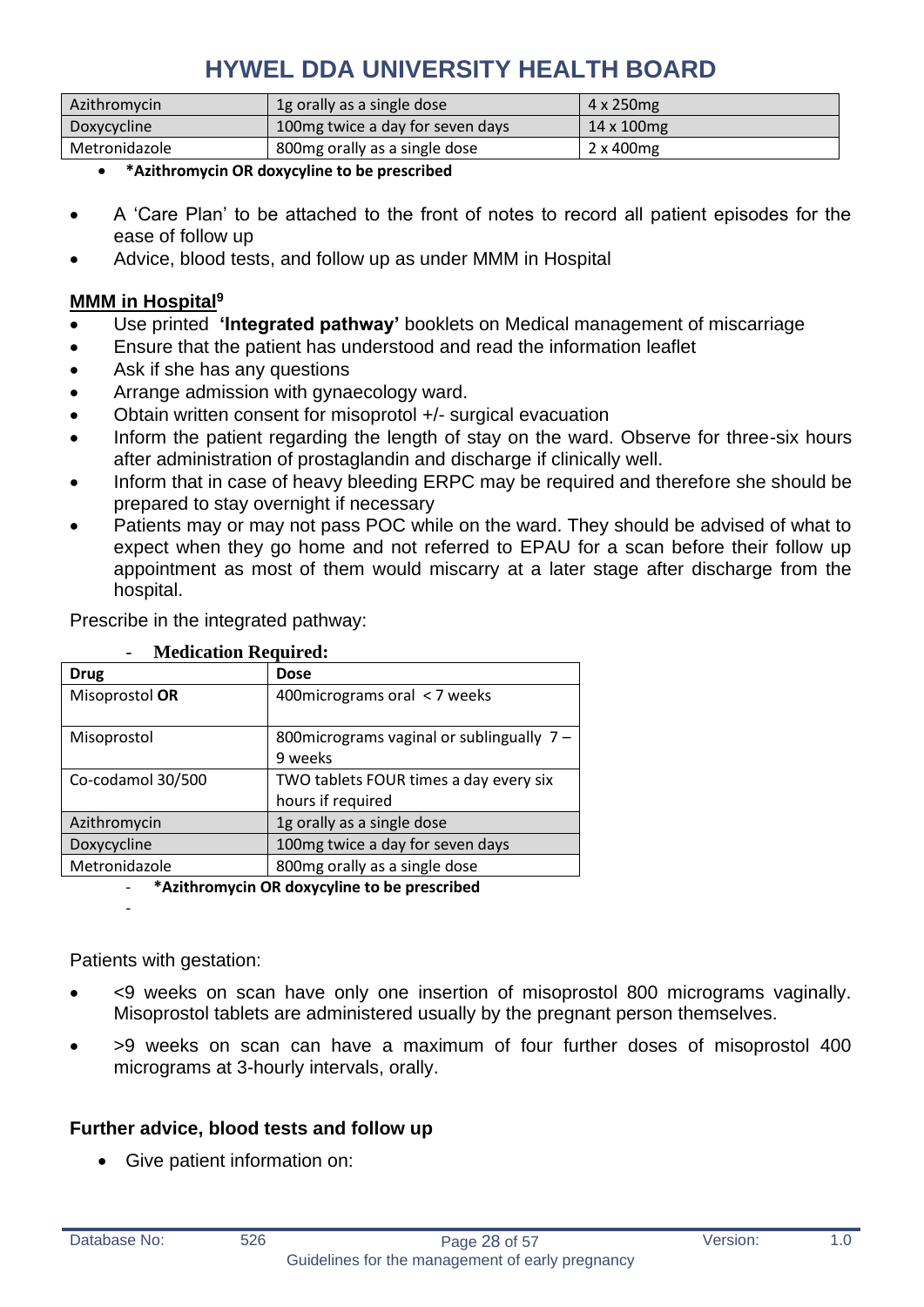- Admission to gynaecology ward
- Medical management of non-viable pregnancy
	- $\Rightarrow$  the likely amount of blood loss, be realistic
	- $\Rightarrow$  to take analgesics at the time of insertion of misoprostol
	- $\Rightarrow$  sanitary protection only sanitary towels to be used and no tampons
	- $\Rightarrow$  Arrange blood tests
- a full blood count and
- determination of ABO and Rhesus blood groups with screening for red cell antibodies

Infection rates after expectant, medical and surgical management are not significantly different and are reassuringly low<sup>10</sup>.

#### **Misoprostol and Pyrexia**

**Fever and shivering are commonly associated with prostaglandins but are predominantly transient, self limiting and do not result in additional health complications. Temperature increase within one hour of administration with a peak in temperature rise between 1 -2 hours following administration with decline over a period of three hours. Routine conservative practices such as antipyretic medication, encourage fluid intake, damp sponging or fans may be considered. RCOG (2011) report a study where treatment with intravenous antibiotics for presumed infection accounted for all excess morbidity in patients undergoing medical abortion.**

#### 9.8.3 Surgical Evacuation

Surgical evacuation should be preferably managed on a day case basis unless there is heavy bleeding. Alternatively, the patient needs to be admitted to the Gynaecology ward.

Give the patient information on admission procedure including appropriate patient information leaflet(s). Explain the surgical procedure and obtain written consent with Doctor familiar with procedure. Mention rare anaesthetic and uncommon surgical risks involved such as uterine perforation (1%), cervical tears, intra-abdominal trauma (0.1%), intrauterine adhesions, haemorrhage and infection.

Arrange for measurement of haemoglobin concentration and determination of ABO and Rhesus blood groups. Administer Anti-D immunoglobulin to all non-sensitised Rh negative patients undergoing surgical evacuation.

All at risk patients (usually patients under the age of 25 years) undergoing surgical evacuation for miscarriage should be screened for *Chlamydia trachomatis.*<sup>11</sup>

Alternatively, give azithromycin 1g orally as a single dose prior to discharge.

Prescribe prophylactic co-amoxiclv 1.2g IV to be given at the time of induction and metronidazole 1g rectally at the time of surgical evacuation as per the local protocol.

Ensure that products of conception are seen at evacuation.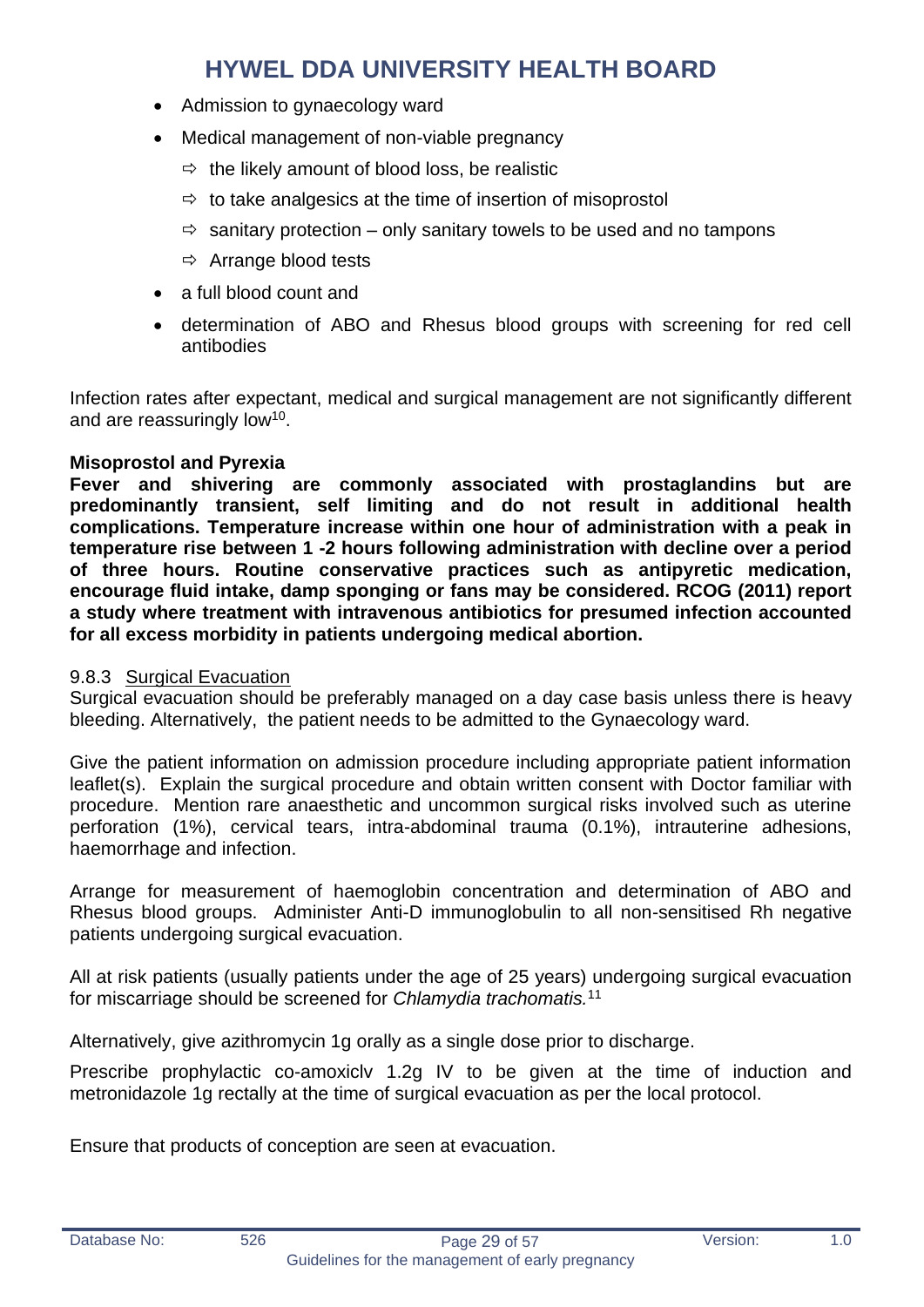Routine histopathology investigation for miscarriage and social termination of pregnancy is of limited clinical value therefore should not be requested (NICE 2012). The decision regarding the indications for referral of a placenta for histopathology should be determined by the Consultant Gyneacologist responsible for the care of the patient in line with The Royal College of Pathologists (2011) Tissue pathway for histopathological examination of the placenta which contains a suggested list of indications for referral in Appendix A.

A follow-up appointment is usually not required after a surgical evacuation.

Give patient information on *"What you may need to know after a miscarriage".* 

#### **References:**

- 1. Centre for Maternal and Child Enquiries (CMACE). Saving Mothers' Lives: reviewing maternal deaths to make motherhood safer: 2006–08. The Eighth Report on Confidential Enquiries into Maternal Deaths in the United Kingdom. BJOG 2011;118(Suppl. 1):1–203.
- 2. MC et al. The reliability of ultrasonography in the management of spontaneous abortion, clinically thought to be complete: a prospective study. Am J Obstet Gynaecol 1993; 168 (1): 12-5
- 3. Ballagh SA et al. Is curettage needed for uncomplicated incomplete spontaneous abortion? Am J Obstet Gynecol 1998; 179 (5) 1279-82.
- 4. [Trinder J,](http://www.ncbi.nlm.nih.gov/entrez/query.fcgi?db=pubmed&cmd=Search&itool=pubmed_Abstract&term=%22Trinder+J%22%5BAuthor%5D) [Brocklehurst P,](http://www.ncbi.nlm.nih.gov/entrez/query.fcgi?db=pubmed&cmd=Search&itool=pubmed_Abstract&term=%22Brocklehurst+P%22%5BAuthor%5D) [Porter R,](http://www.ncbi.nlm.nih.gov/entrez/query.fcgi?db=pubmed&cmd=Search&itool=pubmed_Abstract&term=%22Porter+R%22%5BAuthor%5D) [Read M,](http://www.ncbi.nlm.nih.gov/entrez/query.fcgi?db=pubmed&cmd=Search&itool=pubmed_Abstract&term=%22Read+M%22%5BAuthor%5D) [Vyas S,](http://www.ncbi.nlm.nih.gov/entrez/query.fcgi?db=pubmed&cmd=Search&itool=pubmed_Abstract&term=%22Vyas+S%22%5BAuthor%5D) [Smith L.](http://www.ncbi.nlm.nih.gov/entrez/query.fcgi?db=pubmed&cmd=Search&itool=pubmed_Abstract&term=%22Smith+L%22%5BAuthor%5D) Management of miscarriage: expectant, medical, or surgical? Results of randomised controlled trial (miscarriage treatment (MIST) trial). BMJ 2006;332(7552): 1235-38
- 5. Dao B et al. Is misoprostol a safe, effective and acceptable alternative to manual vacuum aspiration for postabortion care? Results from a randomised trial in Burina Faso, West Africa. BJOG 2007; 114 (11): 1368-75
- 6. [Trinder J,](http://www.ncbi.nlm.nih.gov/entrez/query.fcgi?db=pubmed&cmd=Search&itool=pubmed_Abstract&term=%22Trinder+J%22%5BAuthor%5D) [Brocklehurst P,](http://www.ncbi.nlm.nih.gov/entrez/query.fcgi?db=pubmed&cmd=Search&itool=pubmed_Abstract&term=%22Brocklehurst+P%22%5BAuthor%5D) [Porter R,](http://www.ncbi.nlm.nih.gov/entrez/query.fcgi?db=pubmed&cmd=Search&itool=pubmed_Abstract&term=%22Porter+R%22%5BAuthor%5D) [Read M,](http://www.ncbi.nlm.nih.gov/entrez/query.fcgi?db=pubmed&cmd=Search&itool=pubmed_Abstract&term=%22Read+M%22%5BAuthor%5D) [Vyas S,](http://www.ncbi.nlm.nih.gov/entrez/query.fcgi?db=pubmed&cmd=Search&itool=pubmed_Abstract&term=%22Vyas+S%22%5BAuthor%5D) [Smith L.](http://www.ncbi.nlm.nih.gov/entrez/query.fcgi?db=pubmed&cmd=Search&itool=pubmed_Abstract&term=%22Smith+L%22%5BAuthor%5D) Management of miscarriage: expectant, medical, or surgical? Results of randomised controlled trial (miscarriage treatment (MIST) trial). BMJ 2006;332(7552): 1235-38
- 7. Hinshaw HKS. Medical management of miscarriage. In Grudzinkas TG, O'Brien PMS, editors. Problems in early pregnancy: advances in diagnosis and management. London: RCOG press, 1997; 284-95.
- 8. El-Refaey et al. Induction of abortion with mifepristone (RU 486) and oral or vaginal misoprostol. N Engl J Med 1995; 332: 983-7.
- 9. Royal College of Obstetricians and Gynaecologists. The care of women requesting induced abortion. Evidence-based clinical Guideline No. 7. London: RCOG 2004
- 10. Trinder J, [Brocklehurst P,](http://www.ncbi.nlm.nih.gov/entrez/query.fcgi?db=pubmed&cmd=Search&itool=pubmed_Abstract&term=%22Brocklehurst+P%22%5BAuthor%5D) [Porter R,](http://www.ncbi.nlm.nih.gov/entrez/query.fcgi?db=pubmed&cmd=Search&itool=pubmed_Abstract&term=%22Porter+R%22%5BAuthor%5D) [Read M,](http://www.ncbi.nlm.nih.gov/entrez/query.fcgi?db=pubmed&cmd=Search&itool=pubmed_Abstract&term=%22Read+M%22%5BAuthor%5D) [Vyas S,](http://www.ncbi.nlm.nih.gov/entrez/query.fcgi?db=pubmed&cmd=Search&itool=pubmed_Abstract&term=%22Vyas+S%22%5BAuthor%5D) [Smith L.](http://www.ncbi.nlm.nih.gov/entrez/query.fcgi?db=pubmed&cmd=Search&itool=pubmed_Abstract&term=%22Smith+L%22%5BAuthor%5D) Management of miscarriage: expectant, medical, or surgical? Results of randomised controlled trial (miscarriage treatment (MIST) trial). BMJ 2006;332(7552): 1235-38
- 11.Royal college of Obstetricians and Gynaecologists. The Management of Early Pregnancy Loss. Guidelines No. 25. London: RCOG; 2006.
- 12.Royal College of Pathologists. Histopathology of Limited or no Clinical Value: Report of a Working Party Group. London: RCPath; 2002.
- 13.Recommendations from the 33rd RCOG Study Group. In Grudzinkas TG, O'Brien PMS, editors. Problems in early pregnancy: advances in diagnosis and management. London: RCOG press;1997: 327-31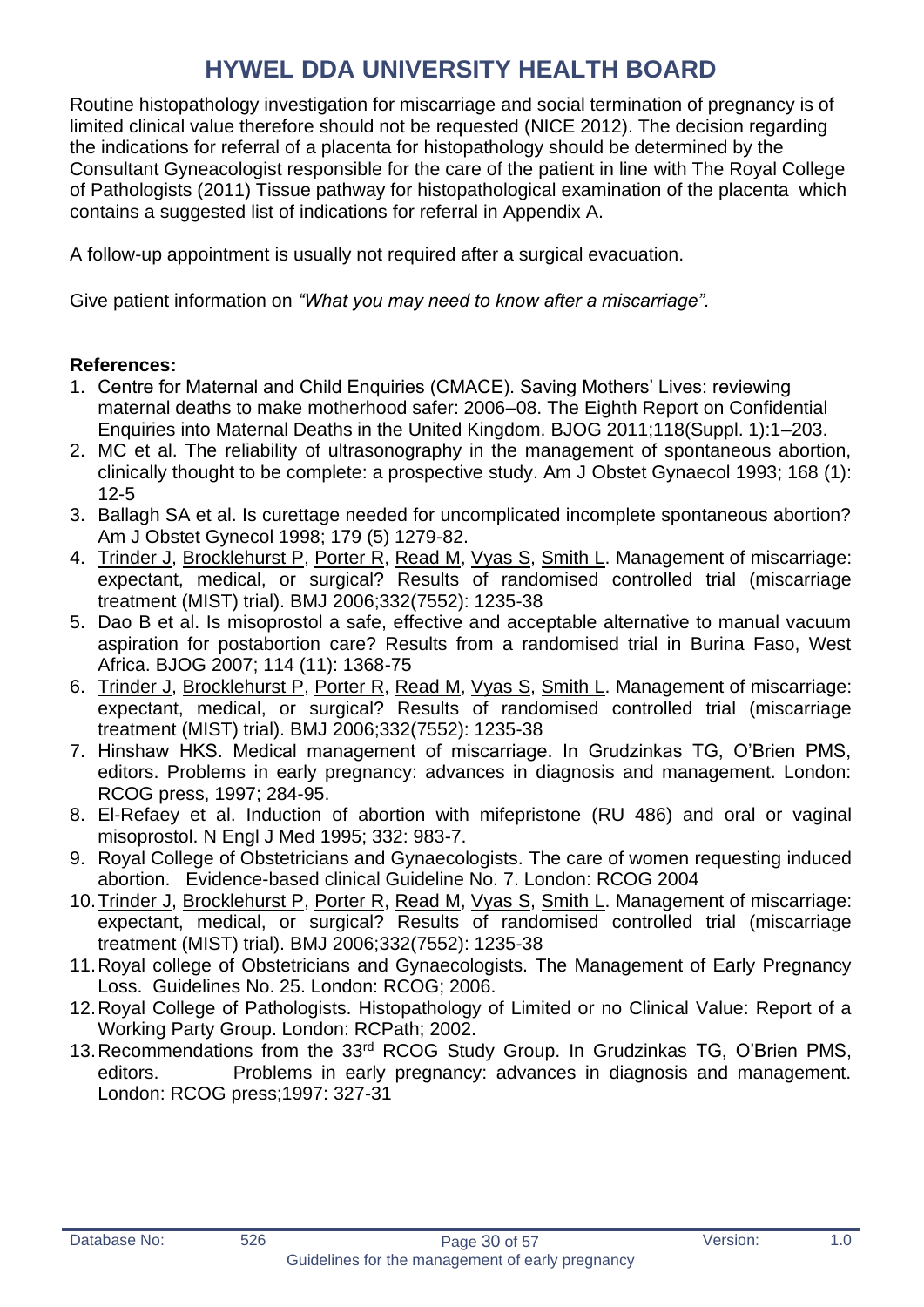#### <span id="page-30-0"></span>23.**APPENDIX 10 - MANAGEMENT OF GESTATIONAL TROPHOBLASTIC DISEASE MANAGEMENT**

**Incidence:** 1.4 / 1000 live births in the UK. Women from Asia have a higher incidence compared with non-Asian women (1/387 versus 1/752 live births). Risk of further molar pregnancy is low  $-1$  in 80 More than 98% of patients who become pregnant following a molar pregnancy will not have a further molar pregnancy nor are they at increased risk of obstetric complications. Need for chemotherapy: in complete mole 15% in partial mole 0.5%

**Ultrasound features in trophoblastic disease Diagnosis** Uterine cavity filled with homogeneous central echoes and no gestational sac Complete mole Complex mass with multiple echo free spaces in the placenta. (The ultrasound features of a complete mole are reliable but the ultrasound diagnosis of a partial molar pregnancy is more complex.) May have recognisable foetus present with possible triploidy. Partial molar pregnancy Twin sacs, one viable fetus and the other complex mass with cystic spaces Twin pregnancy with a viable fetus and mole (complete or partial) *Ovaries:* Soap bubble or spoke-wheel appearance of the ovaries in up to 50% of cases Theca lutein cysts secondary to the very high hCG levels

Colour flow imaging can be helpful in demonstrating avascular nature of the mass.

**Explain** the diagnosis and the need for follow-up in a screening centre.

#### **Twin pregnancy of a fetus and coexistent molar pregnancy:**

- The outcome for a normal pregnancy with a coexisting **complete mole** is poor, with approximately a 25% chance of achieving a live birth. There is an increased risk of early fetal loss (40%) and premature delivery (36%).
- A twin pregnancy with a **partial mole** may proceed after appropriate counselling. Prenatal invasive testing for fetal karyotype should be considered.

However if complications such as pre-eclampsia and haemorrhage develop, termination of pregnancy may be indicated. The probability of achieving a viable baby is 40%.

#### **Investigations:**

FBC, blood group and thyroid function tests hCG measurements (hCG levels are enormously raised) Chest x-ray if any chest symptoms **Review with hCG results.**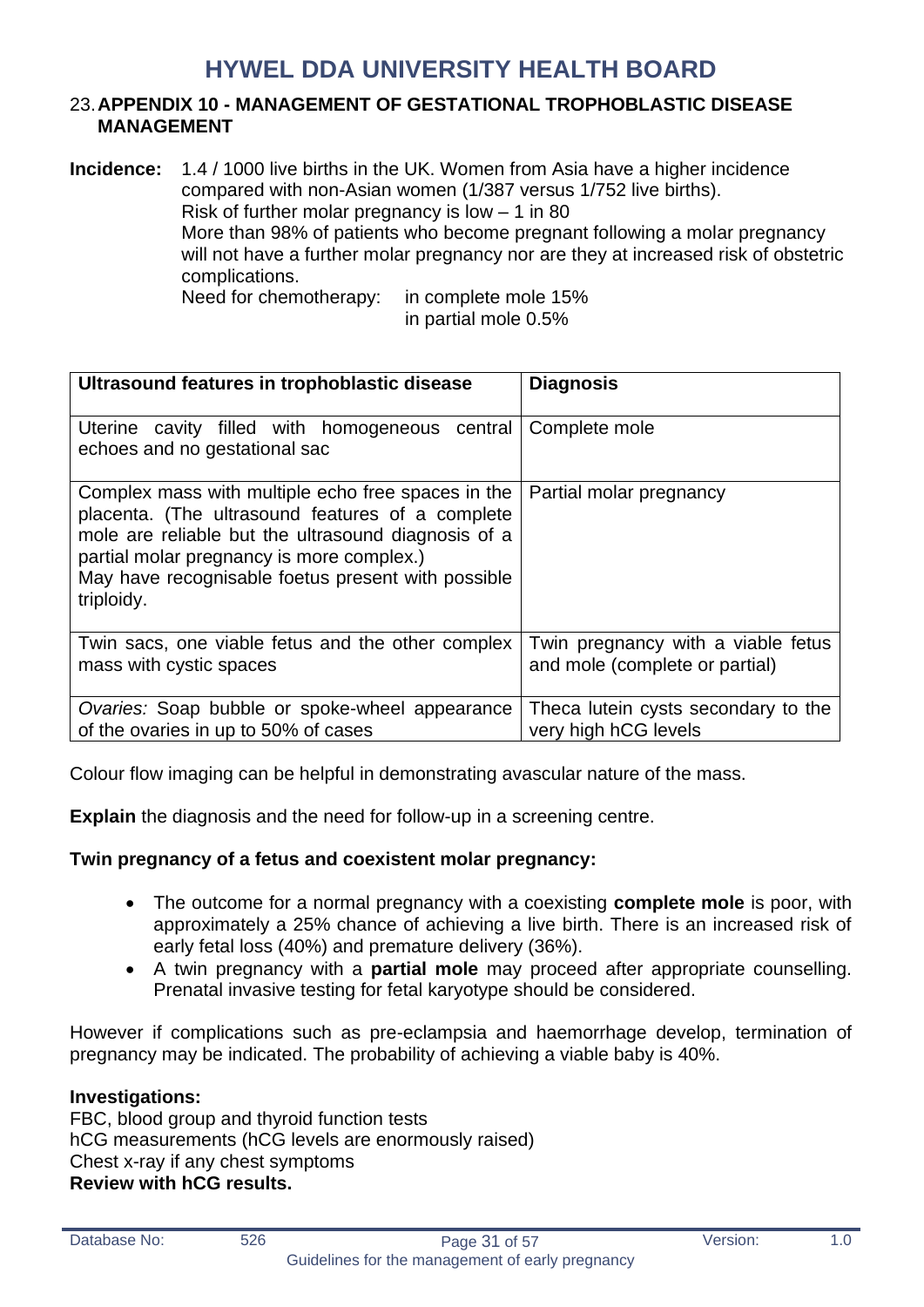Arrange for surgical evacuation in Day unit/ Gynae ward.

Give patient information leaflets on:

- Admission to Day Surgery Unit or Gynae ward
- Understanding Hydatidiform Mole

#### **Treatment:**

Surgical evacuation is the treatment of choice. Because of the lack of fetal parts, a suction curette of 12 mm is usually sufficient to evacuate complete molar pregnancies.

Cervical preparation prior to surgical evacuation is safe.

Routine repeat evacuation is not warranted. It may be recommended in selected cases. In such cases consultation with the screening centre should be sought.

#### **Avoid:**

- **EXE** Medical evacuation, since mifepristone increases the sensitivity of the uterus to prostaglandins
- Oxytocic agents, until evacuation of the mole is completed. If patient is experiencing significant haemorrhage prior to evacuation use of oxytocics will be necessary.

In partial molar pregnancies where the size of the fetal parts deters the use of suction curettage, medical termination can be used.

#### **Histology**

■ All products of conception obtained after evacuation should be sent for histopathological examination.

#### **Follow-up:**

- Arrange weekly HCG until histology results available and registration at tertiary centre is complete.
- Advice on contraception:
	- May use any hormonal preparation including "the pill" before hCG levels have returned to normal.
	- not to use intrauterine contraceptive devices until hCG levels are normal to reduce the risk of uterine perforation
	- If oral contraception has been started before the diagnosis of GTD was made, the pregnant person can be advised
	- to remain on oral contraception but she should be advised that there is a potential but low increased risk of developing GTN.

#### **Advice on future pregnancies:**

- Patients should be advised not to conceive until the hCG level has been normal for six months.
- Patients who undergo chemotherapy are advised not to conceive for one year after completion of treatment.

Patients with persistent abnormal vaginal bleeding after a nonmolar pregnancy should undergo a pregnancy test to exclude persistent GTN.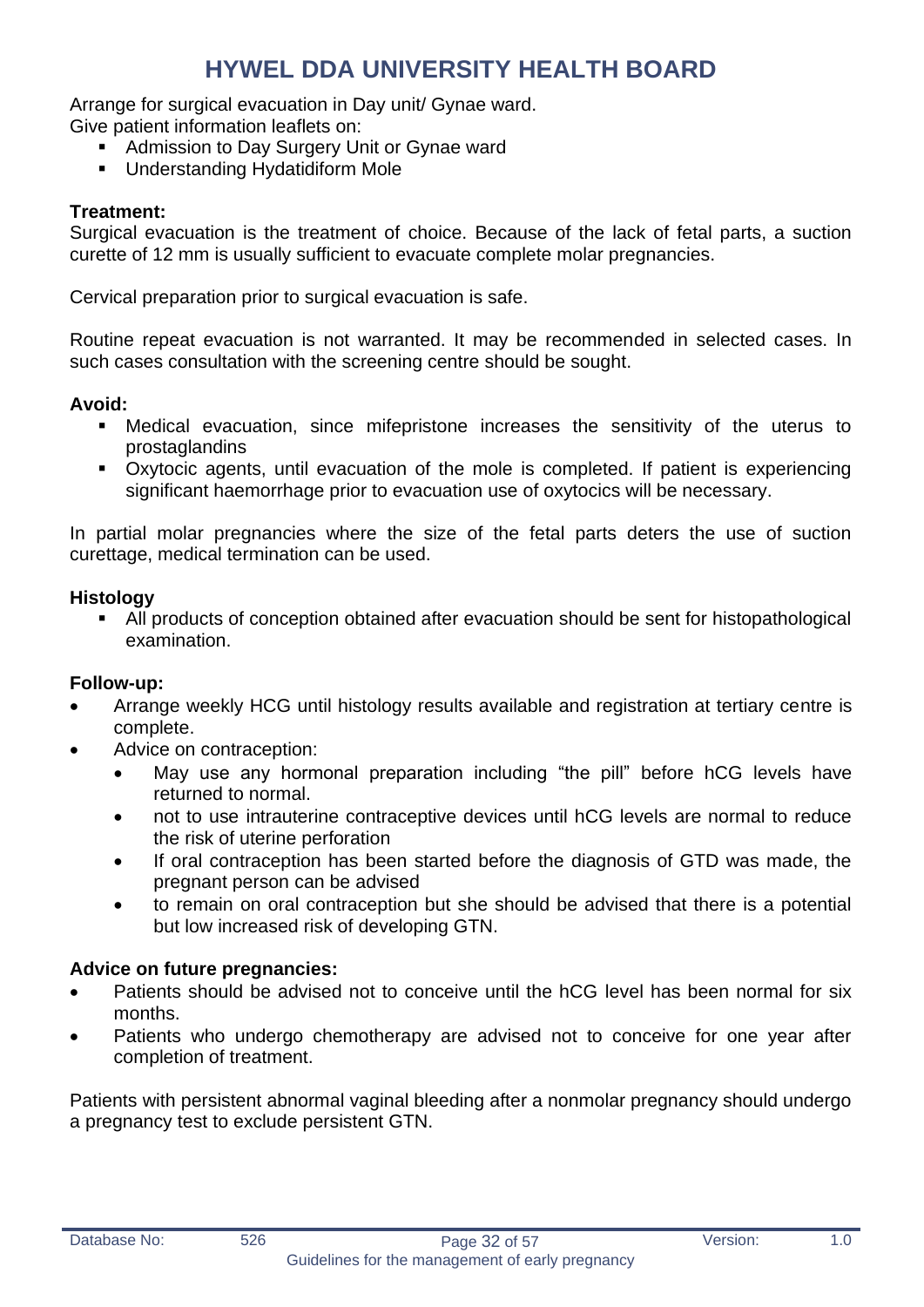#### REGISTRATION AT GTD SCREENING CENTRES

**FILL UP AND DESPATCH REGISTRATION FORM FOR THE REGIONAL SCREENING CENTRE AT CHARRING CROSS HOSPITAL, LONDON. FURTHER INFORMATION MAY ALSO BE OBTAINED FROM THE HYDATIDIFORM MOLE AND CHORIOCARCINOMA UK INFORMATION SERVICE WEBSITE AT [WWW.HMOLE-](http://www.hmole-chorio.org.uk/)[CHORIO.ORG.UK.](http://www.hmole-chorio.org.uk/)** 

Follow up after GTD is individualised.by the tertiary centre.

#### **Screening centres**

Trophoblastic Tumour Screening and Treatment Centre Department of Medical Oncology Charing Cross Hospital Fulham Palace Road London W6 8RF Tel: +44 (20) 8846 1409 Fax: +44 (20) 8748 5665 Website: www.hmole-chorio.org.uk

REFERENCE:

1. Royal College of Obstetricians and Gynaecologists. The Management of Gestational Trophoblastic Disease. Guidelines No. 38 London: RCOG February 2012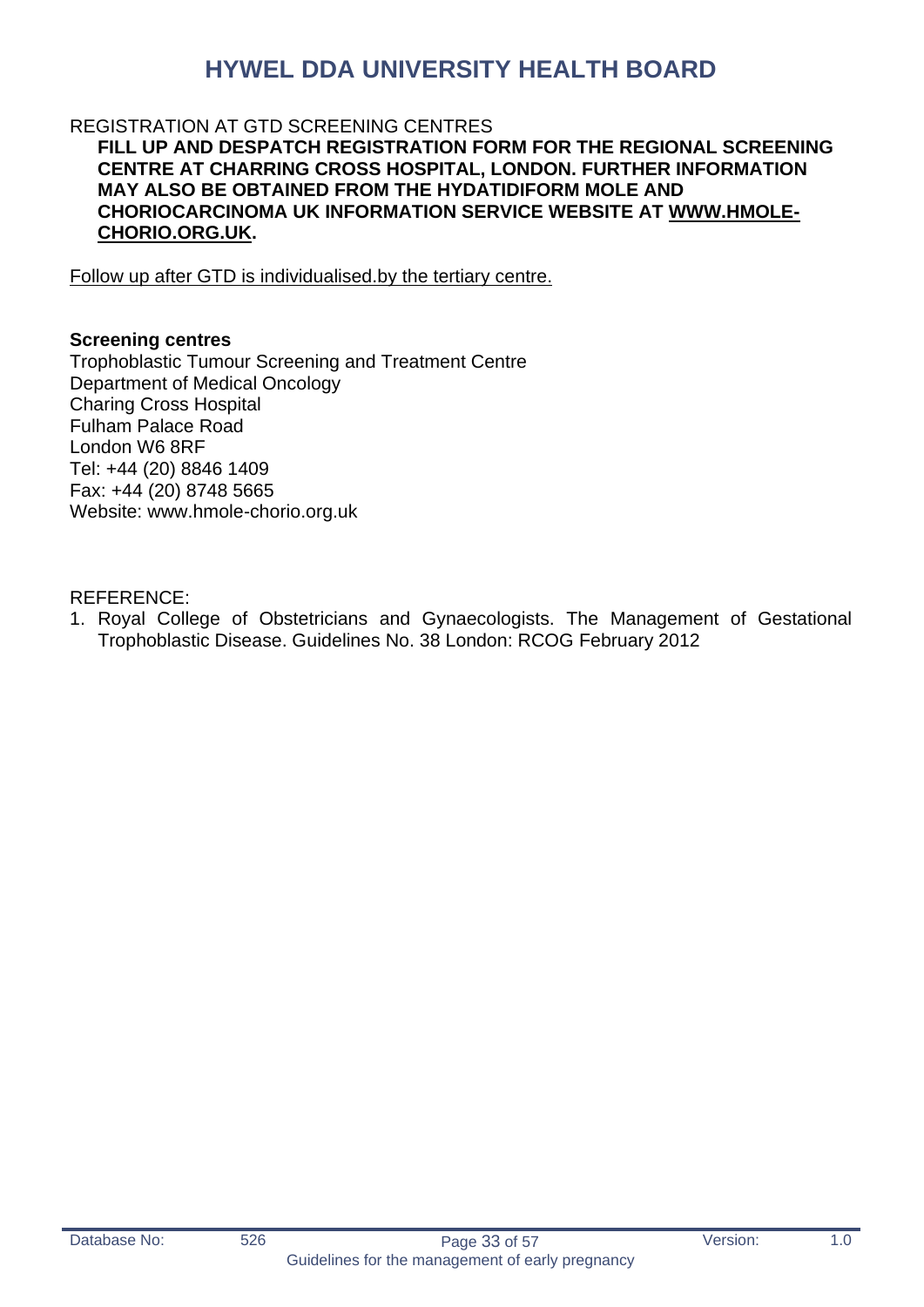#### <span id="page-33-0"></span>24.**APPENDIX 11 - ECTOPIC PREGNANCY AND RELATED PROBLEMS**

#### 24.1. **Suspected Ectopic Pregnancy**

#### **On Initial Presentation**

All patients of reproductive age presenting with abdominal pain or vaginal bleeding should have:

- 1. A urine pregnancy test
- 2. Documentation of clinical history any risk factors for ectopic pregnancy in the medical records
- 3. A clinical assessment for any clinical signs associated with ectopic pregnancy
- 4. An Ultrasound scan (USS) if the pregnancy test is positive to confirm location and viability of pregnancy
	- Record ultrasound findings and file images on to the mount sheet
	- If ultrasound scan result is **'inconclusive'** (i.e. no intrauterine early gestational sac (EGS) or ectopic pregnancy seen)
	- See Flowchart for 'Inconclusive scan'
	- Explain the possible outcomes
	- Explain the need for further follow up
	- Perform serum β-hCG assay
- 5. When USS is not available:
	- Arrange Serum β-hCG assay

#### Clinical picture normal

- Make an appointment in EPAU for a review two-three days later (as an USS may not always be required and hence do not give patients unrealistic expectations)
- Provide telephone numbers of Emergency Gynaecology Unit and EPAU with appointment details before the patient leaves the unit in case of *increased* pain or *heavy* bleeding and need of advice
- Document the plan of management in the patient's notes
- If there is evidence of a small **early gestational sac (EGS)** please refer to the guidelines on early gestational sacs. In this case it is no longer classified as an inconclusive scan and β-hCG assays are not required.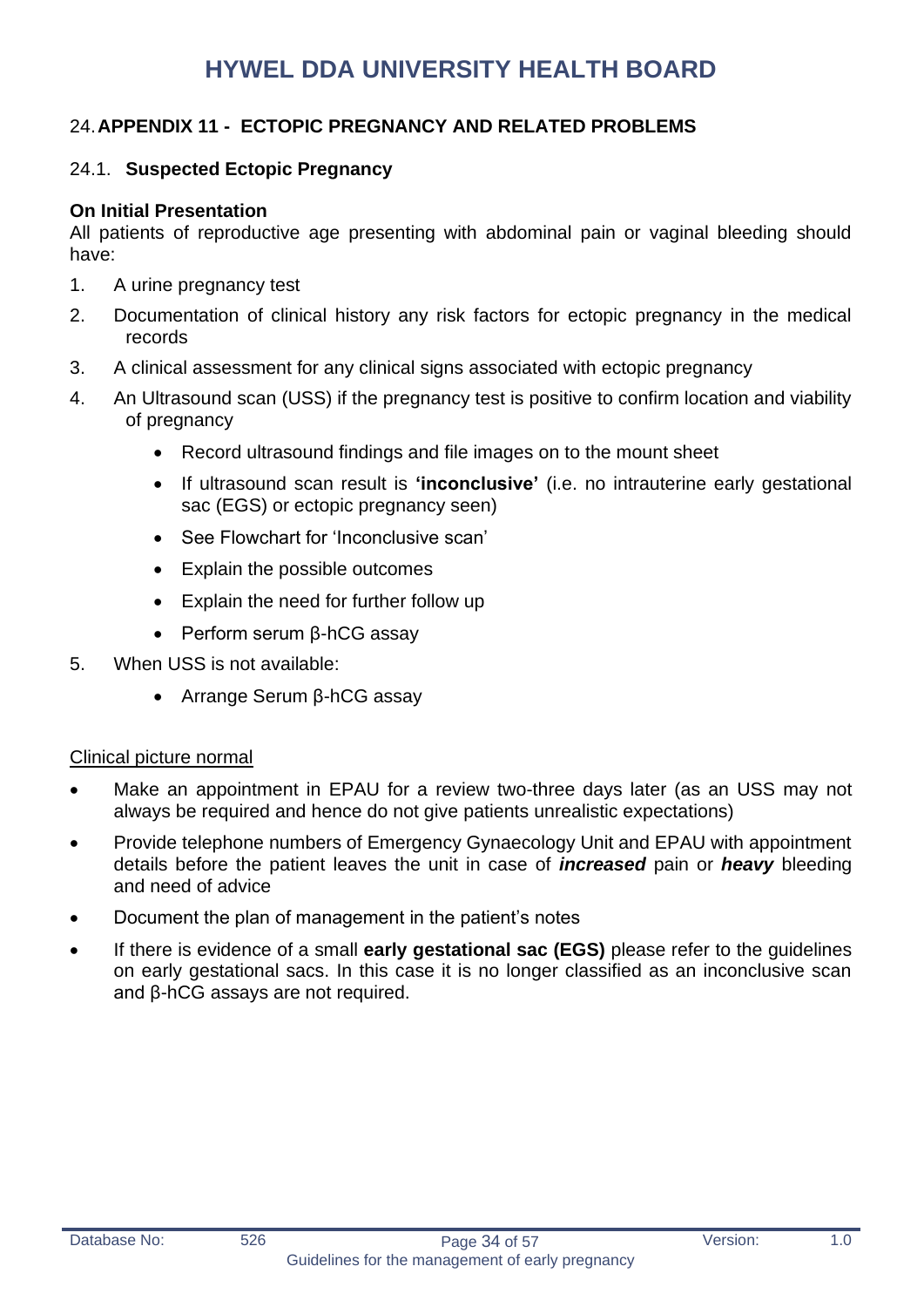#### **At Follow-up visit**

- Review the previous blood results and any ultrasound findings
- Review patient and her clinical symptoms
- Offer further information and support
- Perform serial **β-hCG** assay every 2-3 days until a diagnosis is established
- Suspected ectopic pregnancy should be discussed with the Consultant on call.
- Interpretation of the serial serum hCG results will dictate the management plan

#### **If and when necessary,**

- Perform Ultrasound scan
- Repeat the serum β-hCG

#### **Follow up until a diagnosis is made of either;**

- *An early intrauterine pregnancy (IUP) - viable or non-viable*
- *A complete miscarriage*
- *An ectopic pregnancy or*
- *A pregnancy of unknown location (PUL)*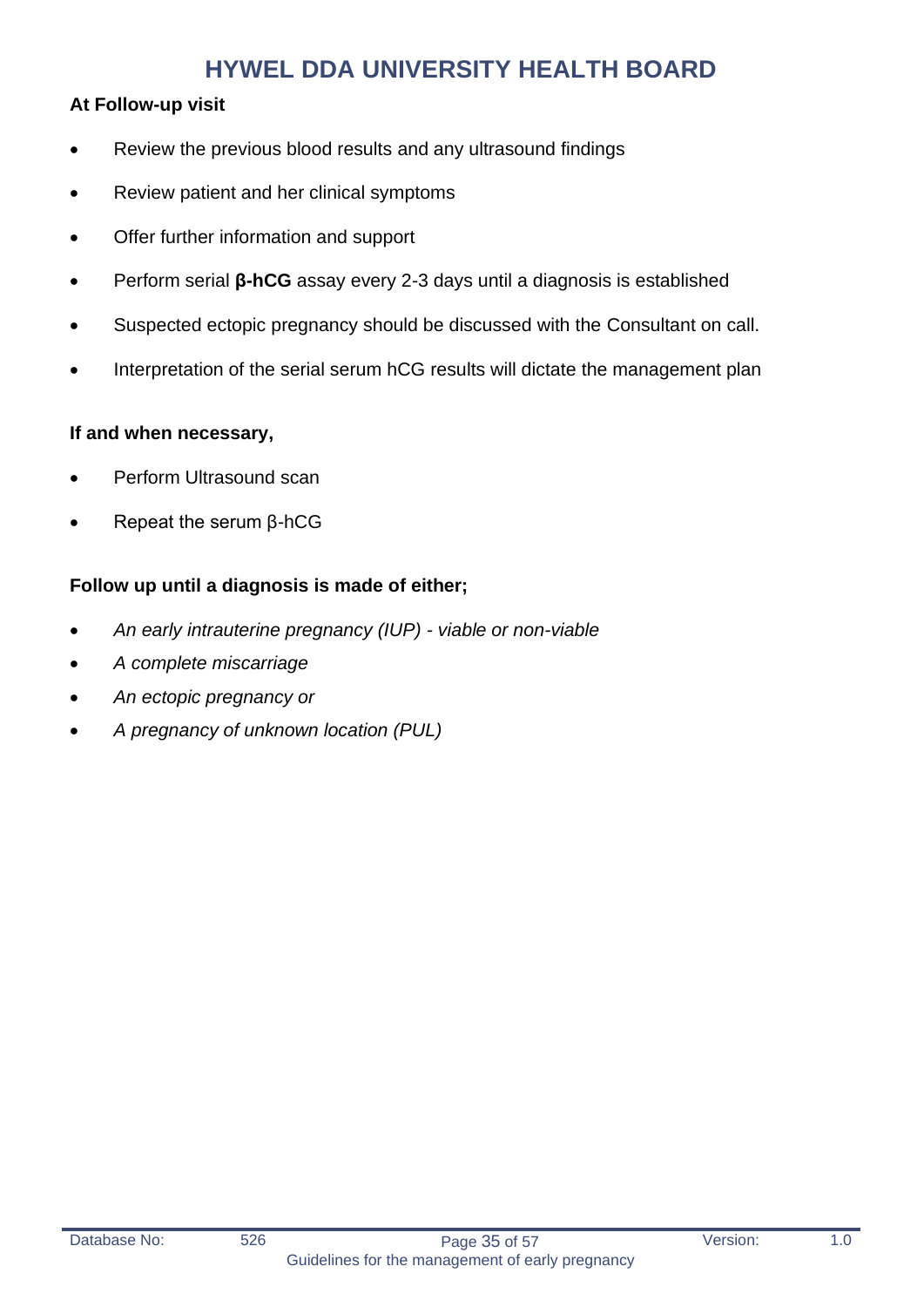#### 24.2. **Definitions of terms used**

#### **I. Ectopic Pregnancy**

An ectopic pregnancy is defined as a pregnancy which has implanted outside the normal intrauterine cavity. Different types of ectopic and their diagnosis and management are dealt with in the latter part of this section.

#### **II. Intrauterine Pregnancy (IUP)**

An intrauterine pregnancy, viable or non-viable, may become apparent at subsequent scans.

#### **III. Complete Miscarriage**

A diagnosis of complete miscarriage is made taking into consideration a history of heavy vaginal loss, negative ultrasound scan and rapidly falling hCG levels.

#### **IV. Inconclusive Scan**

In patients with a positive pregnancy test, an 'Inconclusive Scan' is defined as no evidence of an intra- or extrauterine pregnancy on transvaginal ultrasound.

#### **V. Pregnancy of Unknown Location (PUL)**

When the initial ultrasound scan has been inconclusive, clinical follow up may disclose one of the above definite diagnosis I to III. Give patients explanation on these possible scenarios at the first consultation when the scan result is negative.Tthe term PUL is used for those pregnancies in which a persistent level of hCG in the serum is noted at follow up.

Similarly, diagnosis of PULs by a process of exclusion of all possible scenarios such as a complete miscarriage, an intrauterine pregnancy or an ectopic pregnancy seems a more consistent approach to this problem of early pregnancy. Patients should be followed up until hCG has fallen to <20 IU/L. Majority of PULs resolve spontaneously and those that have a persistent hCG level will require Methotrexate as described under medical management of ectopic pregnancy.

Likely diagnosis:

With bleeding - Miscarriage Ectopic pregnancy PUL – Resolving

With no bleeding - Normal intrauterine pregnancy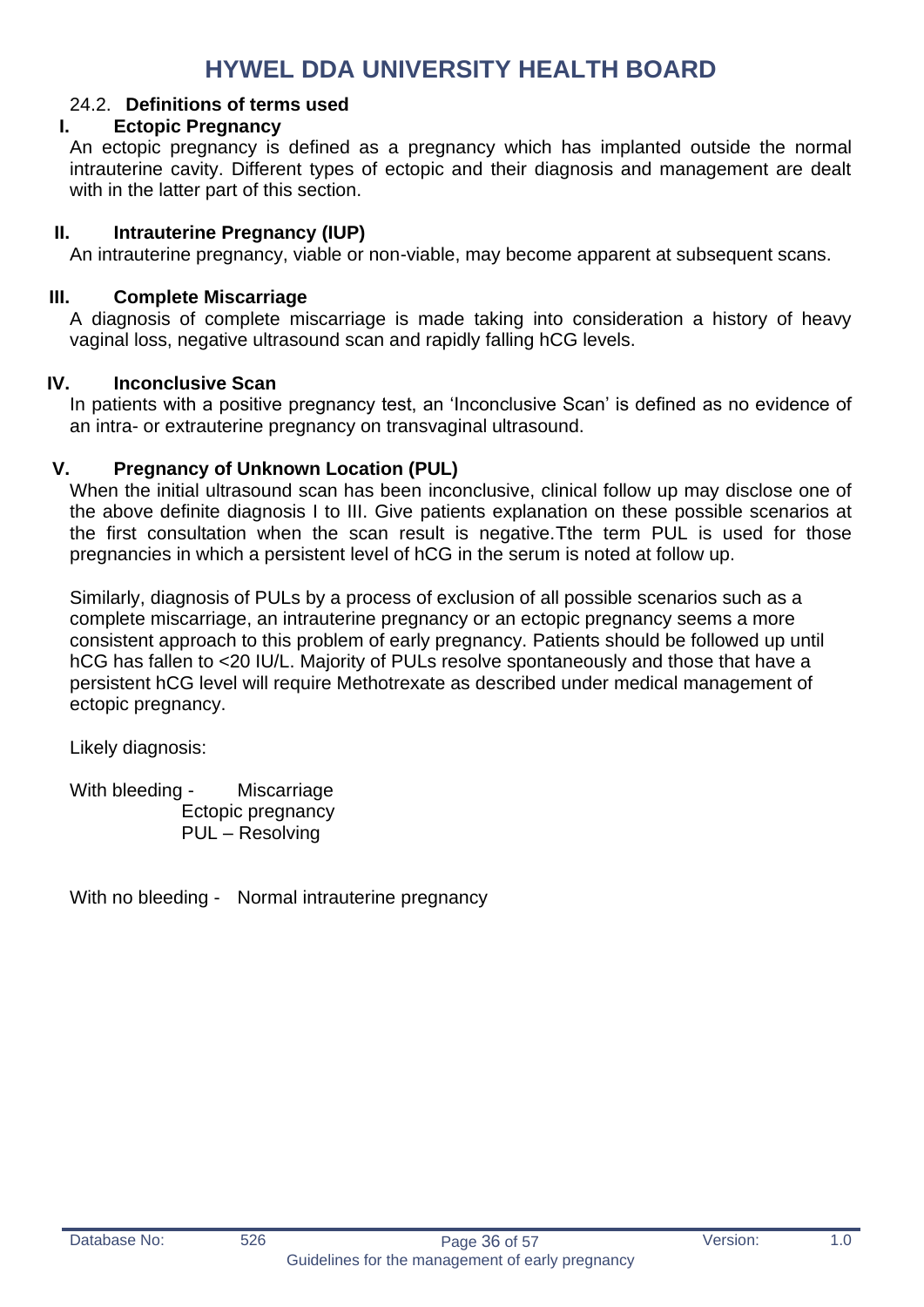#### 24.3. **Understanding hCG measurements**

#### **Urine Measurements**

The urine test is simple and reliable enough to be used routinely to establish whether or not a pregnant person is pregnant.

A positive urinary pregnancy test should have been carried out before an ultrasound scan is arranged.

#### **Serum Measurements**

Measurement of hCG in Serum, permits more accurate quantification which may be useful in the following.<sup>3</sup>

- 1. Screening in patients at high risk of ectopic pregnancy
- 2. Determining the appropriate treatment for patients with suspected ectopic pregnancy
- 3. Monitoring during expectant management or medical management of patients with ectopic pregnancy
- 4. Evaluation of conservative surgical treatment of ectopic pregnancy

Serum hCG levels double approximately every **two days** in early (<8 weeks) normal intrauterine pregnancy; a lesser increase (<66% over 48 hours) is associated with ectopic pregnancy and miscarriage.<sup>4</sup>

To find out whether or not a pregnancy is normal or pathological, the two useful clinical concepts of hCG measurement are the *hCG doubling time* and the *discriminatory hCG level.* 

#### **hCG doubling time**

*It refers to the time taken for the hCG level to double its original value. An hCG value of <5iu/L is considered to be the non pregnant value.*

The doubling time is particularly useful in early pregnancy i.e. before 5.5 weeks or when the serum hCG level is <5000 iu/L. As pregnancy progresses the doubling time also lengthens.

However 15% of normal pregnancies will have abnormal doubling time and 13% of ectopic pregnancies will have a normal doubling time.<sup>5</sup>

**Caution** 

- 1. In multiple pregnancies the level of hCG on D2 would be a little higher, requiring an extra two or three days for a sac to become visible.
- 2. The possibility of a heterotopic pregnancy should be kept in mind (1 in 3000 4000 of spontaneous conceptions and 1% - 3% of assisted conceptions).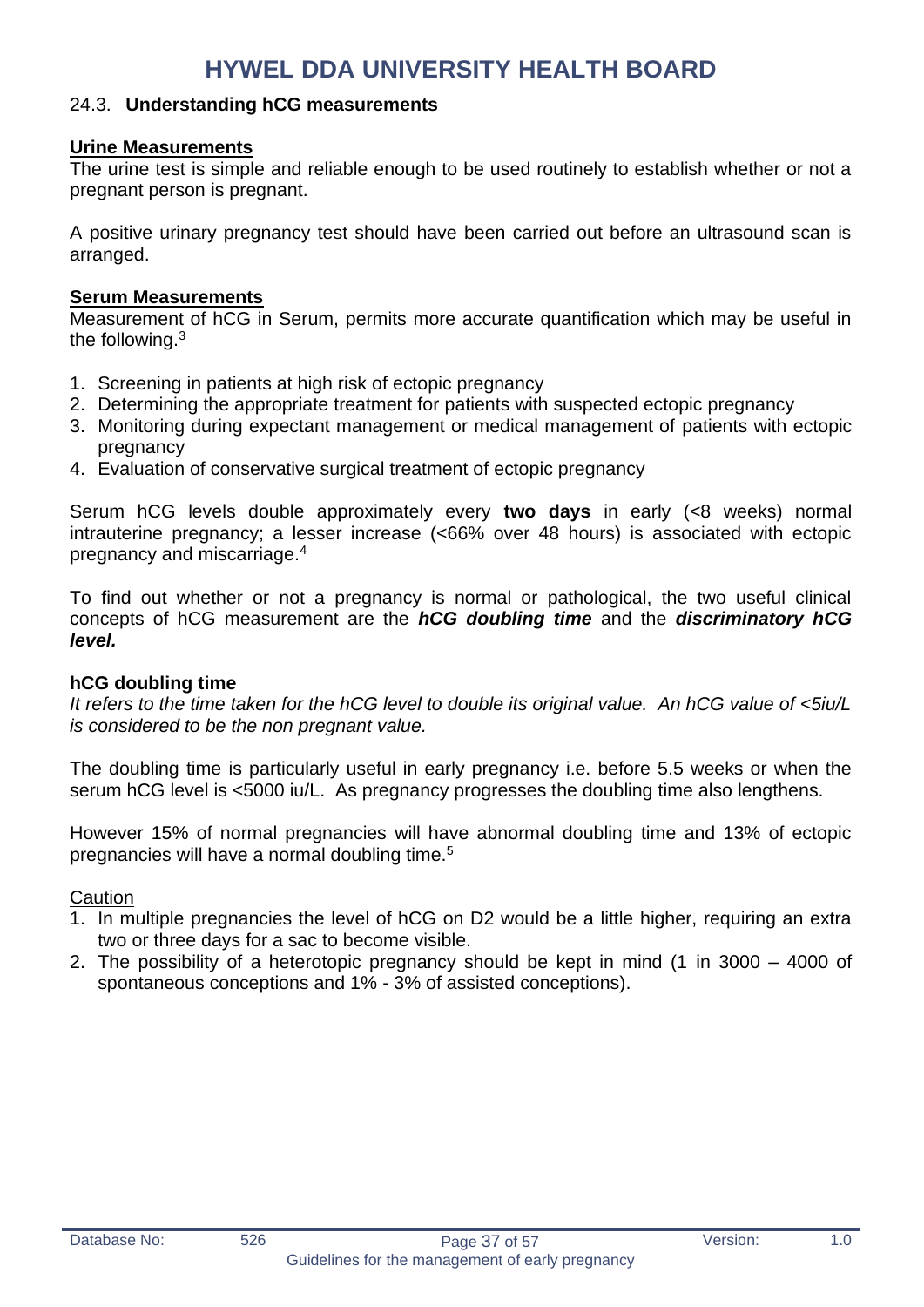#### **Discriminatory hCG level**

It refers to a defined level of hCG above which the gestational sac of an intrauterine pregnancy should be visible on ultrasound. In patients with a hCG result above the discriminatory level, but absence of an intrauterine gestational sac on ultrasound, ectopic pregnancy is a distinct possibility.

With the use of high resolution transvaginal ultrasound the discriminatory level has been reported to be around 1000 iu/L  $IRP<sup>6</sup>$ . However the American Fertility Society (1992) suggested that in practice the level ought to be around 2400 iu/L.

The discriminatory level may vary in different units and depends on three factors:

- i) hCG assay
- ii) quality of ultrasound
- iii) the experience of the person performing the ultrasound

It usually lies between 1000 – 2400 iu/L.

A diagnosis of ectopic pregnancy is more likely whenever intrauterine pregnancy is not detected by ultrasound at serum hCG concentration above 2400 iu/L.

#### *References:*

- 1. Centre for Maternal and Child Enquiries (CMACE). Saving Mothers' Lives: reviewing maternal deaths to make motherhood safer: 2006–08. The Eighth Report on Confidential Enquiries into Maternal Deaths in the United Kingdom. (Chapter 6: Deaths in early pregnancy) BJOG 2011;118(Suppl. 1):81.
- 2. Condous G. The term 'Pregnancy of unknown location is staying put, Correspondence. BJOG 2011;11: 1402
- 3. Recommendations for clinical practice arising from 33rd RCOG Study Group. Problems of Early Pregnancy – Advances in Diagnosis and Management. London: RCOG press, 1997.
- 4. Kader et al. Discriminating hCG zone: Its use in the Sonographic evaluation for ectopic pregnancy, Obstet Gynecol 1981; 58:156-61
- 5. Ling and Stovall. Update on the diagnosis and management of ectopic pregnancy, Advances in Obstetrics and Gynaecology, 1, pp 55-83. Chicago:Mosby Year Book, Inc 1994.
- 6. Caeciatore et al. Diagnosis of Ectopic Pregnancy by Vaginal Ultrasonography in Combination with a discriminatory serum hCG level of 1000IU/L (IRP). BJOG 1990;97:904- 8.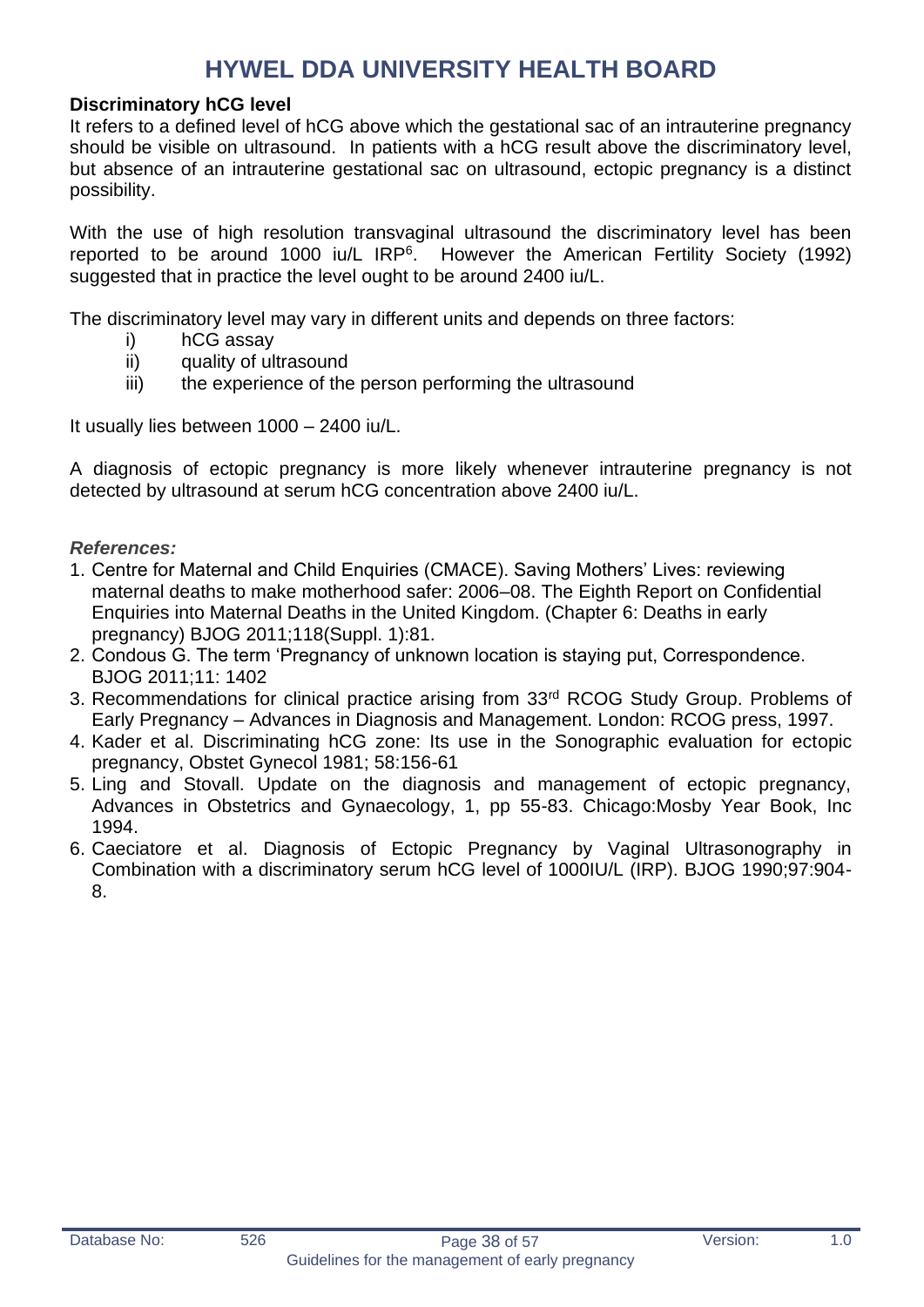#### 24.4. **Ectopic Pregnancy**

#### **Incidence**

The incidence of ectopic pregnancy has remained static in recent years (11.1/1000 pregnancies). In the EPAU population the incidence is 3%.

In the triennium 2006-2008<sup>1</sup> six women, all of whom had previously been pregnant, died from ruptured ectopic pregnancies during the first trimester of their pregnancy. None of these gestations were cornually or interstitially located. The case fatality rate of ectopic pregnancies in this triennium is the lowest since these figures were first estimated in 1988. This decline, however, has not reached statistical significance as four of the six womenwho died from early ectopic pregnancies again complained of diarrhoea, dizziness or vomiting as early symptoms, without triggering any consideration of extrauterine pregnancy by their medical attendants.

The psychological impact of an ectopic pregnancy is not to be overlooked. The emotional as well as the clinical needs of individual patients should be assessed and managed sensitively. Patients have to cope with: the loss of a baby, the possible loss of fertility and the possible loss of their life.

#### **Site**

The most common site is the fallopian tube accounting for nearly 95% of ectopic pregnancies. Other possible sites of an ectopic pregnancy are, interstitial (2%), cervical (0.1%), ovarian (0.01%), caesarean section scar or abdominal (rare). An abdominal ectopic pregnancy may be primary or secondary resulting from a tubal miscarriage.

#### **Risk factors**

Risk factors are present only in 25% - 50% of patients with an ectopic pregnancy. They include a history of:

- previous pelvic inflammatory disease
- tubal surgery
- previous ectopic pregnancy
- infertility
- assisted reproductive technology
- intrauterine contraceptive device

The diagnostic performance based on the combined use of transvaginal sonography (TVS) and serum hCG measurement reaches sensitivities and specificity range 95% - 100%<sup>2</sup> . Patients who have had previous ectopic pregnancies or are at risk of ectopic pregnancy should be advised to present early in subsequent pregnancies for confirmation of uterine pregnancy<sup>3</sup>.

#### **Symptoms**

- Amenorrhoea (not universal)
- Vaginal bleeding
- Abdominal pain
- Faintness / dizziness
- Shoulder tip pain
- GI symptoms diarrhoea or pain on defecation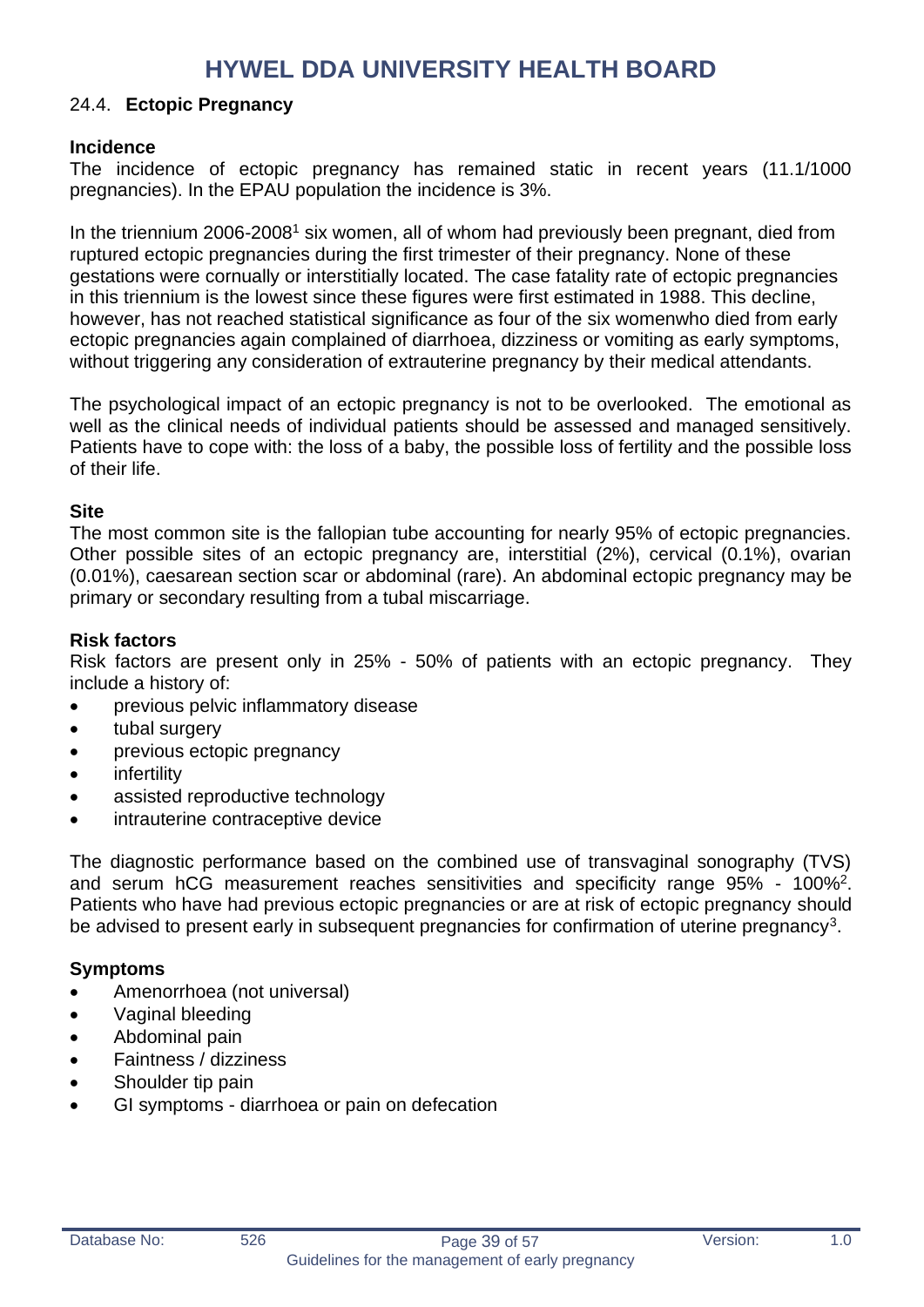#### **Signs**

- Abdominal tenderness
- Adnexal tenderness and /or mass
- Cervical excitation
- Shock/Collapse
- The clinical presentation and natural course of an ectopic pregnancy are unpredictable. It is important to have a high index of suspicion for ectopic pregnancy, because the patient may not be symptomatic until rupture occurs, or on the other hand the patient may experience vague abdominal pain and/or vaginal bleeding.

#### **Diagnosis**

#### **Ultrasound features**

Like any pregnancy an ectopic pregnancy too has a natural history of evolution, hence the ultrasound findings depend on the developmental stage at the time of examination.

Almost all ectopic pregnancies occur in the fallopian tube. Ultrasound features suggestive of ectopic pregnancy are a combination of uterine and adnexal findings:

#### **Uterine:**

- an empty uterus
- Variable degree of thickening of endometrium
- A thin endometrium may exclude the possibility of an early intrauterine pregnancy as it is not compatible with an ongoing early implantation
- An intrauterine pseudosac mere collection of variable amount of fluid within uterine cavity, is found in approximately 5% of all ectopic pregnancies

#### **Adnexal:**

- A hyperechogenic tubal ring ('doughnut' or 'bagel' sign) is the most common finding on scan, probably due to early scanning
- A mixed adnexal mass either tubal miscarriage or tubal rupture
- An ectopic sac with a yolk sac or an embryo with or without a heart beat
- Fluid in the Pouch of Douglas

The corpus luteum may be present on the ipsilateral side as the adnexal mass in 85% of cases. Upto 5-30% of patients with tubal ectopic pregnancy may not have positive adnexal findings.

#### **Management**

If the patient is in significant discomfort she should be admitted to the ward. If she is clinically stable with no discomfort she may be allowed home to return for follow up. Direct contact number for the early pregnancy unit and gynaecology ward should be given and the patient asked to attend at any time if her condition deteriorates.

In the absence of any diagnostic features on ultrasound scan (Inconclusive scan result) and a positive urine pregnancy test serial hCG assay are performed.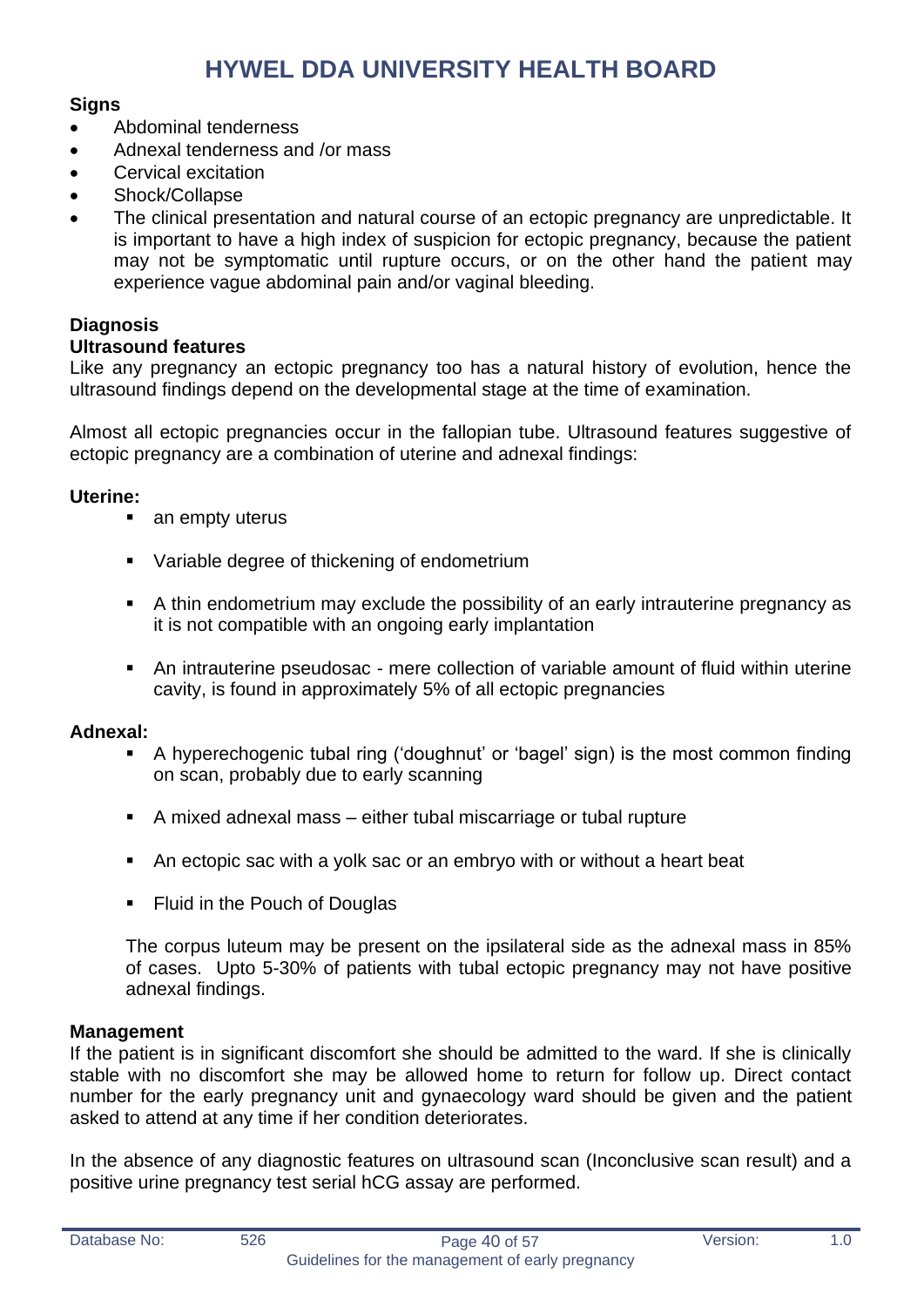#### **Serum hCG assay**

An ectopic pregnancy is more likely when the serum hCG is more than 1000 iu/L. However in the absence of any pain, hCG is to be repeated in 48 hours time.

If the hCG is falling it is suggestive of a resolving intra or extrauterine pregnancy. The rate of fall of hCG tends to be slower in ectopic pregnancy than with complete miscarriages.

A serum hCG level that is increasing or has plateaued may either show an ectopic pregnancy at subsequent scan or remain as a PUL.

Transvaginal ultrasound and quantitative assay of serum hCG not only play a role in the diagnosis of an ectopic pregnancy but also in determining the management options in a particular patient.

Discuss options for management:

- **1. Conservative/Expectant management**
- **2. Medical management**
- **3. Surgical management**

Either laparoscopic or open

- a. salpingotomy
- b. salpingectomy

Both the *hCG levels* and the *patterns of change of hCG* are helpful in constructing a plan for ectopic pregnancy.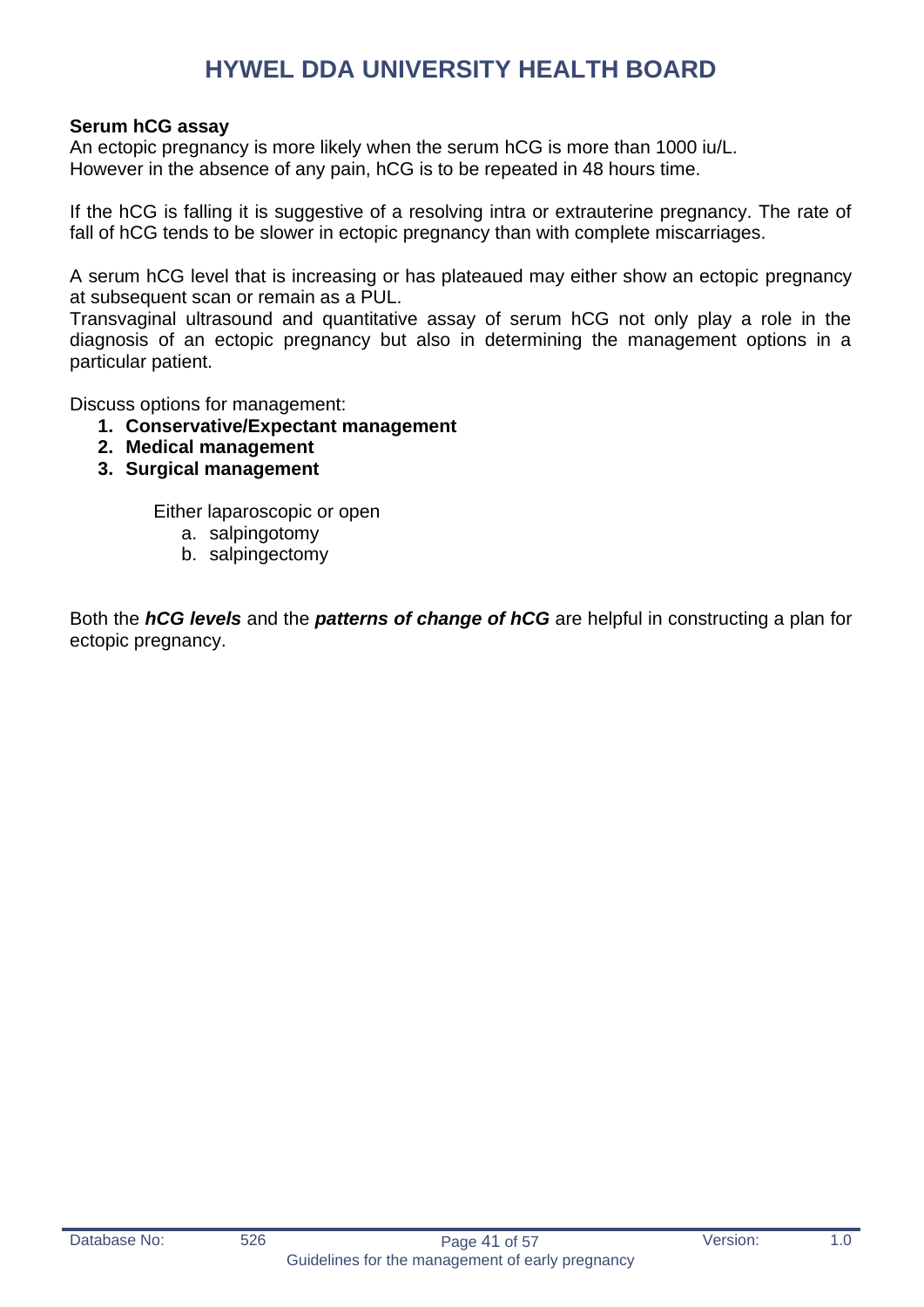#### 24.5. **A Guide to Choosing the appropriate treatment based on hCG Measurements and the expected Serial hCG patterns in the follow-up of ectopic pregnancy**

(The clinical picture should always be considered with hCG measurements)

| hCG level                                                            | <b>Method of treatment</b>     | <b>Expected hCG pattern</b>                                                                                                                                                                                      |
|----------------------------------------------------------------------|--------------------------------|------------------------------------------------------------------------------------------------------------------------------------------------------------------------------------------------------------------|
| Low $<$ 1000 iu/L                                                    | Expectant management           | Steady downward trend                                                                                                                                                                                            |
| < 1000 iu/L Fluctuating<br>1000-3000 iu/L                            | <b>Medical treatment</b>       | There may be an initial rise of<br>hCG                                                                                                                                                                           |
| $>$ 3000 iu/L $-$ 5000 iu/L                                          | Medical                        | In carefully selected cases.                                                                                                                                                                                     |
| $>$ 3000 iu/L+<br>Viable<br>pregnancy<br>or<br>clinically indicated. | Salpingotomy/<br>Salpingectomy | Following salpingotomy, 48 hr<br>level ought to be $<$ 35% (1/3 <sup>rd</sup> )<br>of pre-operative level. The<br>practice is to repeat after 1<br>week.<br>No follow up hCG is required<br>after salpingectomy. |

**IMPORTANT:** *Senior review is essential if deviating from any areas of the protocol.*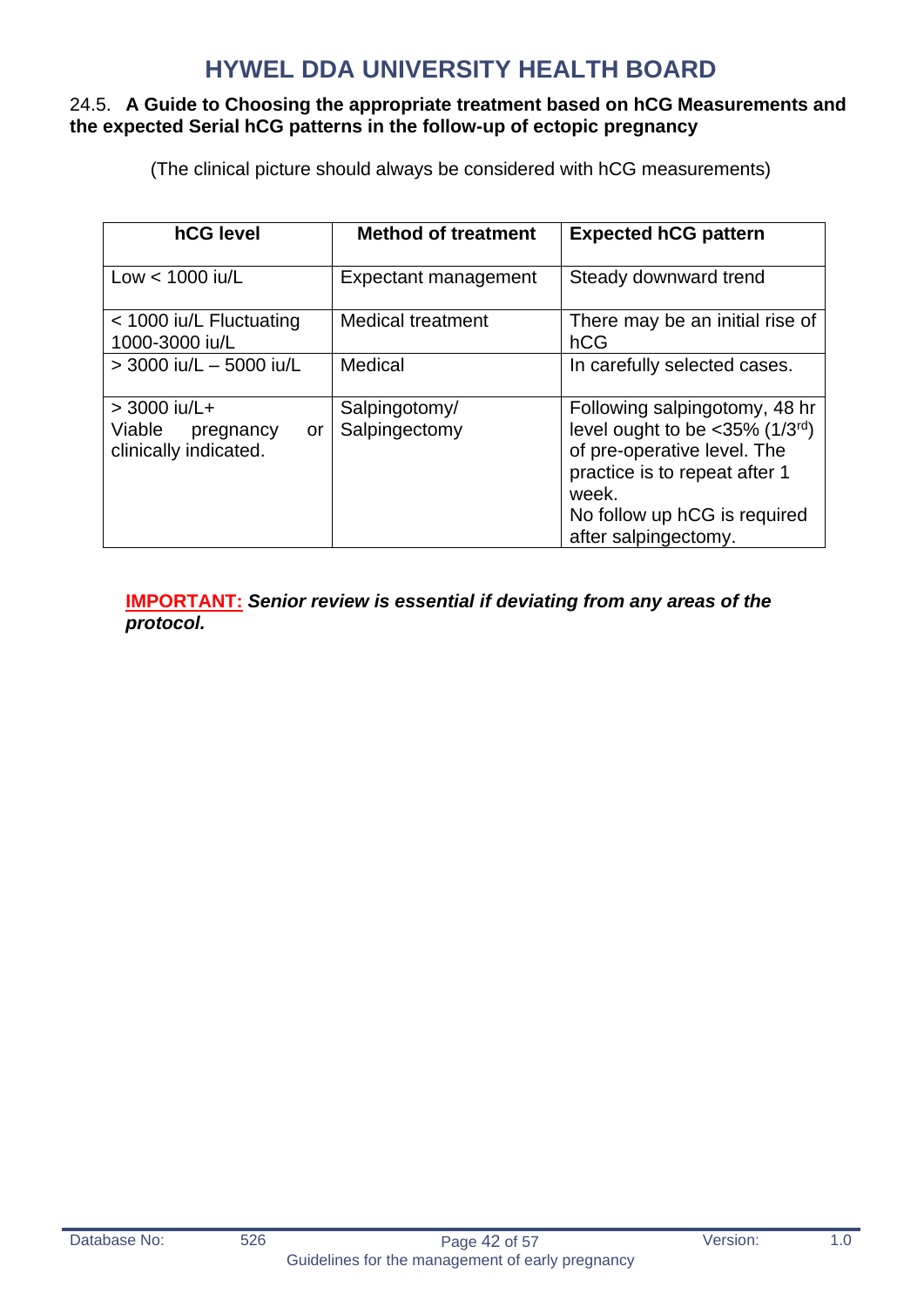#### 24.6. **Conservative Management of Ectopic Pregnancy**

Not all ectopic pregnancies progress and pose a risk to the pregnant person. Spontaneous resolution of tubal ectopic pregnancies has been well documented in a number of reports.

#### **Selection Criteria for Expectant Management**

- 1. absence of clinical symptoms
- 2. no sign of rupture or intraperitoneal bleeding
- 3. a haemoperitoneum of <100ml
- 4. a tubal mass of less than 2cm
- 5. no fetal parts
- 6. serum hCG concentrations below 1,000 iu/L and declining progressively<sup>4</sup>

#### **Haemoperitoneum and conservative management**

The finding **of haemoperitoneum** on ultrasound examination may not be an absolute contraindication to conservative management of tubal ectopic pregnancy.<sup>5</sup>

Additional inclusion criteria for conservative management in this study were: compliance

- stable haemoglobin level on two measurements (0 and 12-24 h apart)
- serum human chorionic gonadotrophin (hCG) < 5000 IU/L
- absence of fetal cardiac activity on TVS
- absence of significant haemoperitoneum, defined as blood above the level of the uterine fundus and/or in Morison's pouch (hepatorenal space).
- Subsequent management was based upon the hCG ratio at 48 h.

All the patients were managed as inpatients until the abdominal pain settled and the serum hCG levels were falling.

#### **Success rate:**

The success rate for a spontaneous resolution was 88% when the initial hCG level was <2000 iu/ $L^6$  but only 25% at levels >2000 iu/ $L^7$ . The likelihood of spontaneous resolution is inversely related to the hCG level at initial presentation.

#### **Risk of Rupture**

But there is no threshold below which success is guaranteed, and rupture of an adnexal mass can occur even when hCG has decreased to 25 iu/L  $.8, 9$  This explains the need for follow up until the hCG level has fallen to <15 iu/L. It often involves frequent hospitalisation and/or follow up. Both the physician as well as the patient must be well motivated to accept the long recovery time.

#### **Follow-up:**

Monitor serum hCG levels every 2-3 days until less than 15 iu/L, and rescan when required.

#### **Reproductive Outcome:**

Hysterosalpingography performed after conservative management has shown patency in the affected tube in upto 93% of cases. <sup>10</sup>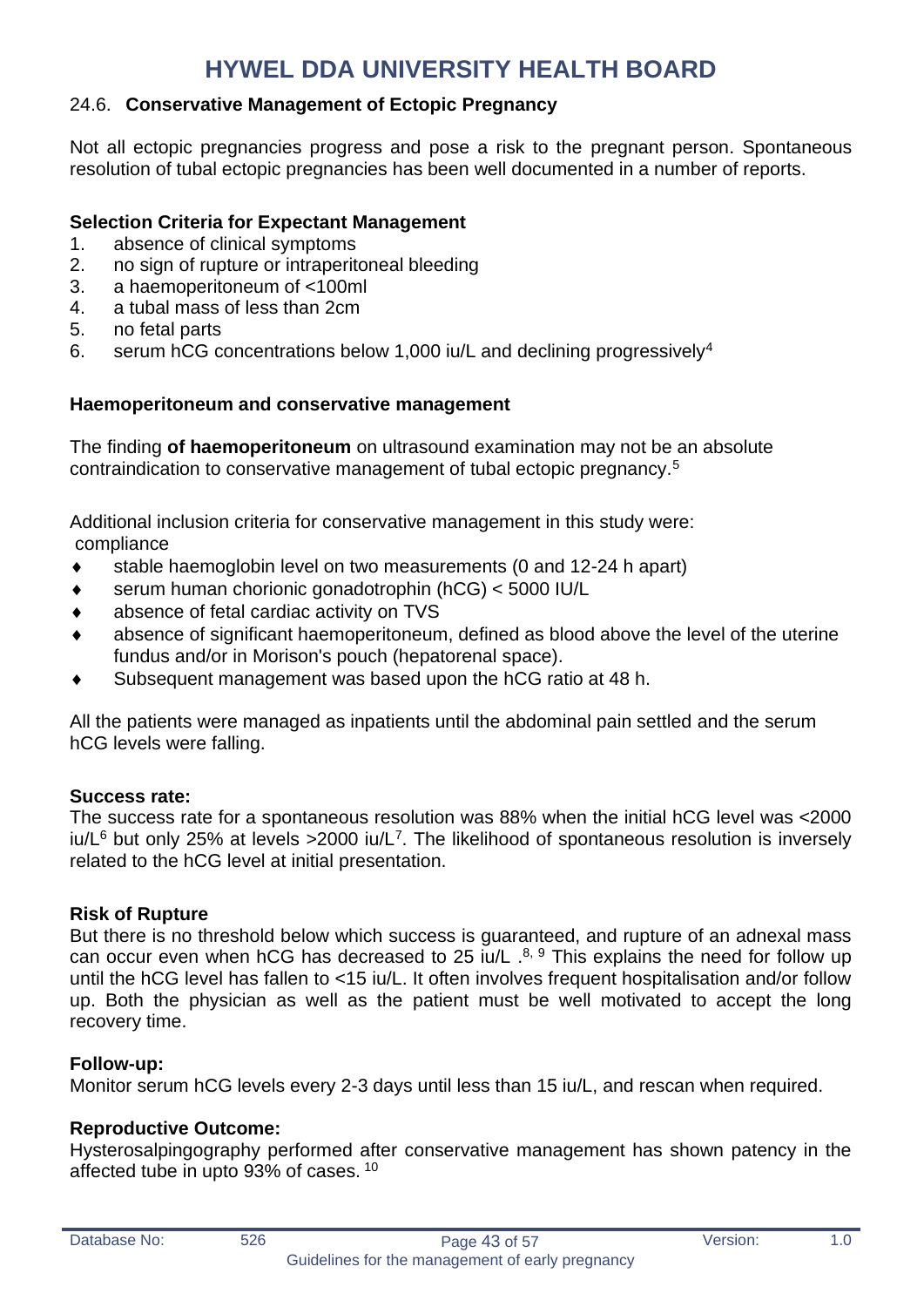#### 24.7. **Medical Management of Ectopic Pregnancy**

Many agents including prostaglandins, RU-486, potassium chloride and actinomycin-d have all been tried, but the great majority of patients receiving medical therapy have been treated with methotrexate. A single injection of methotrexate<sup>11</sup> is well tolerated and is effective. Published studies have shown a success rate varying from 52% to 94% for single dose methotrexate. Methotrexate may also be administered locally. <sup>12</sup>

#### **Systemic Methotrexate Treatment in Ectopic Pregnancy**

Methotrexate is a folic acid-antagonist (anti-metabolite) which prevents the growth of rapidly dividing cells by interfering with DNA synthesis. It can be administered systematically (IV, IM or orally). Methotrexate is given intramuscularly as a single dose calculated from patient body surface area (50 mg/m<sup>2</sup>).

#### **Inclusion Criteria**

- 1. Haemodynamically stable
- 2. Indications:- Unruptured tubal or other ectopic pregnancy (diagnosed with serial hCG and TVS)
	- Persistent trophoblast after salpingotomy
- 3. An ectopic pregnancy with serum hCG less than 3,000 iu/L **within 48 hours** of decision to treat
- 4. An ectopic pregnancy with serum hCG value less than 1,000 iu/L should have repeat serum hCG within 48 hours if the patient remains haemodynamically stable.
- The treatment should begin if the levels of hCG are plateauing
- If the levels of hCG are rising one must exclude intrauterine pregnancy before starting treatment
- 5. Normal LFTs, U & Es, and FBC

#### **Exclusion Criteria**

- 1. If there is progressively significant intraperitoneal haemorrhages i.e. free fluid in the pelvis on TVS.
- 2. Ectopic mass >3.5cm.
- 3. The presence of cardiac activity in an ectopic pregnancy
- 4. Difficulty with compliance (average follow-up 35 days).
- 5. Any hepatic dysfunction, thrombocytopenia (platelet count <100,000), blood dyscrasia (WCC < $2000$  cells cm<sup>3</sup>).
- 6. Women on concurrent corticosteroid therapy

In carefully selected cases, out of protocol management may be successful.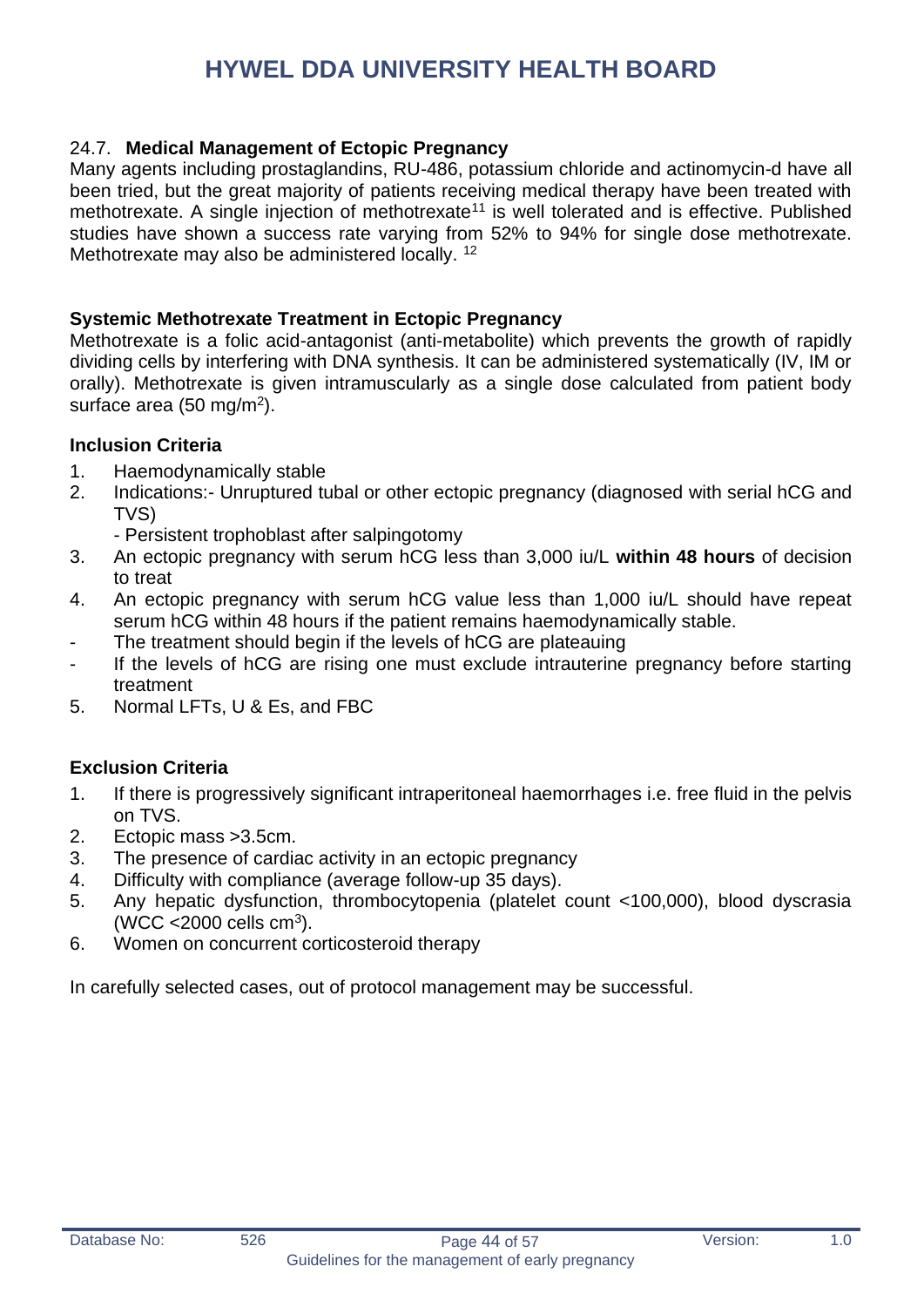#### **Treatment Protocol**

- 1. Satisfy eligibility and exclusion criteria.
- 2. Counsel the patient and explain treatment protocol. Give information leaflet.
- 3. Organise base line blood tests, FBC, blood group, LFTs and U&Es including serum hCG.
- 4. Check blood results, prescribe anti-D immunoglobulin if Rhesus-negative.
- 5. Take height in cm and weight in kg, calculate body surface area. Use BNF site via clinical portal.
- 6. Prescribe methotrexate on the prescription chart the dose is  $50mg(m^2)$
- 7. Methotrexate is given intramuscularly in buttock or lateral thigh. The empty syringe or needle and the apron used should be placed in a separate Sharp Safe, labelled "Cytotoxic waste for special incineration".
- 8. Let the patient rest up to two hours. Check for any local reaction. If local reaction noted consider anti-histamine or steroid cream (very rare).
- 9. Arrange follow-up in a week's time in EPAU.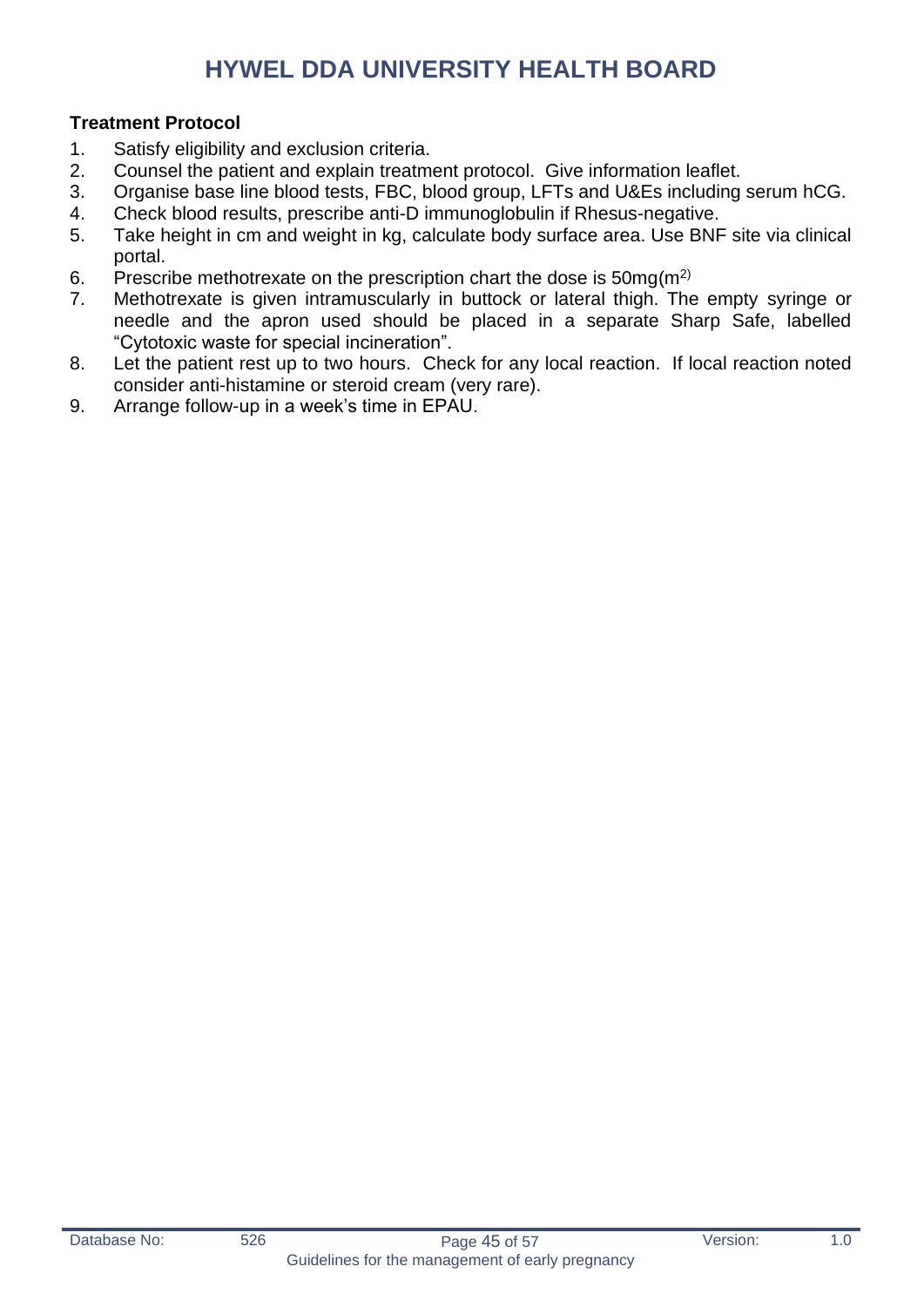

#### **Medical Management of Ectopic Protocol**

| <b>PatientsName:</b>         |                                         | <b>Consultant:</b>                                                      |
|------------------------------|-----------------------------------------|-------------------------------------------------------------------------|
| <b>Address:</b>              |                                         | Date:                                                                   |
|                              |                                         |                                                                         |
|                              |                                         |                                                                         |
|                              |                                         |                                                                         |
| DOB:                         |                                         |                                                                         |
|                              |                                         |                                                                         |
| <b>Details of Diagnosis:</b> |                                         |                                                                         |
|                              | Calculation of body surface area from:  |                                                                         |
| area.htm                     |                                         | https//www.medicinescomplete.com/mc/bnflegacy/64/PHP18585-body-surface- |
| Weight                       | <b>Height</b><br>Kgs                    | <b>Body surface area</b><br>cms<br>m <sub>2</sub>                       |
|                              | Dose of Methotrexate 50mgs per m2       | mgs                                                                     |
| <b>Date</b>                  | <b>Test</b>                             | <b>Result</b>                                                           |
|                              | LFT                                     |                                                                         |
|                              | <b>U&amp;E'S</b>                        |                                                                         |
|                              | <b>FBC</b>                              |                                                                         |
|                              | <b>Q BHCG</b>                           |                                                                         |
|                              | <b>Blood Group</b>                      |                                                                         |
|                              |                                         |                                                                         |
| <b>Methotrexate given</b>    |                                         | <b>YES/NO</b>                                                           |
|                              | Forms completed for repeat bloods Day 4 | Day 7                                                                   |
|                              | Appointment for repeat USS on           |                                                                         |
| Signature:                   |                                         | Date:                                                                   |
| Day 7 Review                 |                                         |                                                                         |
| Date                         | Test                                    | <b>Result</b>                                                           |
|                              | LFT                                     |                                                                         |
|                              | <b>U&amp;E'S</b>                        |                                                                         |
|                              | <b>FBC</b>                              |                                                                         |
|                              | <b>Q BHCG</b>                           |                                                                         |
|                              | <b>Blood Group</b>                      |                                                                         |
|                              | 2nd Dose Methotrexate required YES/NO   |                                                                         |

Signature: Date: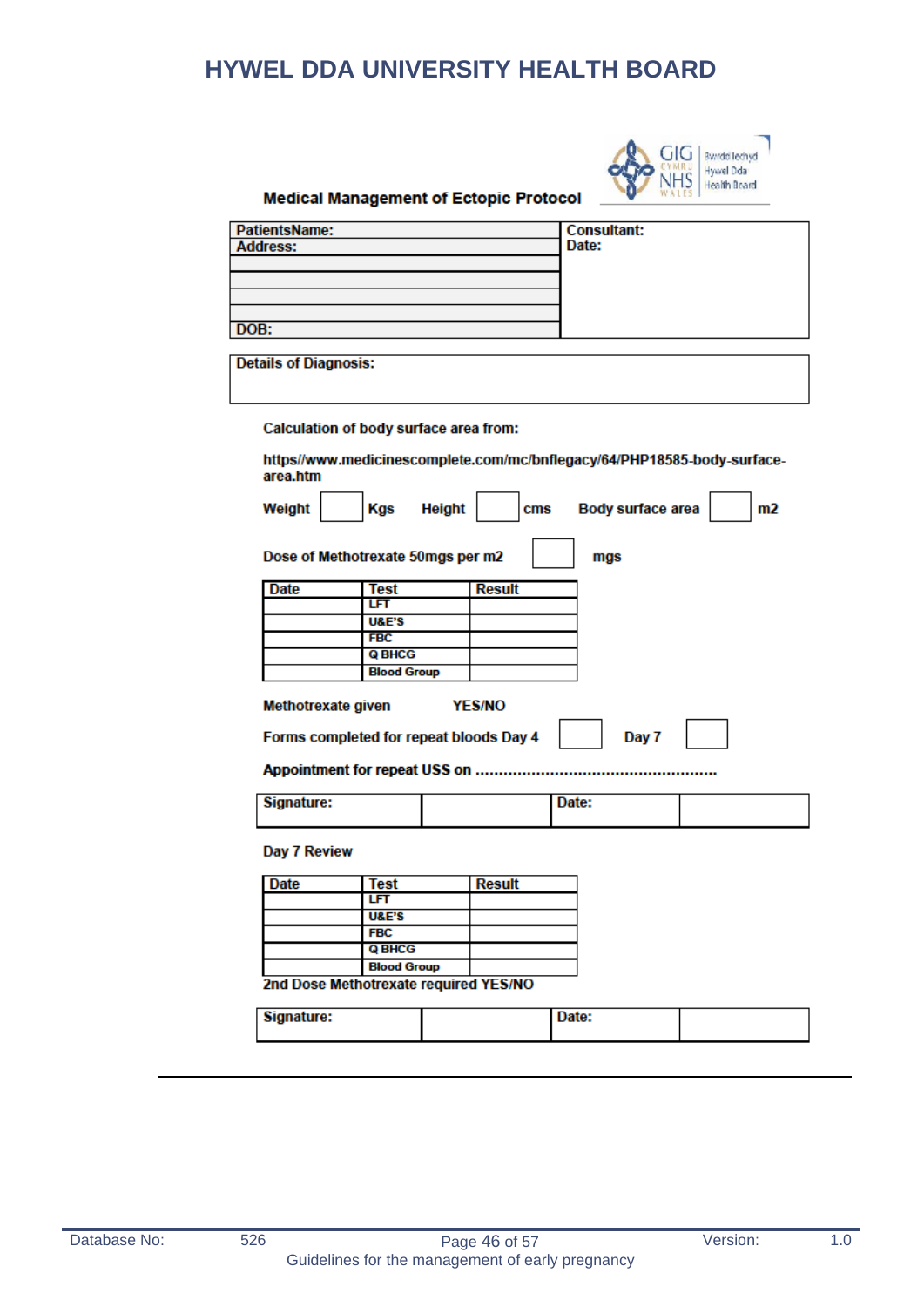#### **Regime:**

- o Day 1 FBC, LFTs, U &Es, serum hCG and methotrexate
- o Day 4 serum HCG
- o Day 7 serum hCG, FBC, LFTs and U&Es
- o Day 7 blood results should be reviewed with regard to resolution, need for a second dose or surgical treatment should be determined if reduction in HCG is <15%...
- o Thereafter blood tests should be repeated once weekly until levels of hCG drop below 5 iu/L.

#### **Information for Clinician**

- 1. Up to **75%** of patients may complain of pain on days 3 7 (thought to be due to tubal miscarriage).
- 2. Benefit of D4 β-hCG: A decline in by day 4 after methotrexate treatment appears to be highly reassuring and a rise in β-hCG is less so. (100% vs. 62% - Nguyen et al)<sup>13</sup> (88% vs.  $42\%$  - Skubisz et al)<sup>14</sup> A second dose will still not be justifiable on D4 routinely as 62% and 42% of patients in these two studies had treatment success.
- 3. A second dose of Methotrexate may be given at 7 days if hCG levels fail to fall from the pretreatment value. (**14%** of medically treated patients will require more than one dose of methotrexate)
- 4. Mean time to resolution is **35 days**.
- 5. Risk of tubal rupture is **7%** and the risk remains while there is persistent hCG.
- 6. Folinic acid rescue is not required for this single dose regime.
- 7. Avoid vaginal examination. TVS may be undertaken during first treatment week or subsequently if clinically indicated.
- 8. TVS should be used to monitor completeness of resolution of an ectopic pregnancy after hCG values are normalised.<sup>15</sup>
- 9. Ovarian cysts may be found in the post treatment phase, which undergo spontaneous resolution.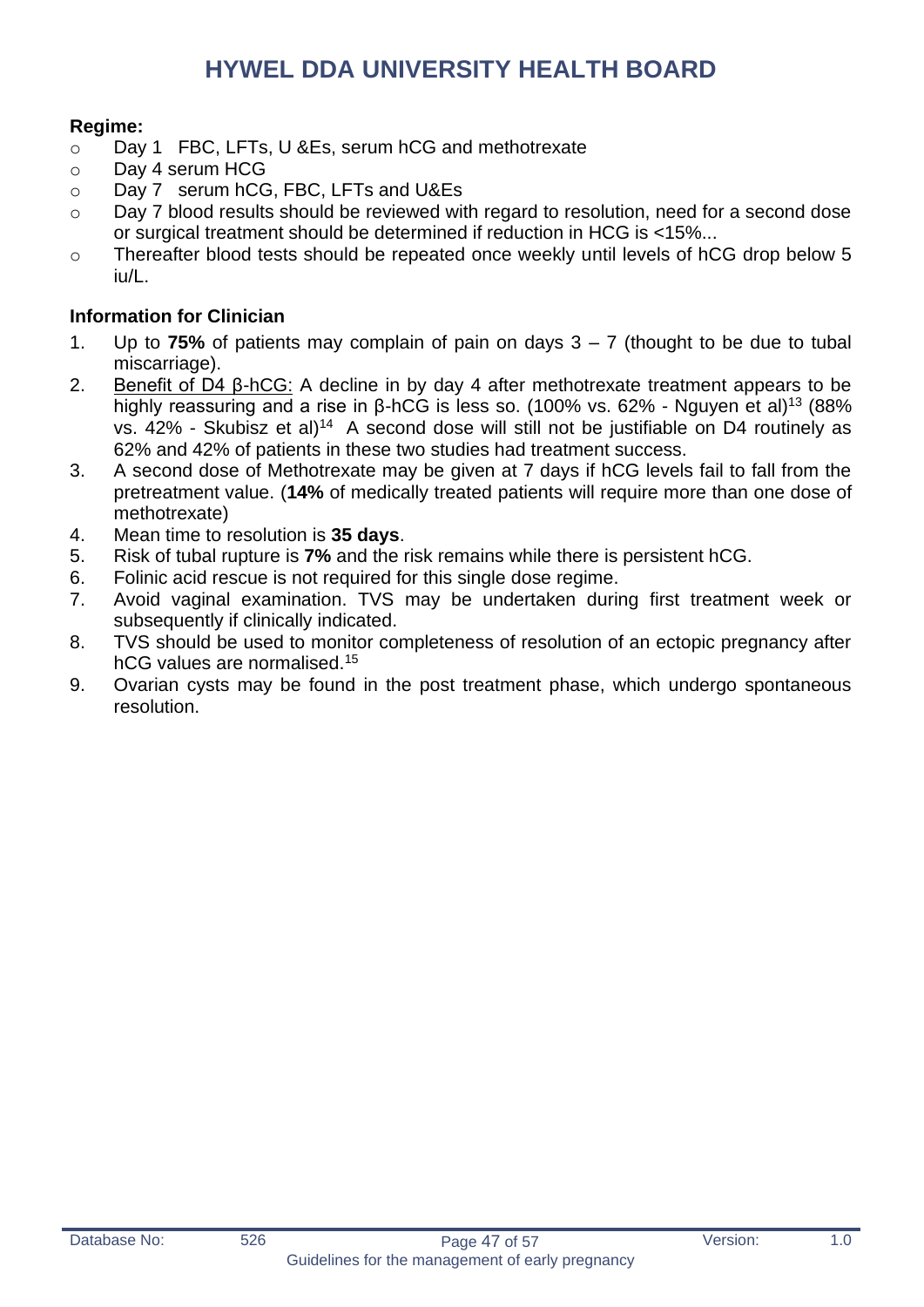#### **Information for patients**

- 1. Medical treatment for ectopic pregnancy is now well established, and approximately **90%** of patients do not require further surgery. Methotrexate is used for a variety of clinical conditions, e.g. psoriasis, as well as for malignancies.
- 2. Prolonged follow-up (average 35 days) is required with blood tests until serum hCG level is below 5 iu/l.
- 3. A further dose of methotrexate may be necessary in **14%** of cases.
- 4. **75%** of patients experience abdominal pain following treatment, which is due to the drug acting on tubal pregnancy. It usually occurs on days 3-7.
- 5. Pregnancy should be avoided for 3 months after methotrexate has been given, because of a possible teratogenic effect and increased risk of spina bifida – use a reliable barrier or hormonal contraception. (RCOG). If pregnancy occurs then daily 5mgs folic acid and 15mg folinic acid weekly is recommended. Patient to sign that they understand pregnancy risks on methotrexate form.
- 6. Side effects of the drug are minimal but may include nausea, vomiting and stomatitis.
- 7. Maintain ample fluid intake.
- 8. Avoid alcohol or folic acid containing vitamins during treatment.
- 9. Avoid sexual intercourse until resolution of the ectopic pregnancy.
- 10. Avoid exposure to sunlight.

#### **Outcome**

- **90%** successful treatment with single dose regime.
- Recurrent ectopic pregnancy rate  $10 25$ %.
- Tubal patency approximately 80%.

#### 24.8. **Surgical Management of Ectopic Pregnancy**

#### **Laparoscopy**

In the haemodynamically stable patient, laparoscopy is preferable to open approach.

- **Advantages** Shorter hospital stay (1 2 days)
	- Significantly less blood loss
	- Less adhesions formation
	- Lower analgesic requirements
	- Quicker post operative recovery time
	- Recurrent ectopic pregnancy rate lower (5%) than after laparotomy (16.6%)
	- Subsequent intrauterine pregnancy (IUP) rate better (70%) than after laparotomy

**Disadvantages** - Increased risk of bowel/vascular damage

A laparoscopic approach is superior to a laparotomy in terms of recovery from surgery

#### **Laparotomy is to be preferred:**

- in cases with haemorrhagic shock
- where a surgeon has inadequate experience of operative laparoscopy
- if lack of equipment and instruments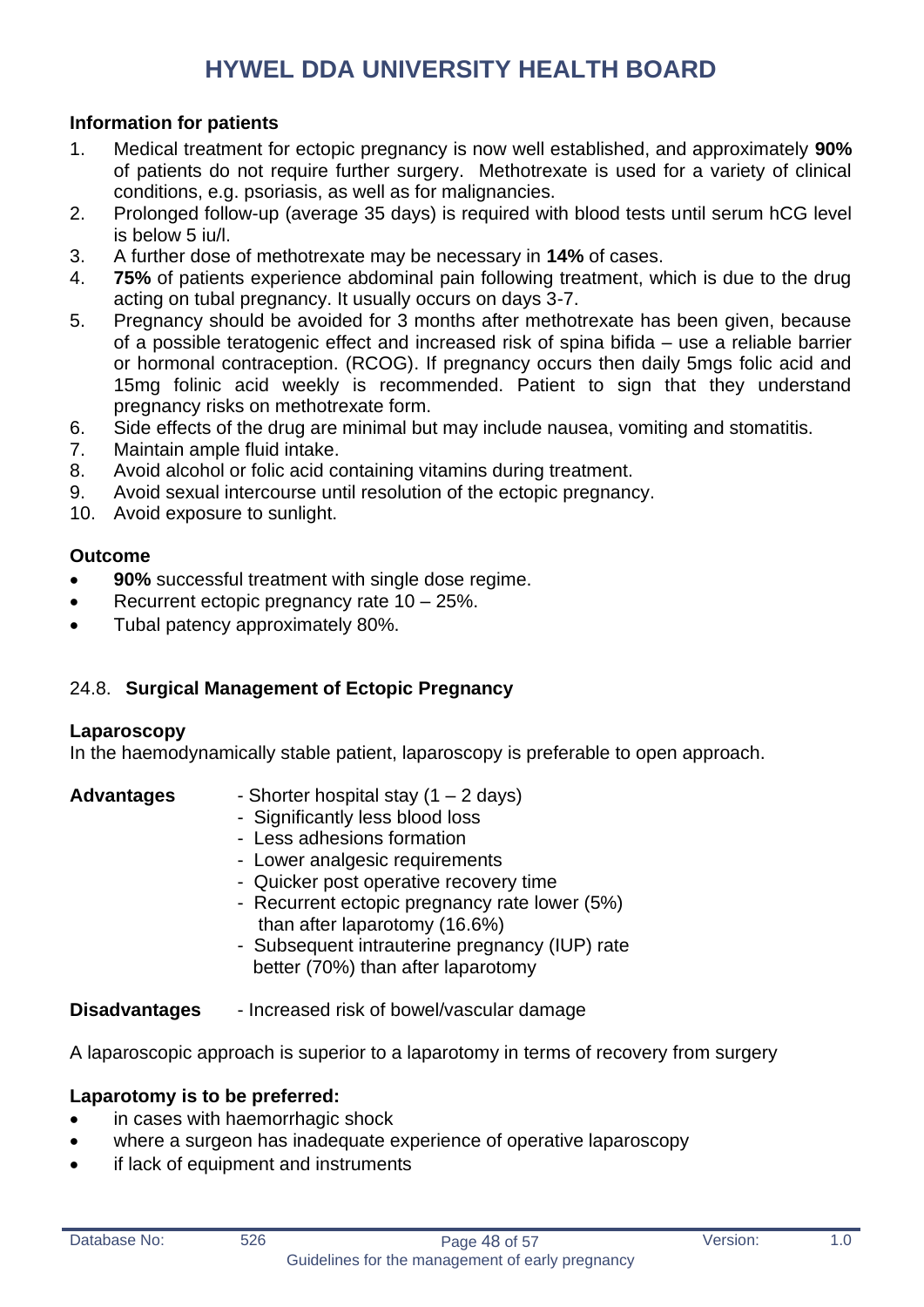Do what is safe in the circumstances.

#### *Salpingectomy v Salpingotomy*

The following observations were made in a meta-analysis of nine good quality comparative studies:

- There was no significant difference in the IUP between salpingotomy and salpingectomy (53% v 49.3%)
- The recurrent ectopic pregnancy rate was higher after salpingotomy (15%) than after salpingectomy (10%)
- Persistence of trophoblast was noted in 4.8% to 11% of salpingotomy cases, hence need to monitor hCG postoperatively
- In contrast almost no cases of persistence followed salpingectomy. Following salpingectomy, there is no need to measure hCG in the post-operative period

In the presence of a healthy contralateral tube there is no clear evidence that salpingotomy should be used in preference to salpingectomy.

Laparoscopic salpingotomy should be considered as the primary treatment when managing tubal pregnancy in the presence of contralateral tubal disease and the desire for future fertility.<sup>16</sup>

#### *Discuss treatment with the patient and options of conserving or removing the tube.*

#### **Recommendations arising from the 33rd RCOG Study Group<sup>3</sup>**

- No. 26 At laparoscopy for ectopic pregnancy, precise documentation of the state of the pelvis, with particular emphasis on the affected and contralateral tube and ovaries, should be undertaken to determine prognosis of future fertility.
- No. 27 The definitive procedure undertaken at surgery (removal of the ectopic: salpingotomy; unilateral salpingectomy; bilateral salpingectomy) should be determined by the reproductive aspirations of the patient, their reproductive history, the state of the pelvis and the availability of assisted conception services.
- No. 28 Fimbrial evacuation (milking) of ectopic pregnancy from the fallopian tube should not be done as it predisposes to persistence of tubal pregnancy

#### **Follow-up regime after Salpingotomy**

#### **While trophoblast remains in the tube it has a capacity to rupture.**

- Follow-up at weekly intervals until serum hCG level is <5 iu/L.
- If hCG level is rising or plateauing consider further treatment with Methotrexate or surgery if hCG levels 3000 -5000iu/L

Outcome after Conservative Surgery in Patients with One Tube

- Recurrent ectopic pregnancy rate 20.5%
- IUP rate 54%

Conservative surgery may be appropriate but only if the patient is aware of the risk involved. Salpingectomy followed by IVF is an alternative therapy in such cases.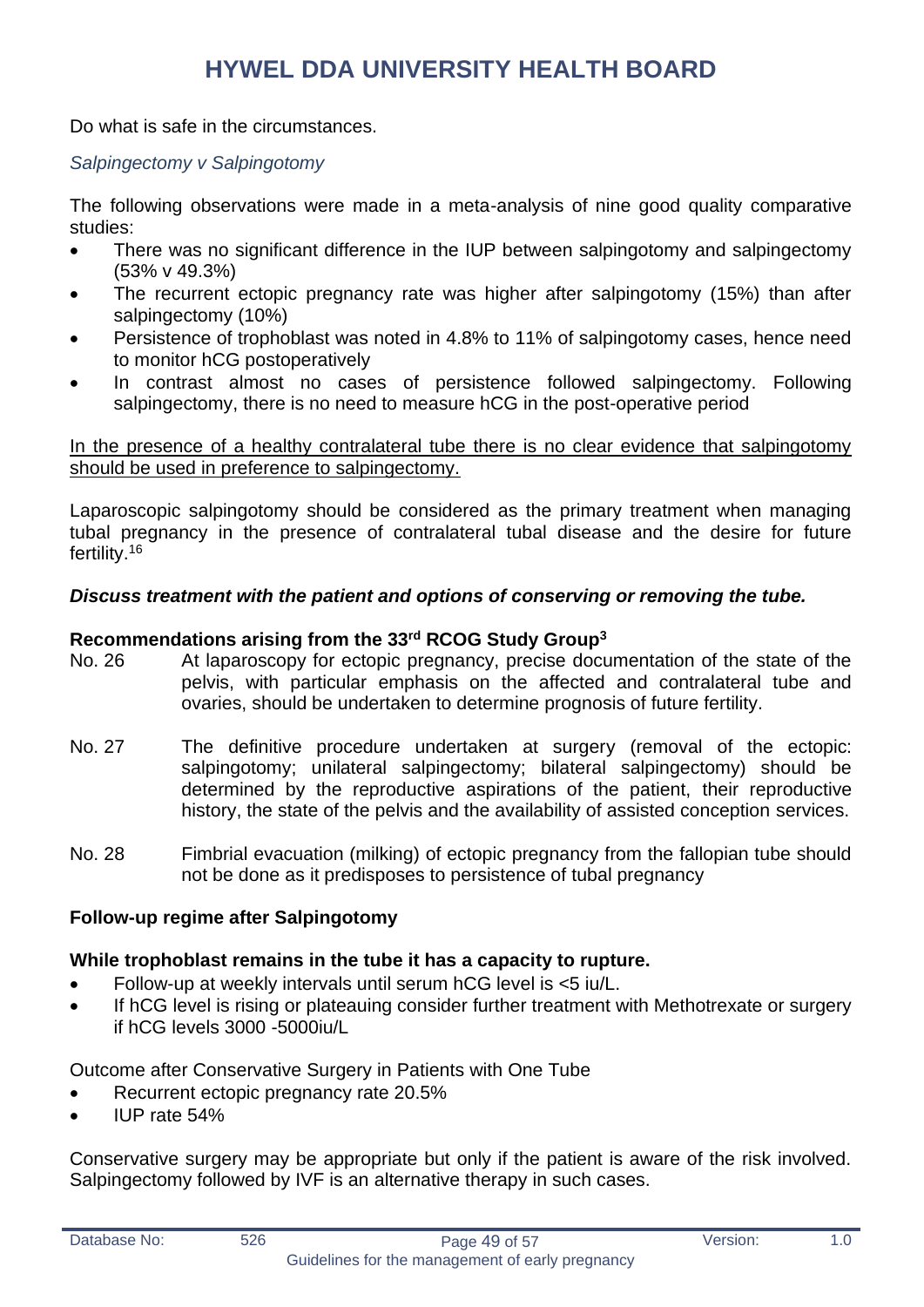#### 24.9. **Management of ruptured ectopic with collapse**

- ABC of resuscitation
- Get help; call senior SPR on call and anaesthetist
- Site two IV lines (at least 16g), commence IV fluids (crystalloid), give facial oxygen and insert indwelling catheter
- Send blood for FBC, Clotting screen and cross-match at least 4 units of blood.
- Arrange admission and laparotomy
- Continue fluid resuscitation and ensure intensive monitoring of haemodynamic state whilst awaiting transfer to theatre
- Do not wait for BP and pulse to normalise prior to transfer
- Pfannenstiel incision, locate tube directly and clamp
- Salpingectomy and wash out of abdomen
- Assess bloods, consider CVP / HDU discuss with anaesthetist
- Record operative findings including the state of the remaining tube

Anti – D immunoglobulin to be given to Rhesus negative patients.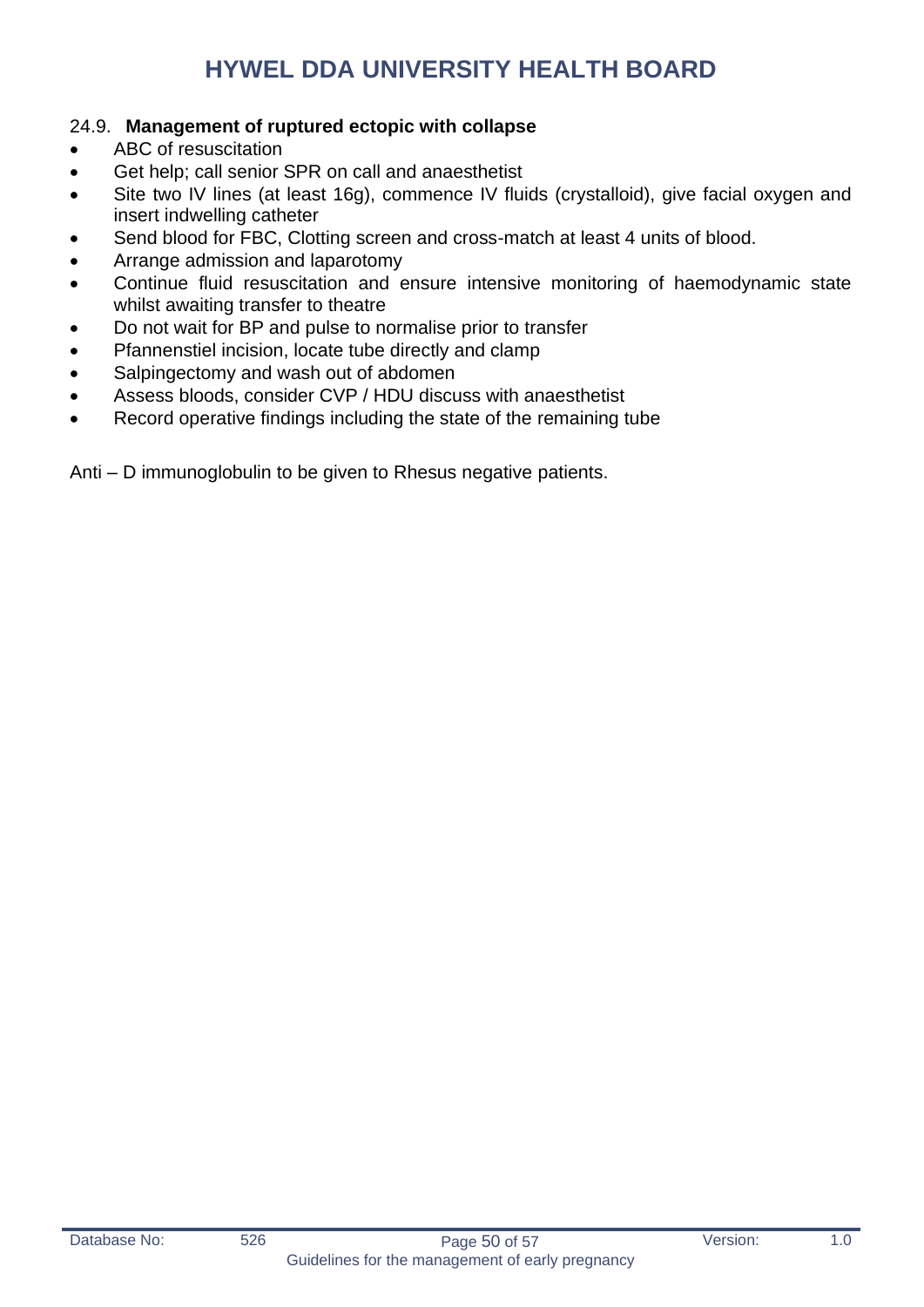#### 24.10. **References:**

- 1. Centre for Maternal and Child Enquiries (CMACE). Saving Mothers' Lives: reviewing maternal deaths to make motherhood safer: 2006–08. The Eighth Report on Confidential Enquiries into Maternal Deaths in the United Kingdom. BJOG 2011;118(Suppl. 1):1–203.
- 2. Ling F.W. and Stovall T.G. Update on the diagnosis and management of ectopic pregnancy. Advances in obstetrics and gynaecology, 1994;pp 55-83, Chicago. Mosby Year Book, Inc.
- 3. Recommendations for clinical practice arising from 33rd RCOG Study Group (No.23). Problems of Early Pregnancy – Advances in Diagnosis and Management. London: RCOG press, 1997.
- 4. Korhonen *et al* Serum hCG dynamics during spontaneous resolution of ectopic pregnancy, Fertil, Steril. 1994;61: 632-6
- 5. [Bignardi T](http://www.ncbi.nlm.nih.gov/pubmed?term=%22Bignardi%20T%22%5BAuthor%5D) and [Condous G.](http://www.ncbi.nlm.nih.gov/pubmed?term=%22Condous%20G%22%5BAuthor%5D) Does tubal ectopic pregnancy with hemoperitoneum always require surgery? Ultrasound [Obstet Gynecol.](http://www.ncbi.nlm.nih.gov/pubmed/19444867) 2009 Jun;33(6):711-5.
- 6. Trio *et al* Prognostic factors for successful expectant management of ectopic pregnancy. Fert. Ster. 1995;63: 469-72
- 7. Yao M and Tulandi T Current status of surgical and non surgical management of ectopic pregnancy. Fert.steril. 1997;67:421-433
- 8. Korhonen, J., U. H. Stenman, et al. "Serum human chorionic gonadotrophin dynamics during spontaneous resolution of ectopic pregnancy." Fertil Steril 1994;61**(**4): 632-636.
- 9. Murray, H., H. Baakdah, et al. "Diagnosis and treatment of ectopic pregnancy." CMAJ 2005;173(8): 905-912.
- 10.Storbelt N, Mariani E, Ferrari L, et al. Fertility after ectopic pregnancy. Effects of surgery and expectant management . J Reprod Med 2000;45(10):803-7
- 11.Stovall and Ling. Single dose Methotrexate: An Expanded clinical trial. Am J O & G 1993: 168; p 1759-1765.
- 12.Pansky et al. Local Methotrexate injection. A non-surgical treatment of ectopic pregnancy. Am J O & G 1989: 161; 393-396.
- 13.Nguyen Q, Kapitz M, Downes K, Silva C. Are early human chorionic gonadotrophin levels after methotrexate therapy a predictor of response in ectopic pregnancy? Am J O & G 2010; 202(6):630.e1-5
- 14.Skubisz MM, Lee J, Wallace EM, Tong S. Decline in β-hCG levels between days 0 and 4 after a single dose of methotrexate for ectopic pregnancy predicts treatment success: a retrospective cohort study. BJOG 2011; 118:1665-1668
- 15.Zullo et al. Late complications after systemic treatment of ectopic pregnancies: A report of three cases. Eur. J Obstet Gynaecol Reprod Biol 1996; 70: 213-4.
- 16.Royal College of Obstetricians and Gynaecologists. The management of tubal pregnancy. Guidelines No. 21 London: RCOG 2004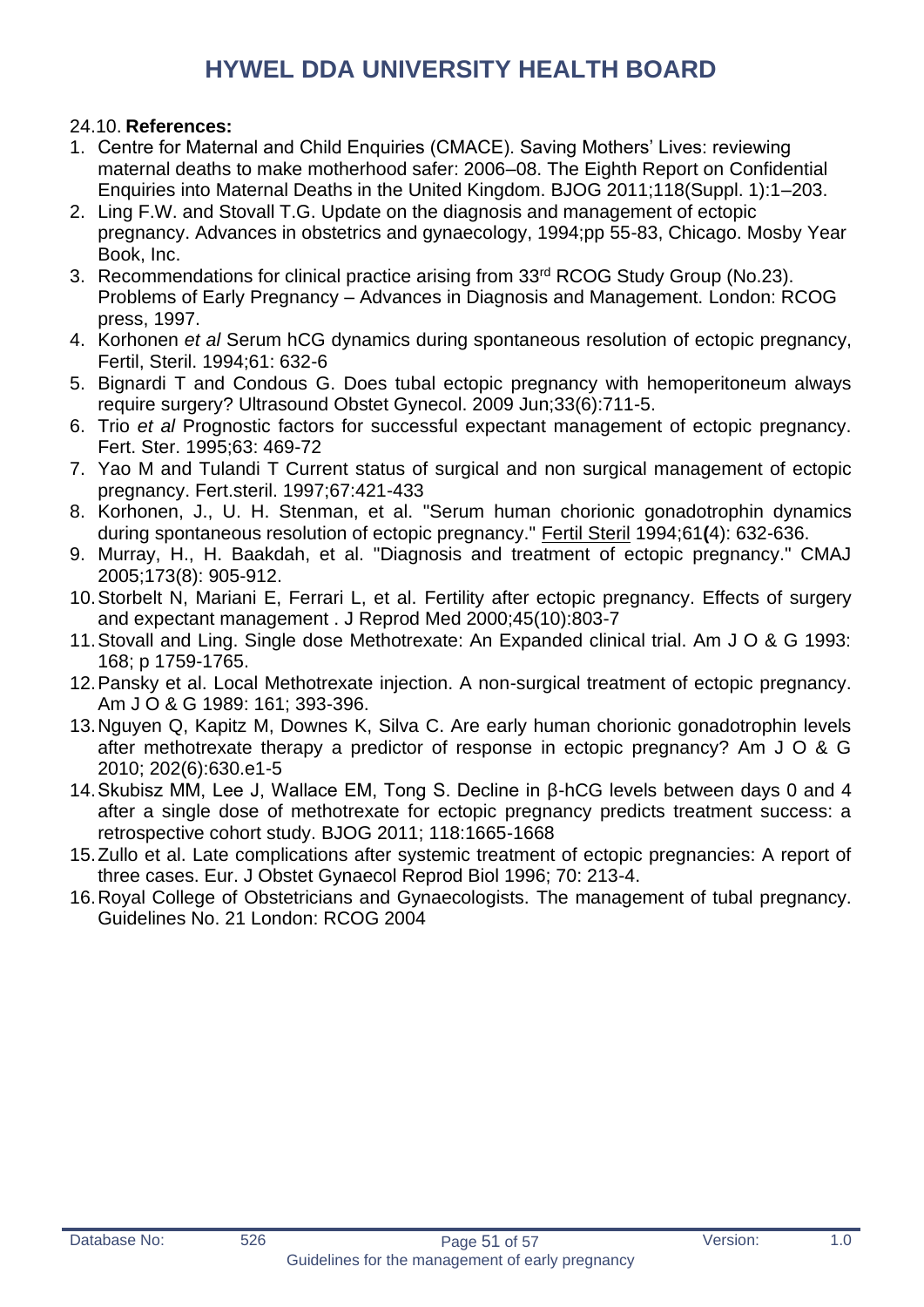#### 24.11. **Unusual Sites of Ectopic Pregnancy**

Ultrasound features of non-tubal pregnancies and their management have been well documented. 1,2,3,4

**Heterotopic pregnancy Interstitial pregnancy Cervical pregnancy Ovarian pregnancy Caesarean scar pregnancy Abdominal pregnancy**

Management of these ectopic pregnancies is not straight forward. Treatment has to be individualised based on the size of the pregnancy and its viability.

| <b>Ectopic pregnancy</b> | <b>Ultrasound features</b>                                               | <b>Management</b>         |
|--------------------------|--------------------------------------------------------------------------|---------------------------|
| Heterotopic              | An intrauterine pregnancy and a                                          | Surgical                  |
|                          | concurrent ectopic pregnancy                                             |                           |
| Interstitial             | Bright echogenic trophoblastic tissue or<br>$\overline{\phantom{0}}$     | Conservative/Methotrexate |
|                          | gestational sac (GS) in the cornual                                      | (MTX)                     |
|                          | region.                                                                  |                           |
|                          | GS located away from the lateral margin<br>$\qquad \qquad \blacksquare$  |                           |
|                          | of the myometrium                                                        |                           |
|                          | Thinning of the myometrial mantle                                        |                           |
| Cervical                 | <b>Intracervical GS</b><br>$\overline{\phantom{a}}$                      | Conservative/MTX/surgery  |
|                          | Thick trophoblastic ring<br>$\overline{\phantom{a}}$                     |                           |
|                          | No distortion of endometrium and cavity<br>$\overline{\phantom{a}}$      |                           |
|                          | Closed cervical canal in continuity with<br>$\qquad \qquad \blacksquare$ |                           |
|                          | the endometrial cavity                                                   |                           |
|                          | Internal os not funnelled                                                |                           |
|                          | (Should be differentiated from isthmico-                                 |                           |
|                          | cervical pregnancies that are implanted low                              |                           |
|                          | in the uterine cavity, above the cervical                                |                           |
|                          | canal)                                                                   |                           |
| Ovarian                  | Hyperechogenic mass within the ovary                                     | Conservative/Methotrexate |
|                          | Subcapsular bleeding(must be                                             |                           |
|                          | distinguished from a haemorrhagic cyst                                   |                           |
|                          |                                                                          |                           |
| Caesarean scar           | Uterine cavity is empty<br>$\qquad \qquad \blacksquare$                  | <b>Refer to Bristol</b>   |
|                          | GS implanted into the scar in the<br>Ĭ.                                  |                           |
|                          | anterior part of the isthmus of the uterus                               |                           |
|                          | Negative 'sliding sign' <sup>5</sup>                                     |                           |
| Abdominal                | Empty uterus separate from the fetus<br>$\overline{\phantom{a}}$         | Methotrexate/Laparotomy   |
|                          | Fetus seen without the surrounding<br>$\qquad \qquad \blacksquare$       |                           |
|                          | uterine mantle                                                           |                           |
|                          | Unusual location of the placenta<br>۰                                    |                           |
|                          | Extremely low amount of liquor                                           |                           |

#### **References:**

- 1. Condous G, Okaro E, Bourne T The conservative management of early pregnancy complications: a review of the literature. Ultrasound Obstet Gynecol. 2003;22:420-430
- 2. Coady AM. Ectopic Pregnancy: A Review of Sonographic Diagnosis. Ultrasound. 2005;13: No. 1. 18-29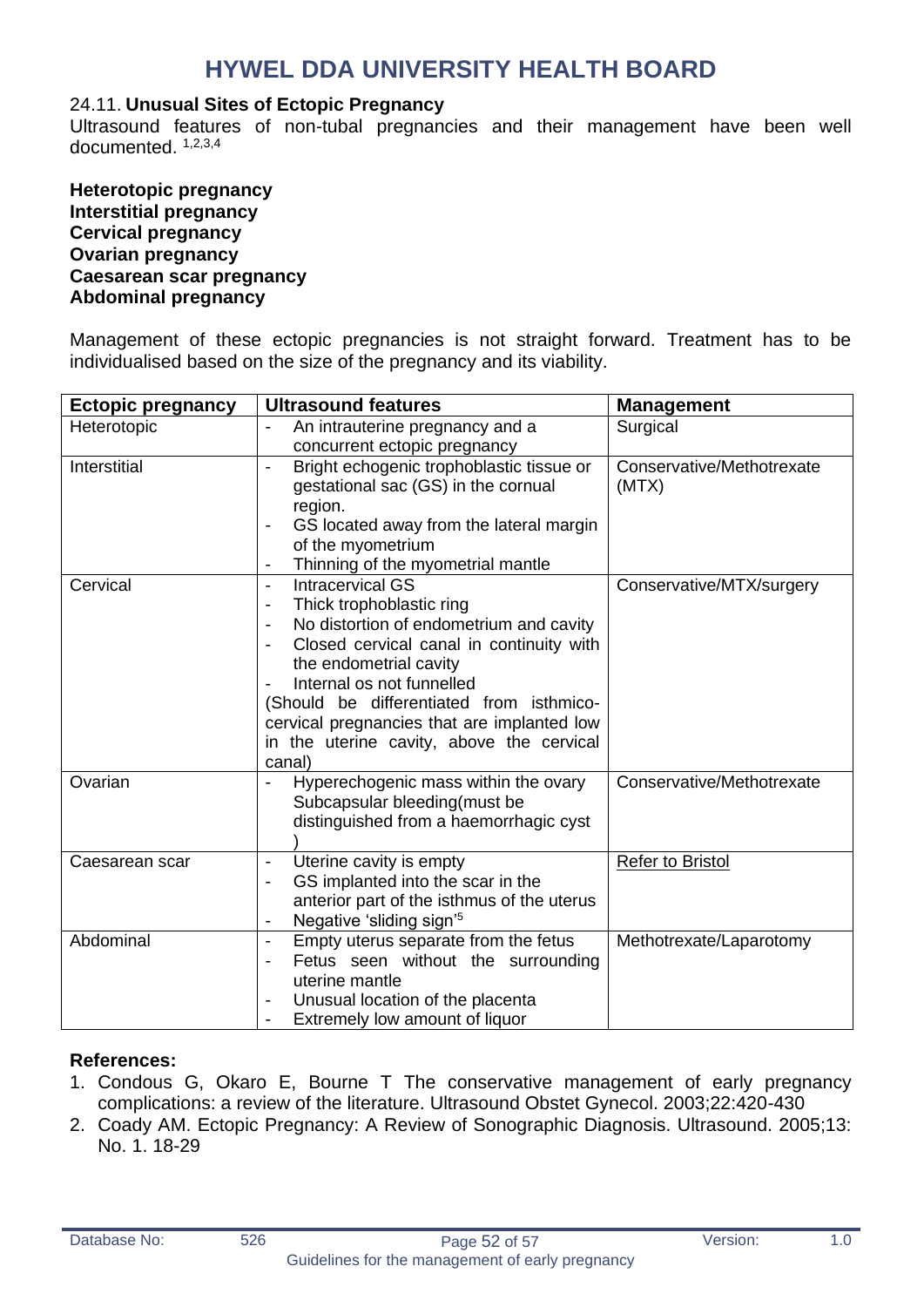- 3. Jurkovic D, Hillaby K, Woelfer B, *et al* First-trimester diagnosis and management of pregnancies implanted into the lower uterine segment Caesarean section scar. Ultrasound Obstet Gynecol. 2003;21: 220-227
- 4. Gun M. Mavrogiorgis M. Cervical ectopic pregnancy: a case report and literature review. Ultrasound Obstet Gynecol. 2002;19:297-301
- 5. Jurkovic D. Hacket E. Campbell s. Diagnosis and treatment of early cervical pregnancy: a review and a report of two cases treated conservatively. Ultrasound Obstet and Gynecol. 1996;8: 373-380
- 6. Yang et al. Uterine artery embolisation combined with local methotrexate for treatment of caesarean scar pregnancy. BMJ 2010;117:990-96
- 7. He et al. transvaginal removal of ectopic pregnancy and repair of uterine defect for caesarean section scar pregnancy. BJOG 2011;118:1136-9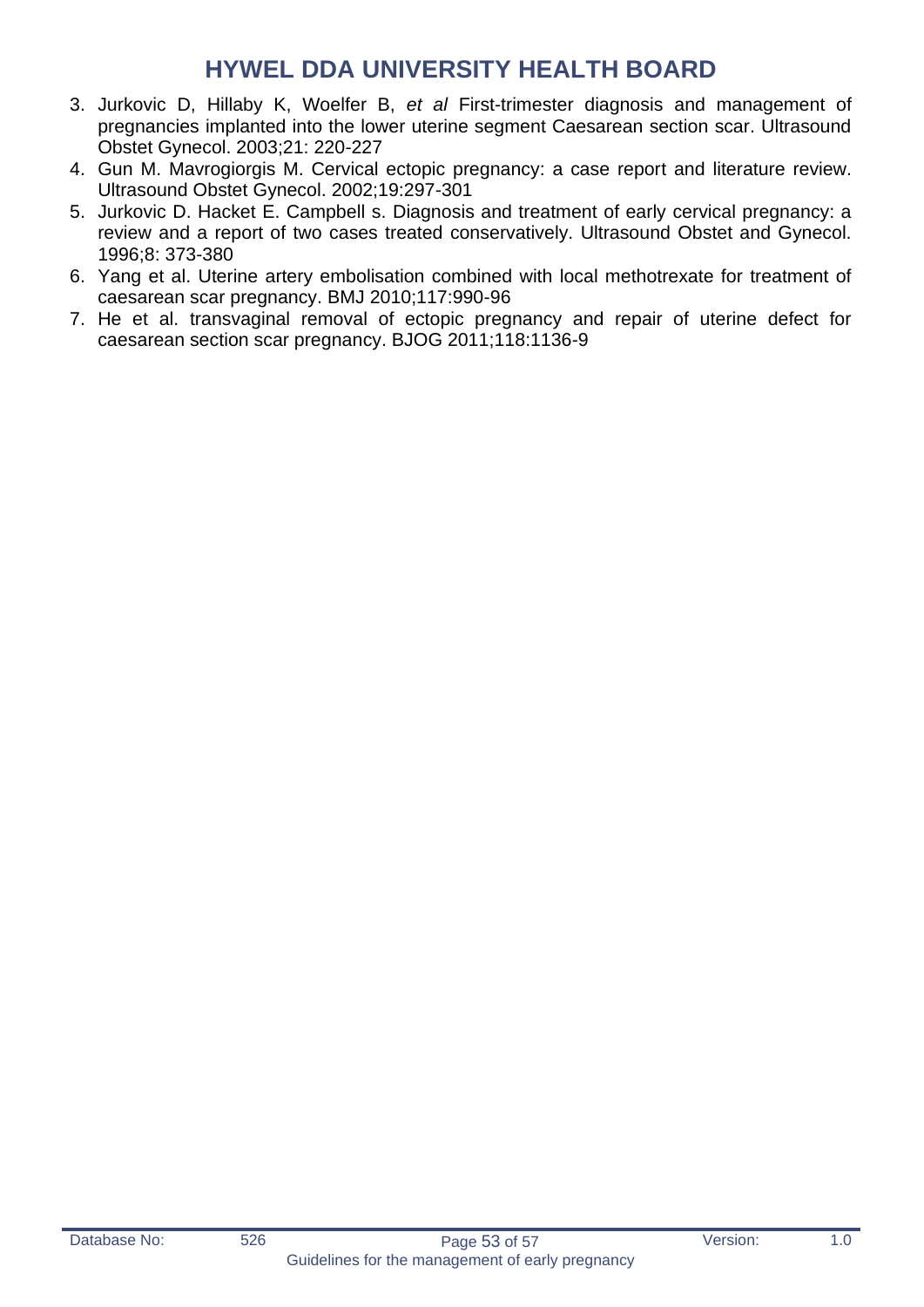#### <span id="page-53-0"></span>25. **APPENDIX 12 - SUPPORT, FOLLOW-UP AND COUNSELLING AFTER A MISCARRIAGE**

There has been a definite move over the last 10 years to manage miscarriage problems with greater sensitivity and understanding. Medical, nursing and ultrasonography staff should be trained in counselling skills, support techniques and other issues around problems in early pregnancy. It is recognised that in pregnancy, ultrasonic diagnosis, repeated testing and the uncertainties of the outcome may lead to substantial anxiety in the patients under care. (1)

#### **Support**

All patients attending the EPAU and undergoing outpatient management of an early pregnancy problem should be offered a contact number following their initial referral. Literature should be provided regarding the various scenarios that are possible to consolidate verbal information.

- 1. Miscarriage Treatment options? OG 17 EIDO Aug 2014
- 2. Medical management of miscarriage Hospital
- 3. Medical management of miscarriage at Home
- 4. Surgical management of miscarriage OG18 EIDO Aug 2014
- 5. What you may need to know after a miscarriage.
- 6. What is threatened miscarriage?
- 7. Inconclusive Scan Result
- 8. Ectopic pregnancy
- 9. Medical treatment of ectopic pregnancy
- 10. Surgical treatment of ectopic pregnancy OG28 EIDO Aug 2014
- 11. Understanding hydatidiform mole
- 12. Recurrent miscarriage

Patient information leaflet no. 5 *'What you may need to after a miscarriage'*, provides information on various questions that these patients may have after a miscarriage. It also tells them about annual remembrance service held by hospital chaplains.

#### **a. Follow up**

A routine follow-up appointment is not given after the completion of the treatment of miscarriage/ectopic pregnancy. Nevertheless all patients are given contact numbers along with the appropriate leaflets which contain various telephone numbers. Patients who contact the unit are given the support and advice they need but those who require formal counselling will be referred to the counselling service by their GPs or the early pregnancy unit.

#### **b. Counselling**

Patients have different abilities and mechanisms to cope with a pregnancy loss. A good number of them will come out of the grieving process. It is only a small number of them that will require formal counselling by the counsellors. Generally, those who require formal counselling would need more than one visit.

Counselling should also be available to **staff** should this be deemed necessary, in acknowledgement of the sometimes stressful nature of their work.

#### **Support Organisations**

1. Miscarriage Association C/o Clayton Hospital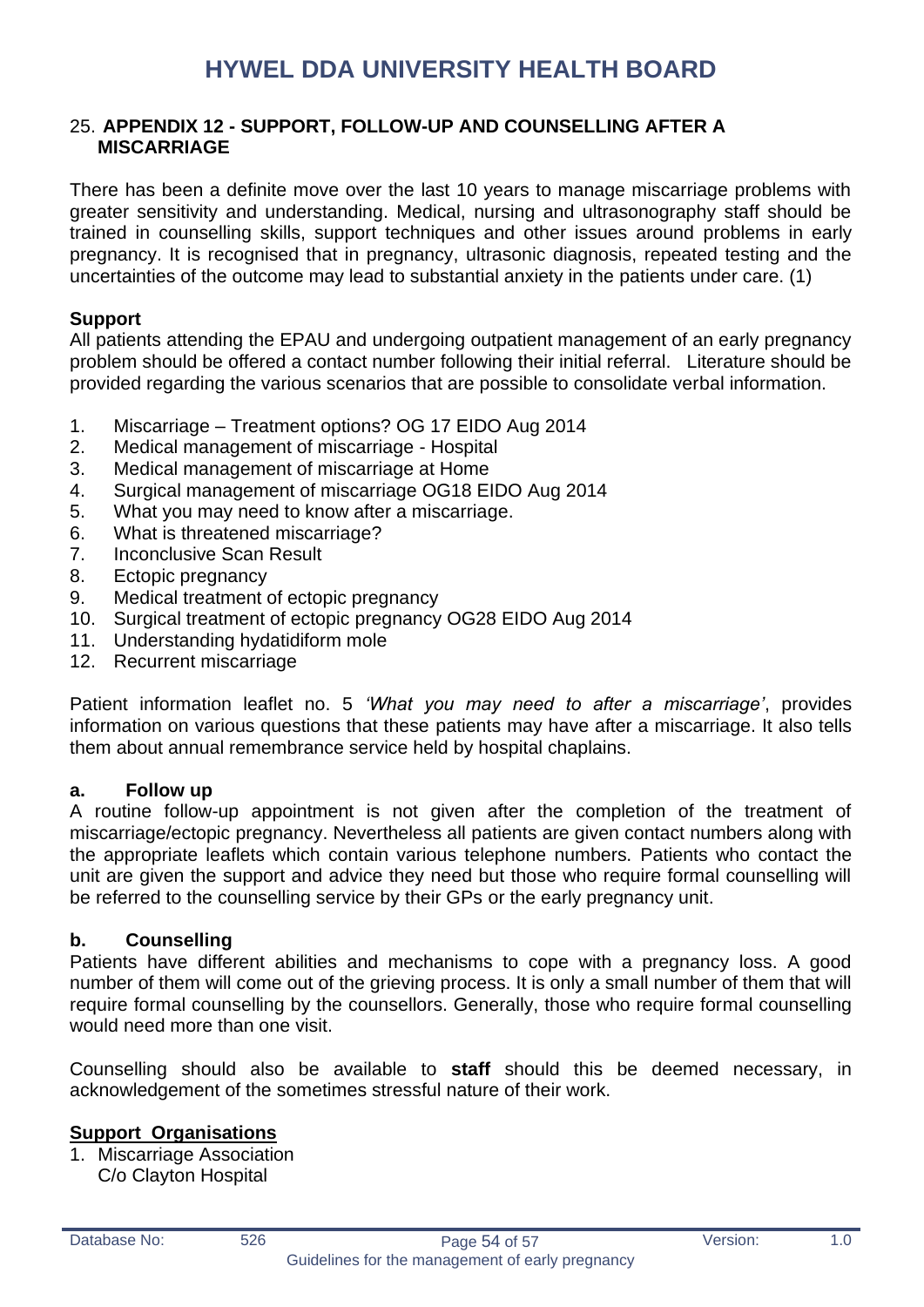Wakefield West Yorkshire WF1 3JS Tel. 01924 200799

- 2. The Child Bereavement Trust 11, Millside Riverdale Buckinghamshire SL8 5EB Tel. 01494 765001
- 3. National Childbirth Trust Alexandra House Oldham Terrace, Acton London W3 6NH
- 4. The Ectopic Pregnancy Trust Maternity unit The Hillingdon Hospital Pield Heath Road, Uxbridge, Middlesex UB8 3NN Tel. 01895 238025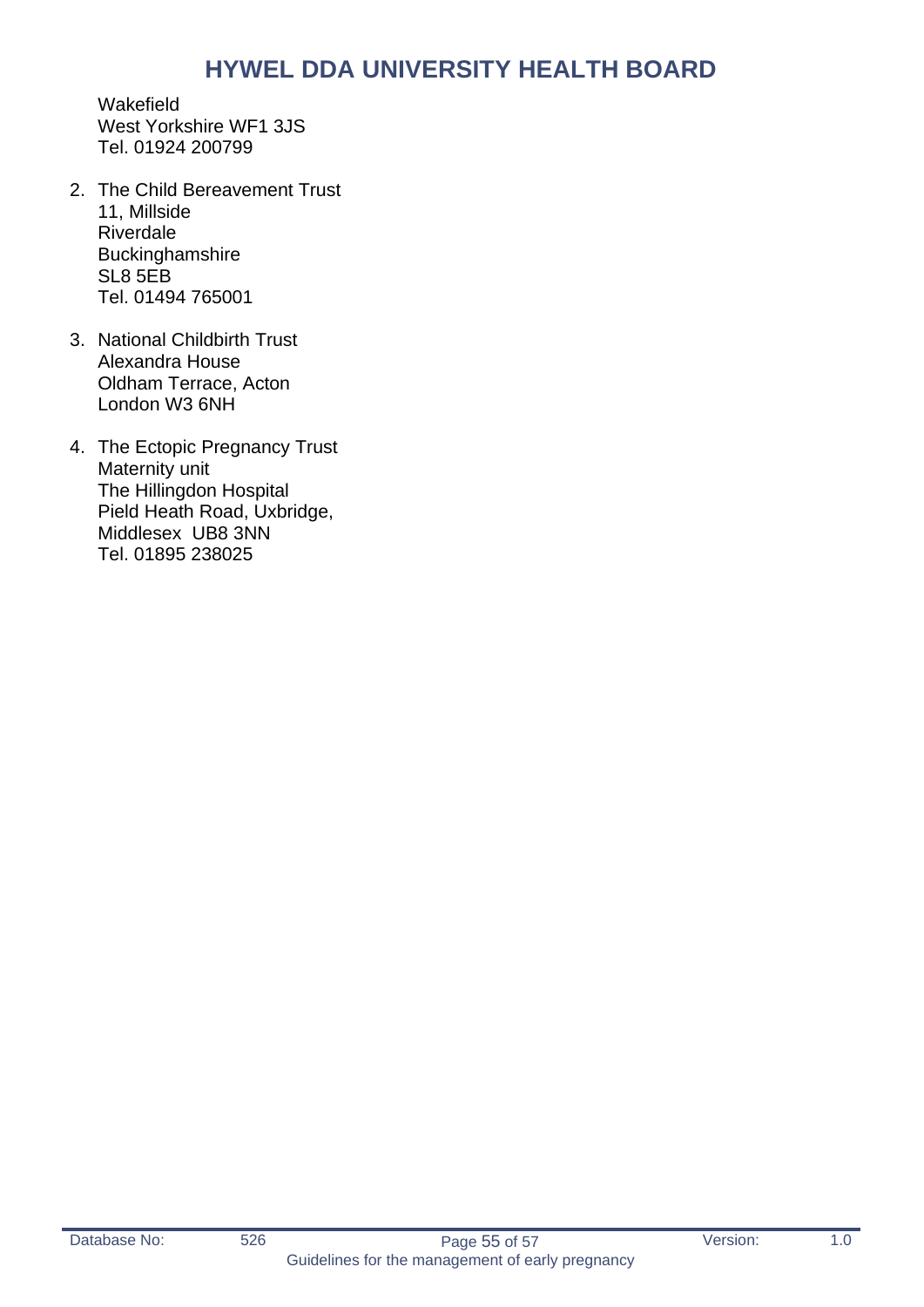#### <span id="page-55-0"></span>26.**APPENDIX 13 – MEDICAL MANAGEMENT OF MISCARRIAGE AT HOME TREATMENT PROFORMA**



#### Medical Management of Miscarriage (MMM) at home **Treatment proforma**

| Addressograph |                                                                   |  | Date: |                  |    |                |     |
|---------------|-------------------------------------------------------------------|--|-------|------------------|----|----------------|-----|
|               |                                                                   |  |       | Gestational age: |    | /40            |     |
|               |                                                                   |  |       | USS: GSD:        |    | mm             | wks |
|               |                                                                   |  | CRL:  |                  | mm | wks            |     |
|               | <b>ELIGIBILITY CRITERIA</b><br>1. Age $>18$ years                 |  |       |                  |    |                |     |
|               | 2. Gestation <7weeks by scan                                      |  |       |                  |    | $\overline{a}$ |     |
|               | 3. A responsible adult at home                                    |  |       |                  |    | $\Box$         |     |
|               | 4. Within 30 minute car drive of the hospital                     |  |       |                  |    |                |     |
|               | 5. No allergies to active ingredients or any excipients           |  |       |                  |    |                |     |
|               | 6. Hb not $<$ 100g/L                                              |  |       |                  |    |                |     |
|               | <b>Contraindications to medical treatment:</b>                    |  |       |                  |    |                |     |
|               | Smokers aged over 35 years                                        |  |       |                  |    |                |     |
| -             | Chronic adrenal, hepatic or renal failure                         |  |       |                  |    |                |     |
| -             | Severe asthma                                                     |  |       |                  |    |                |     |
| -             | Prosthetic heart valve or h/o endocarditis                        |  |       |                  |    |                |     |
| ۰             | Porphyria or haemorrhagic disorders                               |  |       |                  |    |                |     |
| ۰             | Long term anticoagulant therapy, corticosteroid or NSAIDS therapy |  |       |                  |    |                |     |

### **Check list:**

#### **HISTORY**

| Nil / Drug Allergies:<br>Drug History: |                                                           |  |  |                              |        |
|----------------------------------------|-----------------------------------------------------------|--|--|------------------------------|--------|
| <b>PATIENT INFORMATION</b>             |                                                           |  |  | Verbal $\Box$ Written $\Box$ |        |
|                                        | Reassurance that the process mimics a natural miscarriage |  |  |                              | $\Box$ |